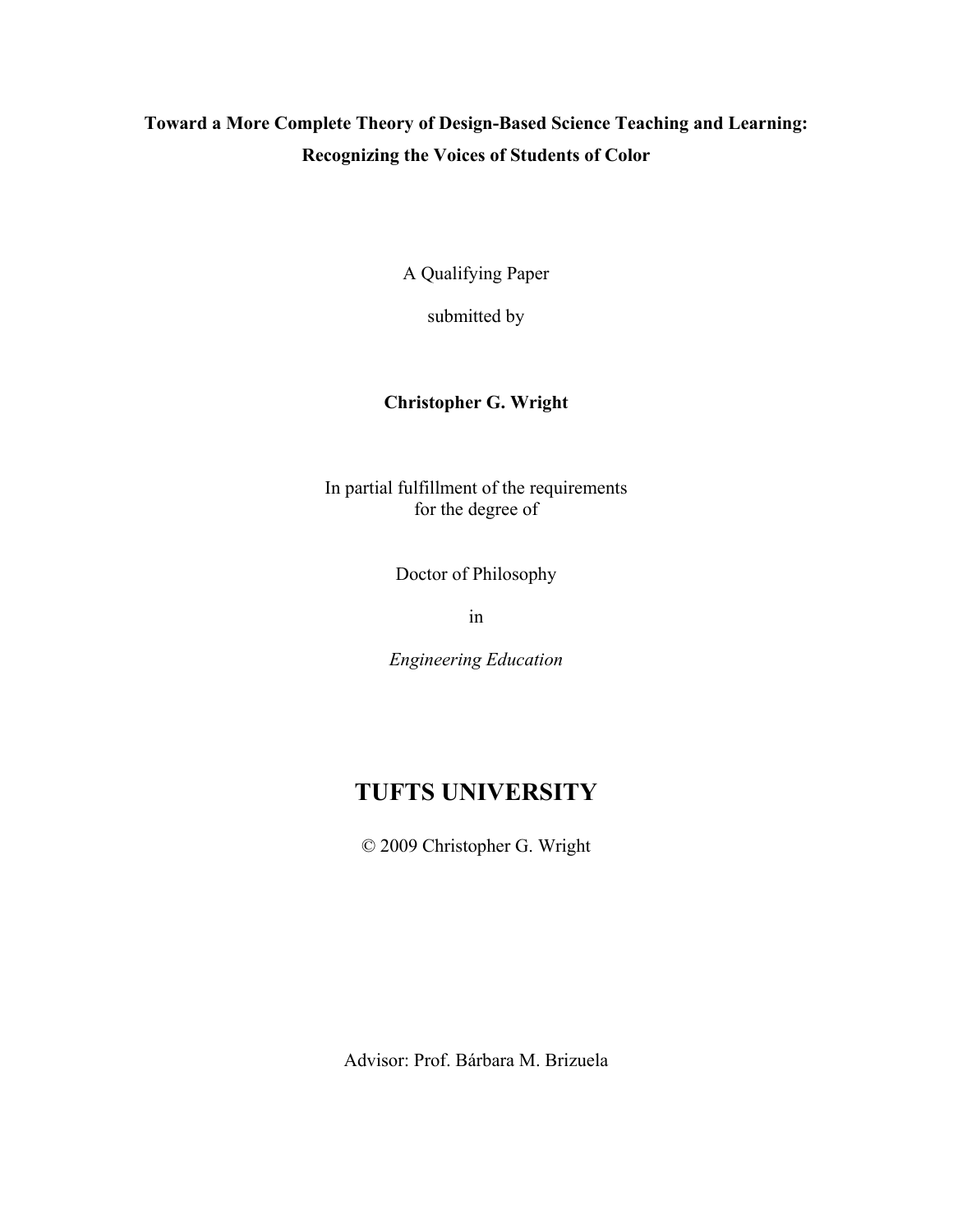# **ABSTRACT**

 The aim of this review is to explore the question of whose Discursive practices count within primary science education and science education research. To examine this question, this review situates science Discursive practices within the dichotomous relationship of dominant and non-dominant and uses these categories to theorize, examine, and challenge the ways that race and racism implicitly and explicitly impact school views of scientific thinking and knowledge. The goal of this exploration is to advocate for the implementation of alternative methods of study and analysis when investigating the Discursive practices of children from communities of color, particularly within the context of design-based science activities.

 This review utilizes Gee's (1996) definition of Discourse: "a socially accepted association among ways of using language, other symbolic expression, and artifacts, of thinking, feeling, believing, valuing, and acting that can be used to identify oneself as a member of a socially meaningful group or social network" (p. 131). This review extends Gee's definition with a focus on the necessity of having one's Discursive practices recognized by those already with membership into a social network, thus situating Discourse within a dominant and non-dominant relationship. I will use this review to examine how the everyday, normal, or typical view of science Discourse (dominant view) has been reproduced within classrooms with a particular focus of children from communities of color.

 With the increased recognition of design-based science as a pedagogical approach to teaching science, I contend that the experiences of all children need to be investigated in order to develop a more complete theory of design-based science teaching and learning. Designing explorations into what these children bring to design-based science activities will assist in the process of ensuring academic success for all students.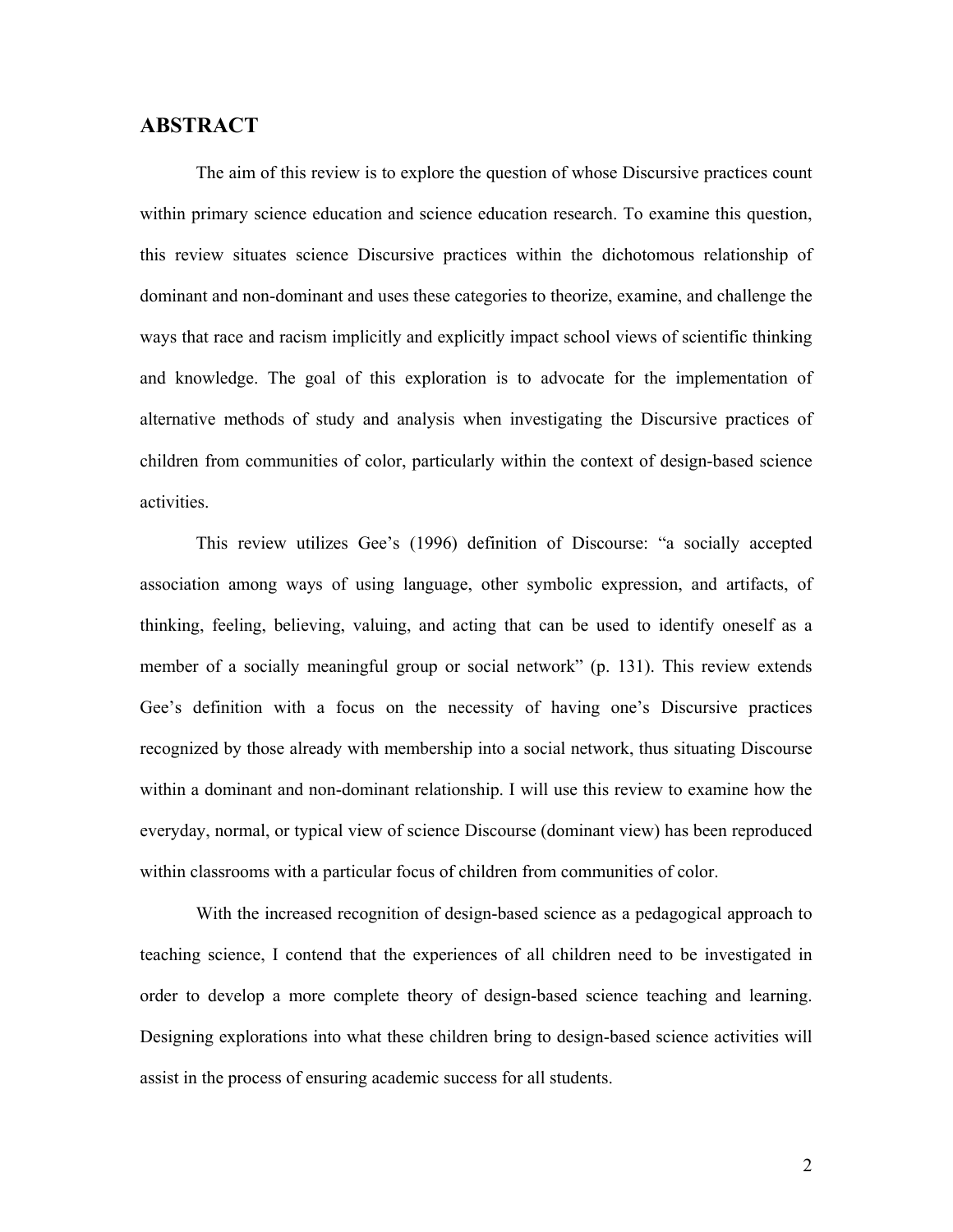# **1.0 INTRODUCTION**

 $\overline{a}$ 

 The goal of this review is to examine the issue of *whose Discourse is recognized*  within science education and science education research. To examine this question, this review will situate Discursive practices within a dichotomous relationship between dominant and non-dominant scientific practices<sup>1</sup> and use these categories to theorize, examine, and challenge the ways that race and racism implicitly and explicitly impact school recognition of the Discursive practices of children from communities of color<sup>2</sup>. Exploring the ways in which these children have been positioned in previous and current theories of learning will assist in suggesting alternative methods for future investigations, particularly within the context of design-based science classrooms<sup>3</sup>. The purpose of this examination is to conceptualize how science Discourse can be seen through issues of racial and linguistic power, and how this conceptualization can be utilized in the developing theories of design-based science teaching and learning. The ever-increasing interest in the successful academic performance in science-related fields for children from communities of color influences the need for exploring this research. Further, these new research practices could help to envision future investigations of children's

 $1$  In science education literature, these practices are often described as "everyday and scientific" (Ballenger, 1997; Herrenkohl & Guerra, 1998; Rosebery, Warren, & Conant, 1992). I utilize the terminology of dominant and non-dominant to introduce the examination of Discourse through the lens of racial and linguistic power.

 $2$  I use a United States 'traditional' term, communities or students of color, to represent children from racial or communal backgrounds other than European descent. Despite my use of students of color, I recognize that the use of the term "children from non-dominant communities" would have also been appropriate because it explicitly acknowledges issues of power and power relations (Gutiérrez, 2008). I will refer to these children as "marginalized youths" due to the historical treatment and perceptions surrounding them (Lee, 1994).

 $3$  For the purpose of this review, design-based science refers to the teaching of science through activities that emphasize engineering and technology (Fortus, Dershimer, Krajcik, Marx, & Mamlok-Naama, 2005). Design-based science activities may also be referred to in the literature as engineering design and/or technology.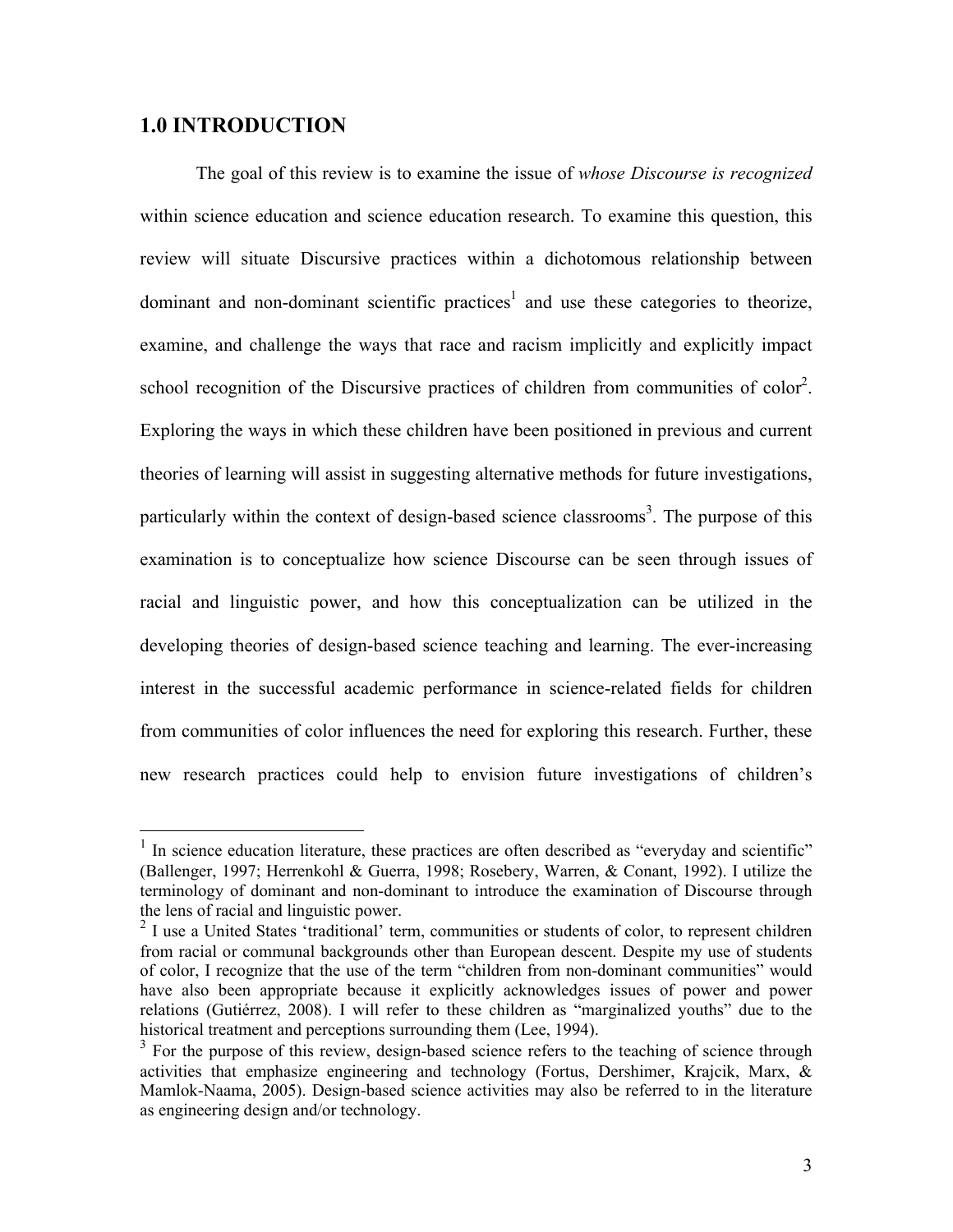Discursive practices, beyond communities of color, where all power differentials and dynamics can be acknowledged.

 Throughout this review, I will use Gee's (1996) definition of big "D" Discourse: "a socially accepted association among ways of using language, other symbolic expression, and artifacts, of thinking, feeling, believing, valuing and acting that can be used to identify oneself as a member of a socially meaningful group or social network" (Gee, 1996, p. 131). Analyzing this definition further, it is evident how Discourse, or the speech acts and interactions between individuals, could be conceptualized through issues of power. The necessity of having one's Discursive practices recognized by the socially accepted association of a group explicitly situates this interaction within a dominant and non-dominant relationship. The very definition of Discourse assumes the notion that people share everyday, normal, or typical theories on the world, and in this case the scientific and engineering design worlds. I will use this review to examine how the everyday, normal, or typical view of science Discourse has been reproduced within classrooms with a particular focus on children from communities of color.

 Discourse as the socially situated integration of language and practice will be differentiated from discourse – dialogue, conversation, and stories – by the use of a capital "D" and lower case "d" respectively after Gee (1999). A focus on scientific Discourse highlights the importance of children knowing how to do and talk "school" science, as well as how to understand scientific content, in order to be successful in school science. Being recognized as engaging in school science includes particular ways of manipulating materials, making observations, interpreting and verifying evidence, and constructing ideas to make sense of the world. Being recognized as talking school science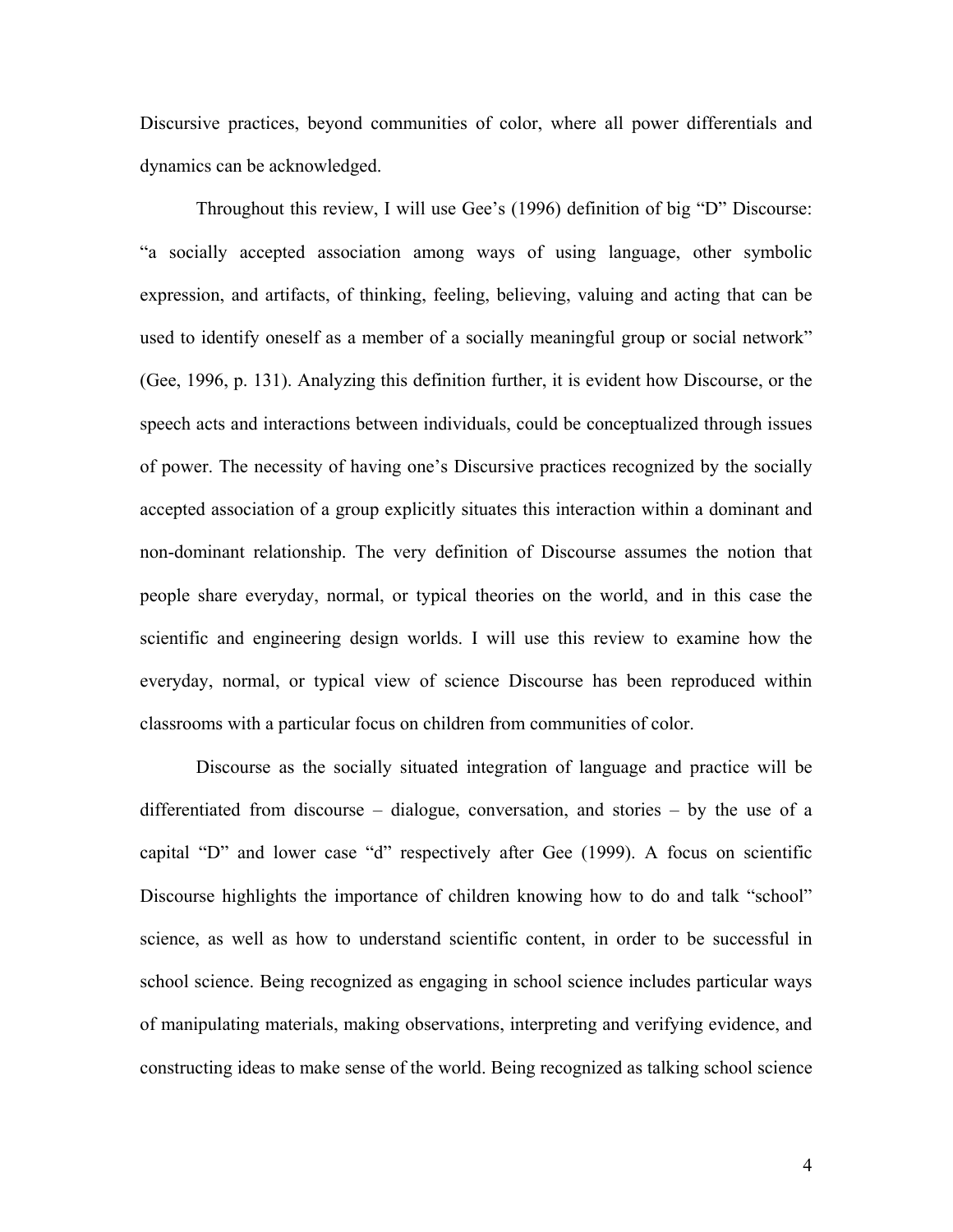involves learning how to articulate explanations, construct arguments, and evaluate different points of view (Halliday & Martin, 1993; Lemke, 1990). These Discursive demands can be further complicated when students are engaged in design-based activities, as opposed to inquiry-based science activities<sup>4</sup>, because students are expected to conceptualize, represent, and communicate their knowledge in additional ways and for different purposes (Kelly & Brown, 2003; Layton, 1993).

 For example, Schauble, Klopfer, and Raghavan (1991) differentiate between the purpose of science experiments (inquiry-based) and the purpose of engineering experiments (design-based). They contend that the goal of science experiments is to understand the relation among cause and effects, while engineering experiments are characterized by the goal of manipulating variables to produce a desired outcome. These distinctions require children to differentiate the Discursive practices of each approach and use the appropriate behaviors within their specified and relevant contexts.

 By focusing on the appropriate speech acts and interactions within school science, this review will construct a conceptualization of how marginalized youths may experience and approach learning in design-based science environments. Both the National Research Council's (NRC) National Science Standards (1996) and the American Association for the Advancement in Science's (AAAS) Project 2061 (1993) have identified learning standards for students in grades K-8 that emphasize knowing how to do and talk science – both considered components of science Discourse as defined by this review. Thus, Discourse has had a national impact on the value our schools and society,

 $\overline{a}$ 

 $4$  Inquiry-based science is a pedagogical approach to teaching science where student examinations and investigations are the catalyst for acquiring knowledge. Though similar in nature, designbased science uses the idea of design or engineering design as the source of constructing science knowledge. All design-based science activities are structured around an engineering design process (Fortus, 2003).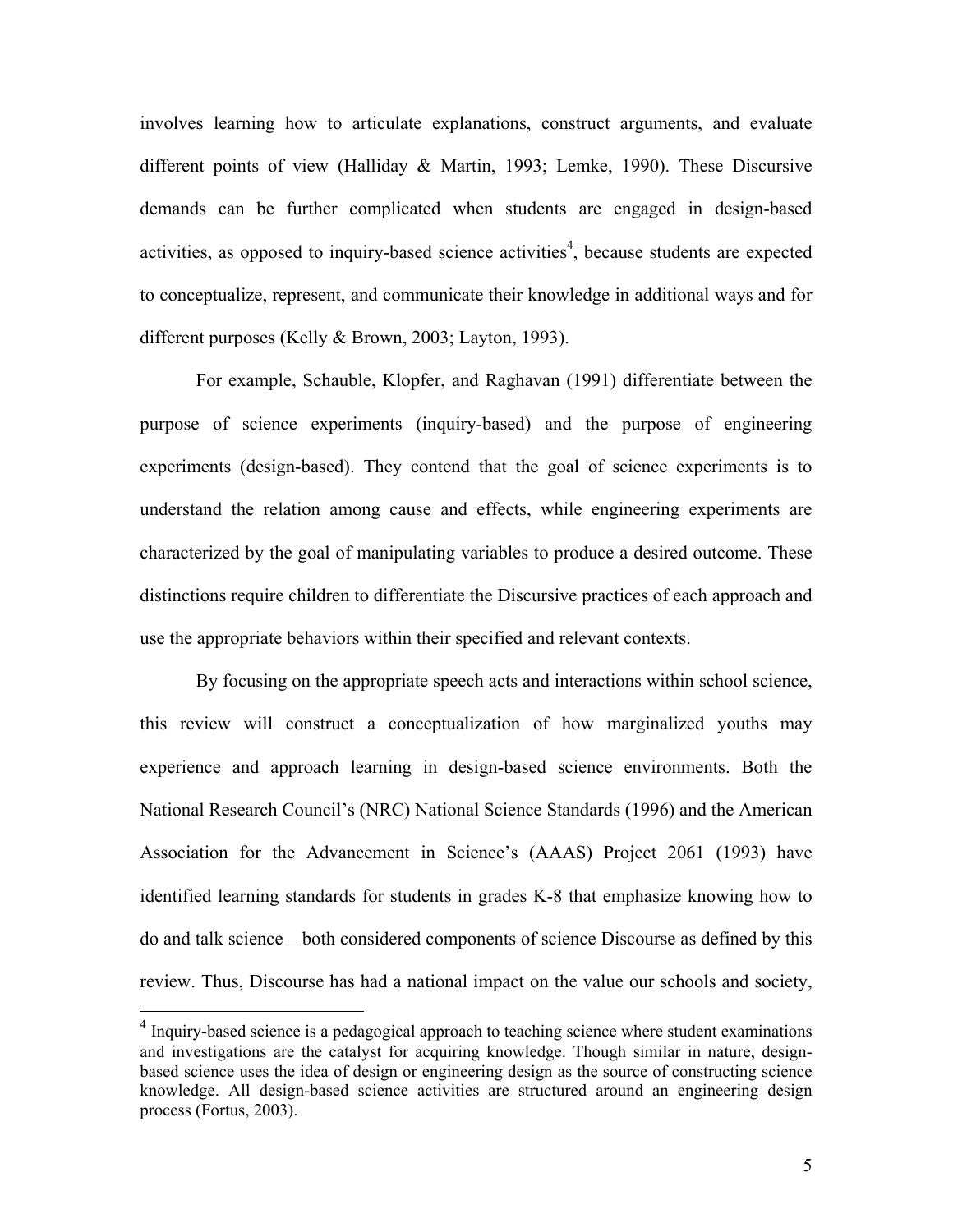in general, place on students' abilities to communicate their ideas, thoughts, and interpretations within the science classroom as an integral component of their Discourse acquisition and a demonstration of scientific literacy. As a result, science Discourse is evidence in the identification of learners' authentic membership in the scientific community.

 At the same time, however, the recognition of Discursive practices with a limited and limiting view has perpetuated a systematic practice of excluding large populations of children developing in and identifying with science, with a majority of these from children coming from communities of color (Warren, Ogonwki, & Pothier, 2005). This concepts places emphasis on my original question: *whose Discourse is recognized* in science education and science education research? Brickhouse (1994) asserts that schools often reject the variations in Discursive practices demonstrated by marginalized youths, often subjugating them to tracking into lower ability groups and lower expectations in the science classrooms when their practices do not fit within the socially accepted Discursive practices. She highlights the disconnect that often exists between school science knowledge (i.e., the dominant) and students' experiential knowledge (i.e., the nondominant). School science is often presented to students as 'facts,' while dismissing the conceptualizations that students bring to school.

A college freshman<sup>5</sup> elaborates on her disconnect with chemistry as a course that has little to do with making sense of the world as she is asked the question, "what is chemistry?'

 $\overline{a}$ 

 $<sup>5</sup>$  Unfortunately, the race of this student was identified within the article. Although the race of this</sup> student would have been important for this review, I found the student's answer important in order to highlight the implicit dominant / non-dominant relationship that she recognizes between a student and a teacher within a science classroom.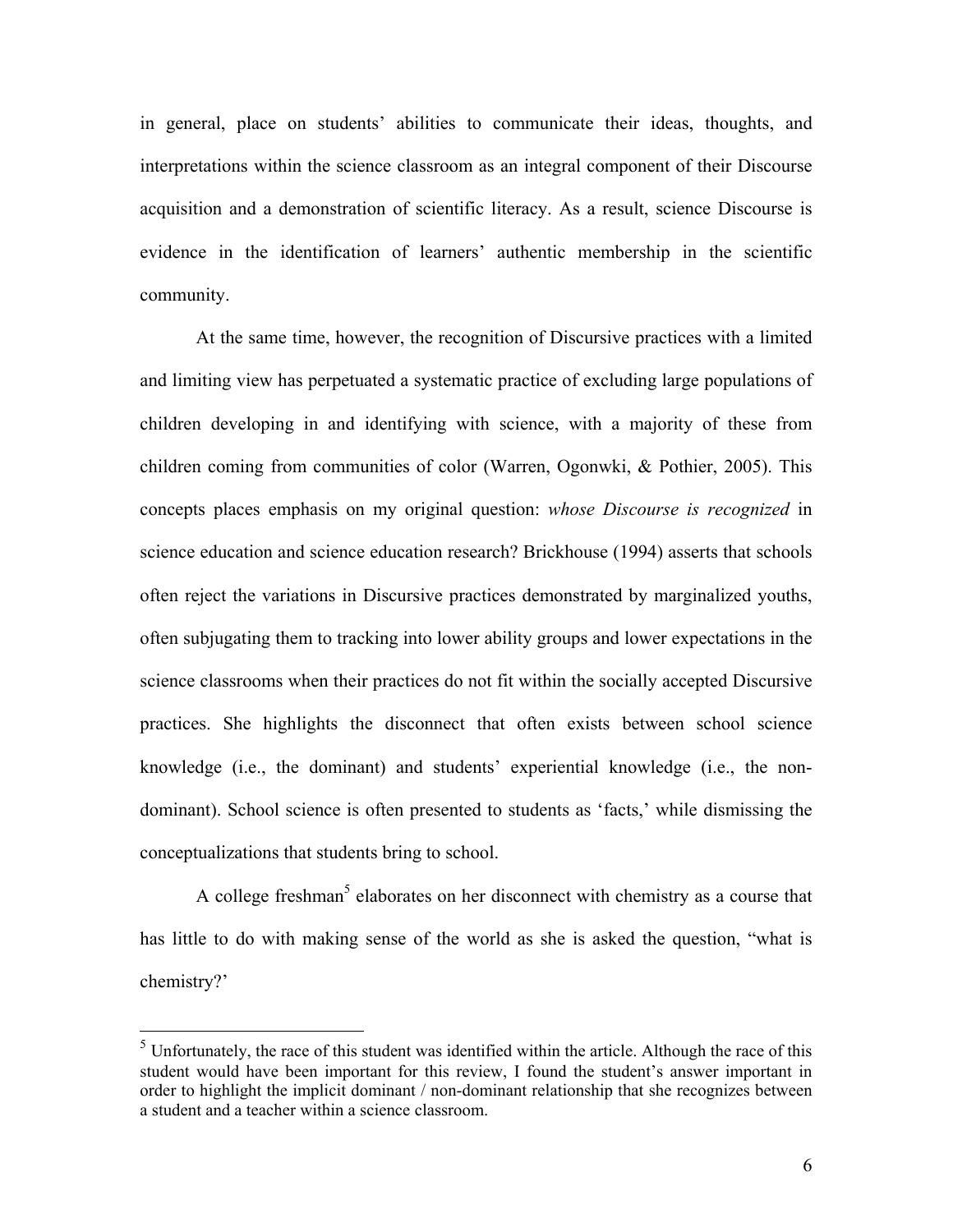It's a subject that some things you aren't too sure about. I mean, no one is really definite about. You must have to believe that they're [the instructors] right. And, um, a lot of things are real abstract. You just have to kinda deal with it. (Brickouse, 1994, p. 407)

 The professional science community has played a powerful role in promoting the cultural and racial stratification and marginalization because it recognizes and privileges a certain kind of Discourse to which only a few learners have access (Delpit, 1998; Nasir, Rosebery, Warren, & Lee, 2006; Yerrick, 2000). For example, Brown (2005) suggests that students who use scientifically sophisticated words and vocabulary are recognized by school personnel as intellectually capable of membership into the scientific community and are encouraged and supported to eventually develop a self-image of scientific accomplishment and scientific intelligence. The importance of external recognition in this process is that students, most often children from communities of color (Brown, 2005), deemed unscientific begin to see themselves as scientifically inferior in the classroom, and this develops a disconnection with scientific identities (Brickhouse, 1994; Seiler, 2001).

 Brickhouse, lowery, and Schultz (2000) used the case studies of four, middle school African American girls to examine school science's recognition of Discursive practices. The researchers described how school personnel encouraged girls whose Discursive practices were aligned with school science, or the dominant view of science, to take advanced science courses, while alienating the girls who were engaged in practices that were not recognized as relevant to the dominant view of school science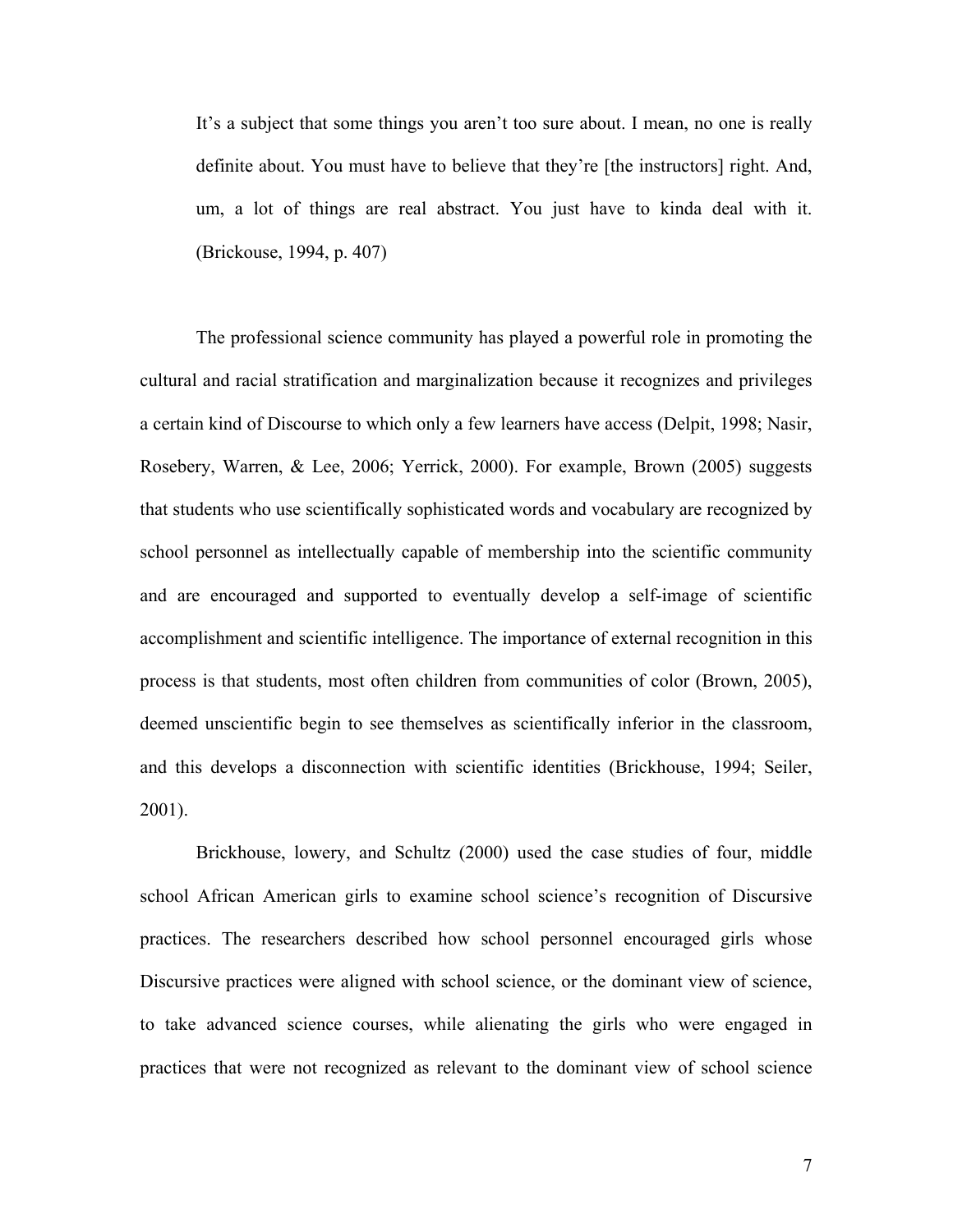(e.g., rock collecting and repairing x-ray machines). The young women who were encouraged to develop a scientific identity were more interested in science than the young women who were marginalized, but they did not posses the Discursive practices that *count* in a science classroom. For example, one student, Sandy, was described as "good at figuring things out" (p. 455) and entrenched in commonsense science due to her everyday experiences of working with her father who repaired mechanical devices. Sandy's out-of-school science-related experiences were considered by her teacher as valuable for the minimal number of experiences with lab experiments that required problem-solving skills. Unfortunately, though, Sandy's experiential knowledge was not valued during the frequent teacher-centered science activities. In contrast, another student, Sheela, is described as "good in science because she is good in all school subjects" (p. 453) and she functioned well in student-led and teacher-led activities. Sandy's desire to engage with school science in her familiar exploratory procedures was often in competition with the classroom practices of teacher and textbook-centered activities focused on 'factual knowledge.' Although Sandy would typically be classified as a student who did not succeed in school science or was disconnected from science, I argue against such a claim. Sandy was indeed deeply connected with science, but her scientific ways of knowing or thinking, or Discourse, were not counted in school science.

 Brown's (2005) claim, mentioned above, emphasizes the harmful potential that exists for students when thinking and talk is judged and labeled in dichotomous ways: *either* everyday or scientific. Everyday thinking and talking are considered to be "concrete, familiar, and commonplace" (Warren, Ogonowski, & Pothier, 2005, p. 119), whereas scientific thinking and talk are considered "precise, complex, and abstract"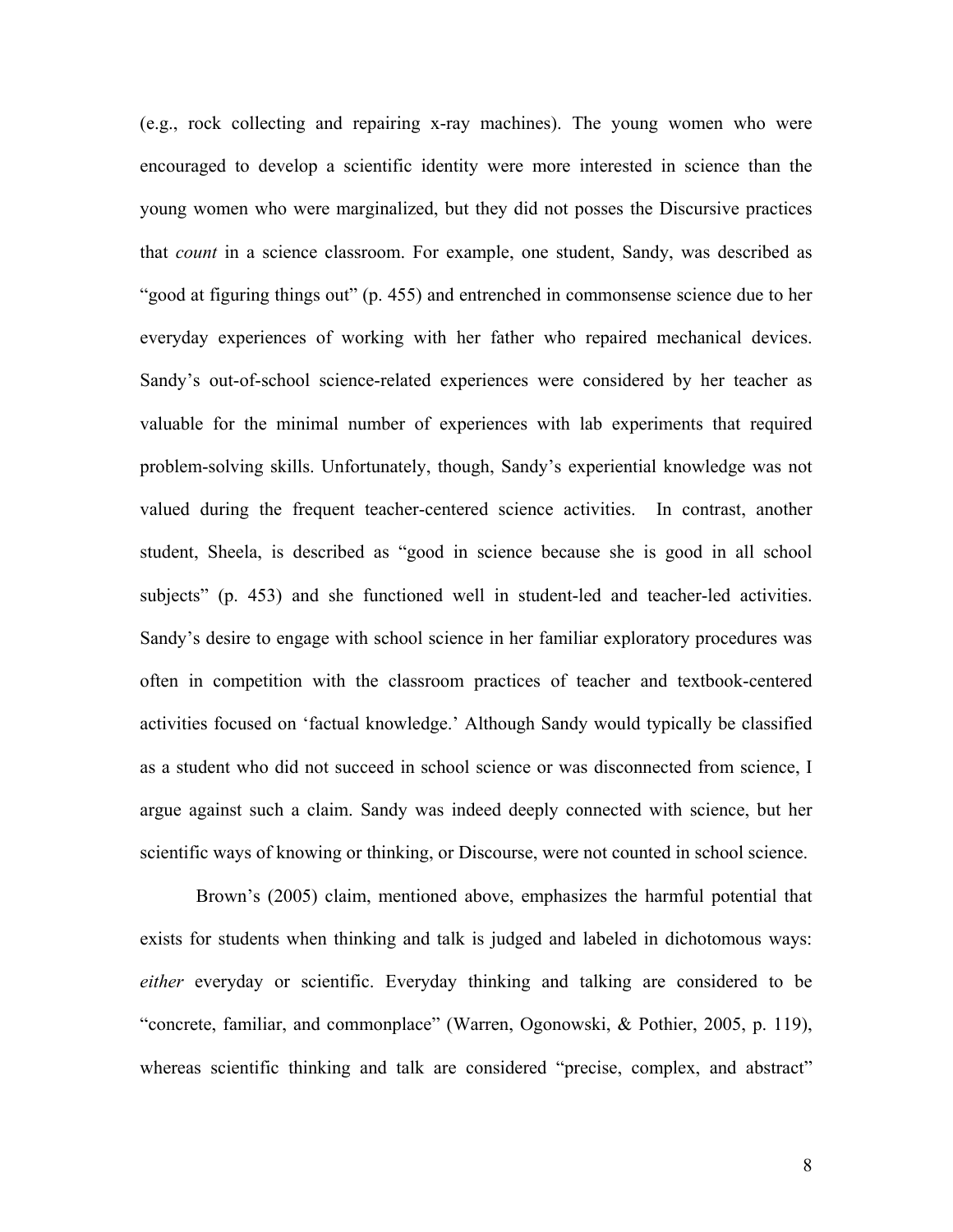(Warren et al., 2005, p. 119). Gee (2008) provides an example of how convoluted this distinction can be as he describes two elementary school children's use of everyday language while discussing the science of what makes things rust:

Jill: But if we didn't put the metal things on there, it wouldn't be all rusty.

Philip: But if we didn't put the water on there, it wouldn't be all rusty. (Gee, 2008, p. 57)

This example is important because the students use the same 'everyday' phrase of "be all rusty" to describe an observation, but are actually describing two different 'scientific' phenomena. Jill is describing a situation where rusty objects are causing other objects to "be all rusty" by physical contact, as opposed to Philip who is describing how water causes things to "be all rusty" through a chemical reaction. Gee (2008) describes the potential for this discussion to become a centerpiece of a classroom discussion and accentuate the students' scientific thinking. In addition, teachers could utilize these kinds of 'scientific' thinking to support students' acquisition of a more 'scientific' school Discourse that would differentiate between the processes of physical contact versus a chemical reaction. Failure to recognize the science in this kind of thinking supports and reinforces feelings of scientific inferiority on the part of the students who, as a result, remain identified within a limited and limiting view of scientific Discursive practices.

 Limited opportunities to learn and engage in science Discourse that *counts* in school have served as barriers for many children who might otherwise pursue careers in science and engineering (Moje, Collazo, Carrillo, & Marx, 2001) and have created a mystique around these technical fields that continues to be reinforced through differential educational opportunities for marginalized youth (Lemke, 1990). This mystique supports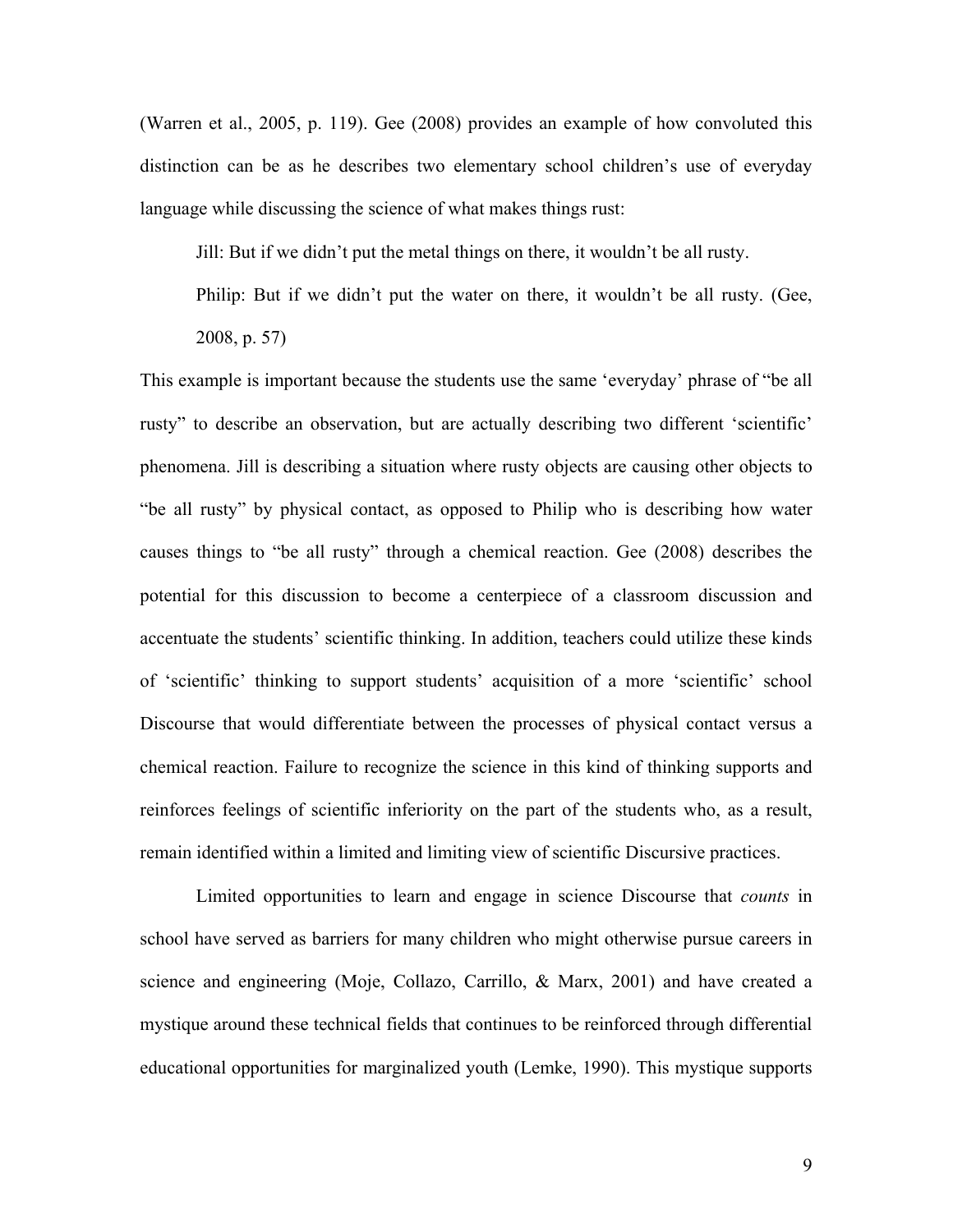a view of science, and related fields such as engineering, as an inaccessible and exclusive community.

 In order to further explore everyday and scientific practices and behaviors, Section Two of this paper will examine and synthesize varied definitions of Discourses and situate Discursive practices within this dichotomous relationship. In addition, the process whereby scientific Discursive behaviors and ideas are made to seem 'normal,' also referred to as normalization, will be examined. Section Three will conceptualize the idea of an engineering design Discourse for elementary and middle school classrooms. Next, in Section Four, we will examine the normalization of Discursive practices through racial contexts or a process of racialization, in order to further analyze how students are rewarded or punished for conforming to or deviating from these normalized ideals. Section Five will provide a brief exploration into the discontinuous and continuous perspectives of science in communities of color and use it to examine the construction of 'normal' practices and thinking processes. Finally, Section Six will examine the broader implications of recognizing the Discursive practices of students of color.

### **2.0 CONCEPTUALIZING DISCOURSE**

Discourse has been conceptualized in a number of different ways. A synthesis of these conceptualizations and how they relate to students of color can inform future investigations on everyday and scientific Discursive practices. One of the most useful and important views on Discourse comes from the work of James Paul Gee. Gee (1999) extends his definition of Discourse previously presented and establishes it as the "socially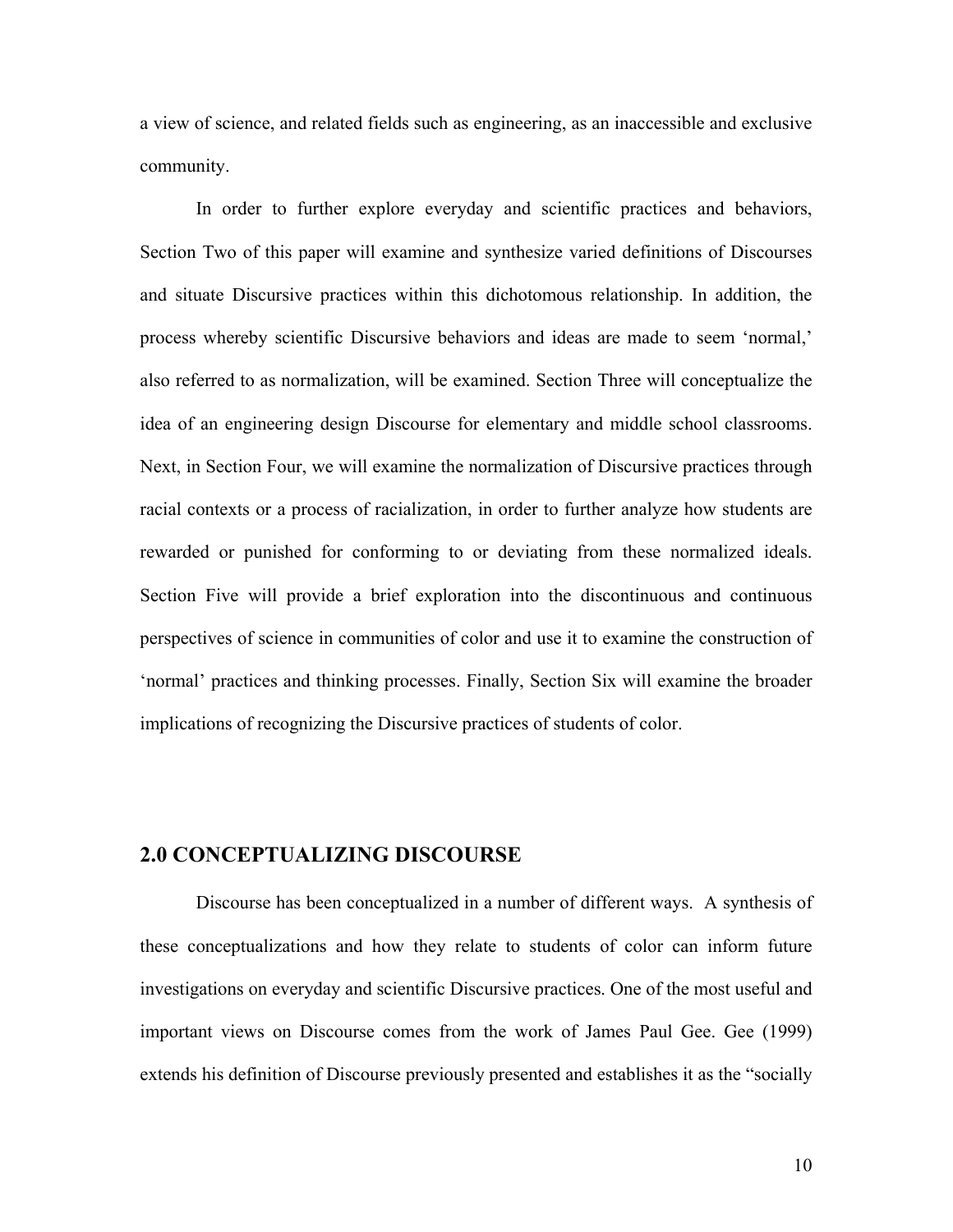accepted integration of language with thinking, valuing, acting, and interacting in the *right* places and at the *right* times with the *right* objects" (p. 13). It is my goal to focus on the socially accepted *rightness* of Discourse and the implicit construction of what is right or *whose Discourse counts?* The *right* Discourse is determined by matters relating to power; do the dominant recognize the speech acts and behaviors of the non-dominant as examples that warrant membership into a particular community or social network? The non-dominant positioning of children from communities of color throughout historical development of theories of learning (further analyzed in Section 4) introduce the need to examine the racialized power within Discourse. Gee's (1999) use of the word *right* positions Discourse as having a number of possible choices and variations, but also emphasizes that only a select few types or kinds of Discourses are recognized as socially suitable for particular occasions by participants. This process of sanctioning maintains a dominant standard of what constitutes an acceptable Discourse and legitimates a limited view of 'correct' Discourse. Thus, this limited view places at a disadvantage the Discursive practices of marginalized youth.

Viewing Discourse as a "standardized" or sanctioned way of engaging in an activity can actually be useful when viewed from one point of view. A common Discourse can provide continuity and efficiency within a group or community of people engaged in particular activities. For example, Brown (2005) discusses the acquired Discursive practices of individuals engaged in the sport of American football. American football players are acclimated to Discursive practices that include hand signals and gestures used to call plays on the field or invented language to specify the intended play (i.e., "4-3" is a defensive call where 4 lineman and 3 linebackers are to align in specific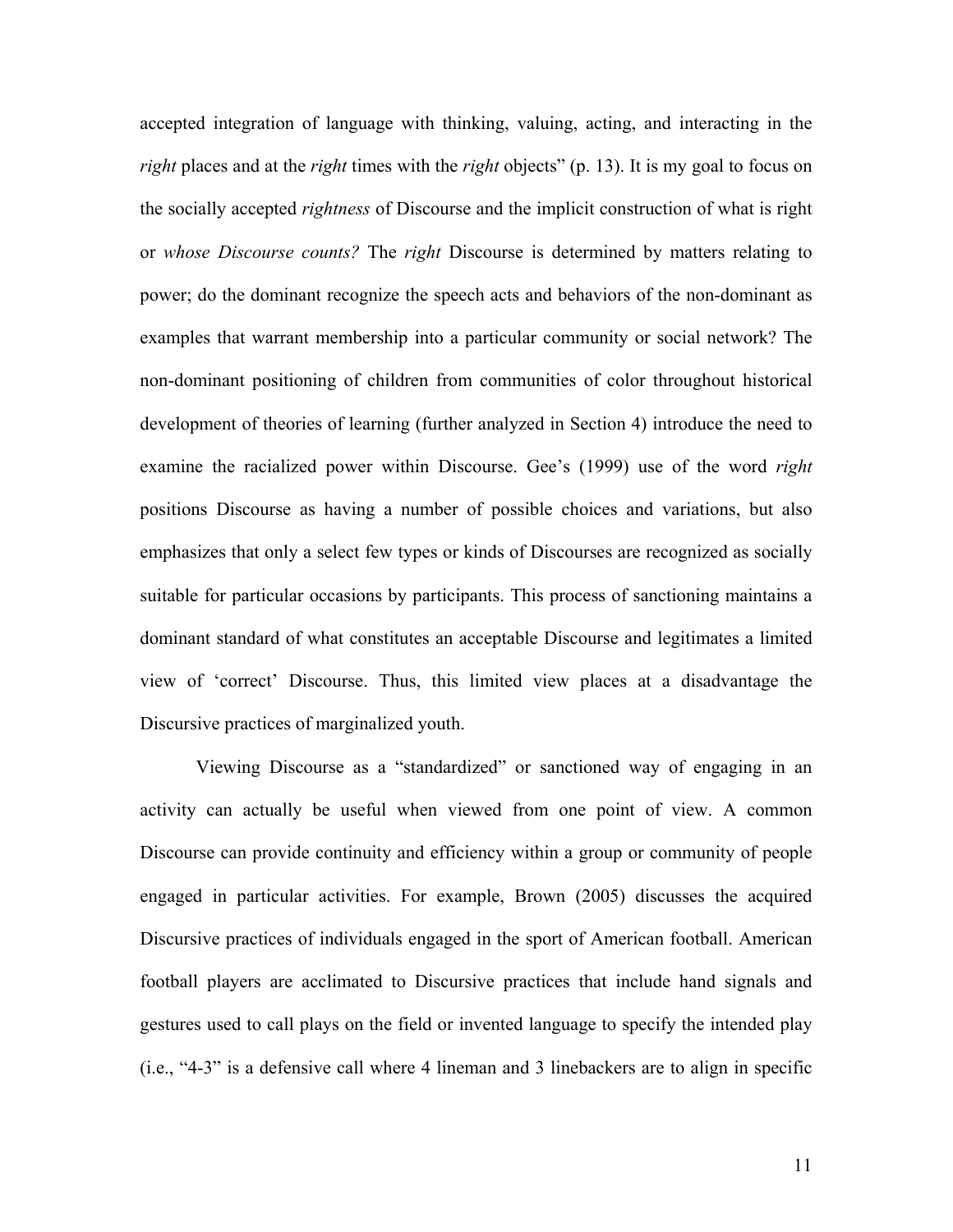defensive positions). In this view, the hand signals and gestures used by American football players operate almost as technical language, allowing the players to communicate with precision and intention.

Discourses can become a "problem," however, when they develop into sets of normative practices and behaviors that society and societal institutions, such as schools and the educational research community, use as tools for exerting social power and control, especially over marginalized communities. In these cases, the practices and talk shared by a community are used to demarcate 'insiders' from 'outsiders.'

 In essence, Discourse is not the source of the exclusionary practices within science education and science education research, but it is the vehicle through which ostracizing is made possible. It is how these Discursive practices are used that becomes problematic, when groups of learners are marginalized due to their non-membership in a particular community or group. This is important to note because a person's acquisition of specific Discursive practices does not require delineation between 'insiders' and 'outsiders.' On the contrary, Discursive acquisition can and should be an inviting opportunity and positive experience for those choosing to participate in the activity.

Nasir (2005) illustrates how communities can interpret, use, and positively acclimate new members to engage in specific Discursive practices. She finds that children become accustomed to the cognitive and mathematical Discursive demands of playing dominoes by engaging in the activity with individuals who are more familiar with, even expert in, the expected Discourse. Communities and academic disciplines should recognize that individuals demonstrate a variety of Discursive practices and behaviors that add to the richness exhibited by the current Discourse. These new practices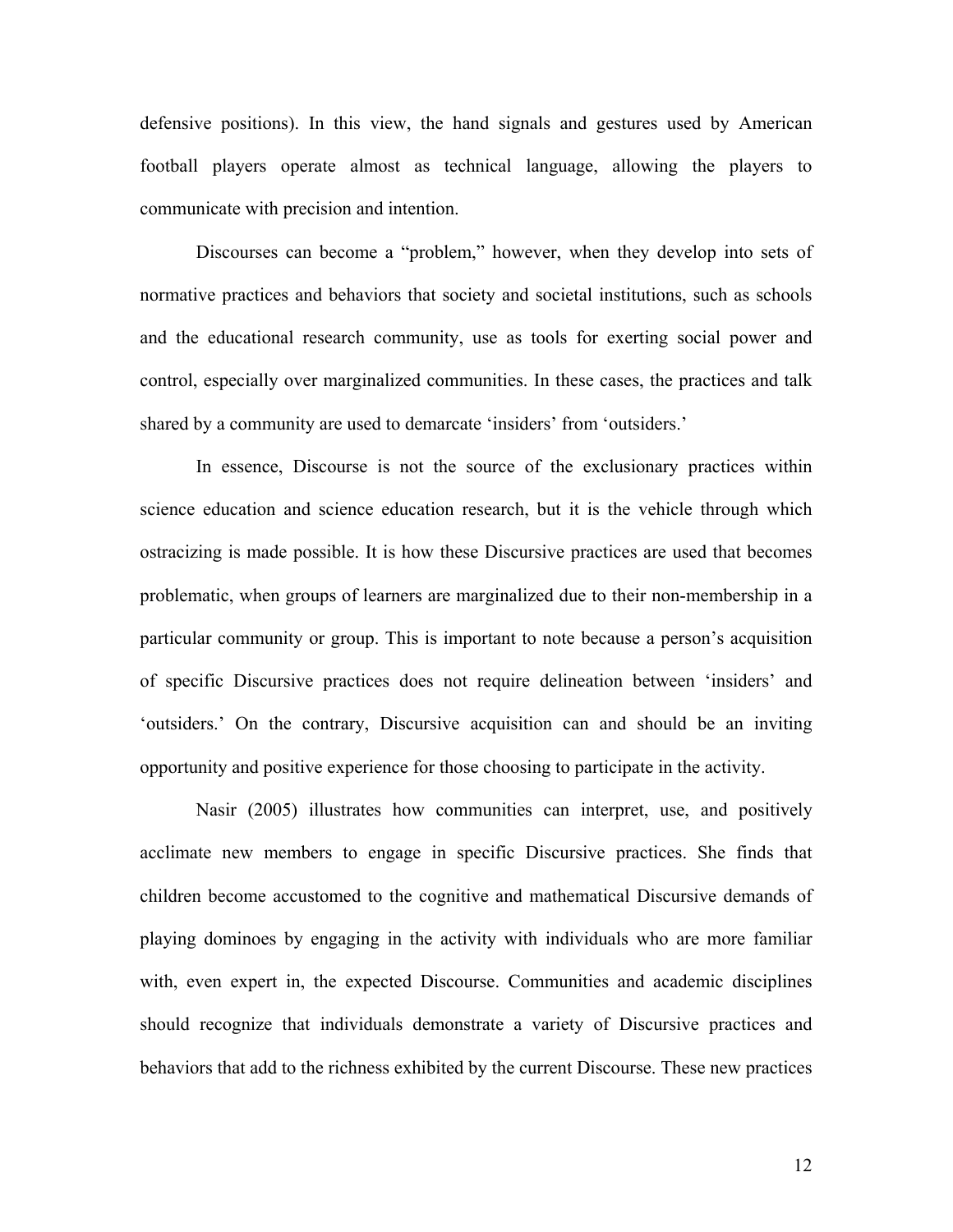add to the community's ability to communicate and live effectively. Viewing Discourse as a dynamic or ever-evolving entity, that still maintains its purpose of community building, provides an inviting environment where individuals can acquire and contribute to the identity of a specified discipline. These two examples of Discourse acquisition are useful to keep in mind when thinking about how Discourse is positively interpreted and utilized. Despite the established Discursive practices that American football and dominoes have formed, both activities are continually evolving with the inclusion of new ideas, experiential knowledge, and alternative ways of thinking. Despite the inherent power structures that exist acquiring a Discourse within these two examples, I would argue that it does not dominate the relationship. Science Discursive practices, on the other hand, are considered by many, as removed from the everyday lives, languages, and practices of many children and they do not have to be that way. The literature suggests that the maintenance of limiting Discursive practices marginalizes many youth, as well as restricts the growth of scientific knowledge by delimiting potential ideas.

## **2.1 What are big "D" Discourse and little "d" Discourse?**

 The conceptualization of "big D" Discourse as socially situated provides an important distinction with "little d" discourse, which is most commonly defined as dialogue, conversation, and stories. Crawford, Kelly, and Brown (2000) found that a teacher's acceptance and recognition of the various kinds of Discourses present in the classroom promoted a thorough and creative class analysis of an elementary school marine biology unit. The concept of inviting a variety of Discourses into the unit created opportunities for student engagement in scientific discussion, cultivated students'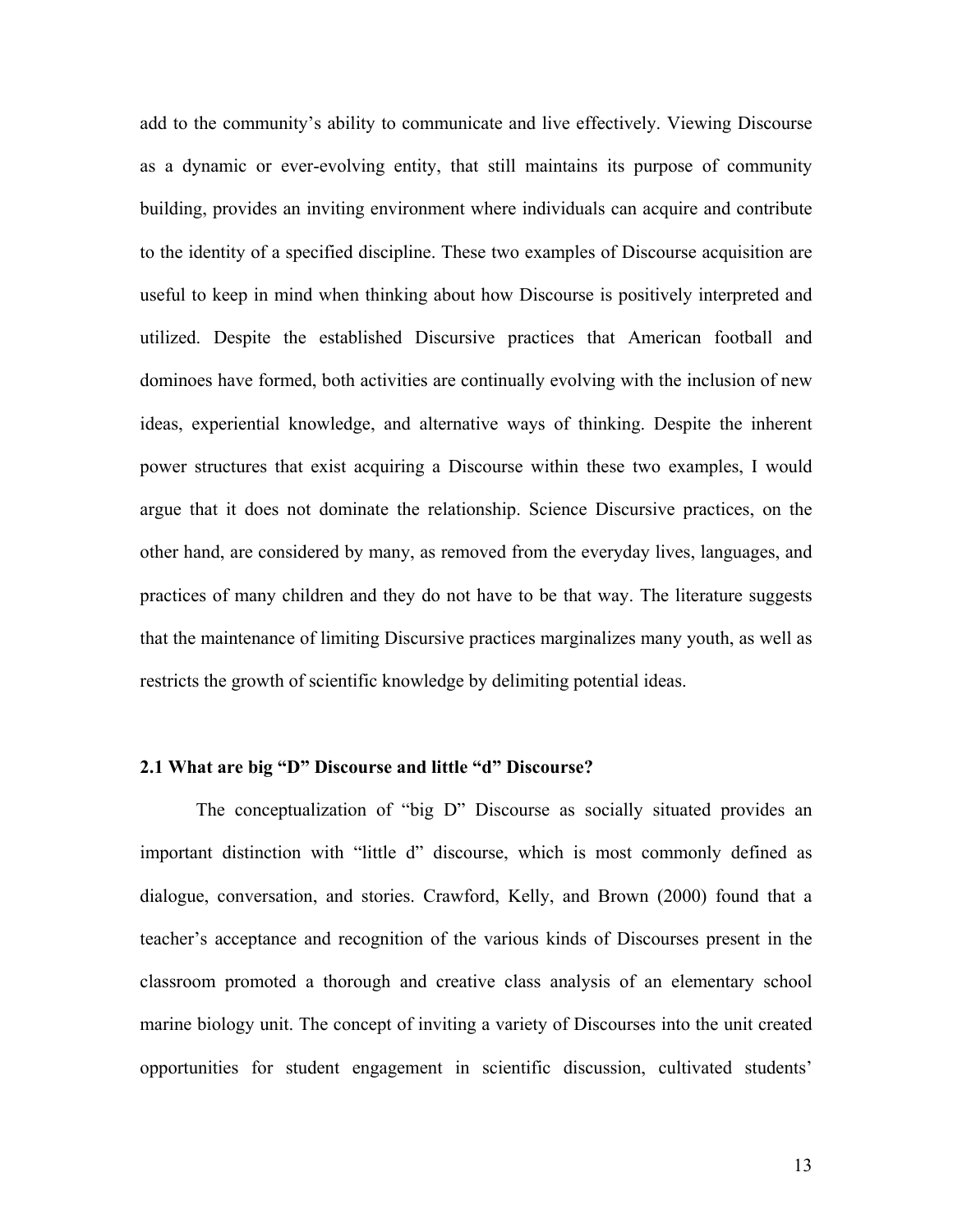personal interests in science, and introduced the class to alternate perspectives and approaches to doing science. After a student claim concerning the positioning of an aquatic plant in relation to a snail within a small classroom aquarium, the teacher facilitated a discussion that validated every student's use of claim and evidence, even if some of these uses conflicted with 'normal scientific reasoning.' In this instance, the classroom teacher recognized the non-dominant, scientific thinking of this child and allowed for the co-construction of *right* Discursive practices.

One student entered the discussion by stating that the aquatic plant was growing on the shell of the snail because the aquatic plant "thought" that the snail's shell was a rock. The student's claim was based on his prior knowledge of this particular plant's preference for clinging and growing on rocks and a brief three-minute observational period of the tank. Not only did this student utilize his previous understanding and knowledge of this plant, he also approached the situation from an atypical perspective; one in which he assigned the human qualities of 'thought and preference' to the aquatic plants. The teacher was able to recognize the scientific value in his claim and approach to the science discussion.

 In contrast, Gee, Michaels, and O'Connor (1992) discuss the Discourse of "sharing time" to illustrate the conceptualization of Discourse within classrooms. The researchers reported that the first grade teacher they observed had a preconceived idea of what constituted the *right* kind of sharing time narrative that included a limited and strict set of elements. An African American student, familiar with the storytelling practices used by her family and community, was reprimanded for an 'unsuccessful' turn during sharing time because her performance did not follow the script expected by her teacher.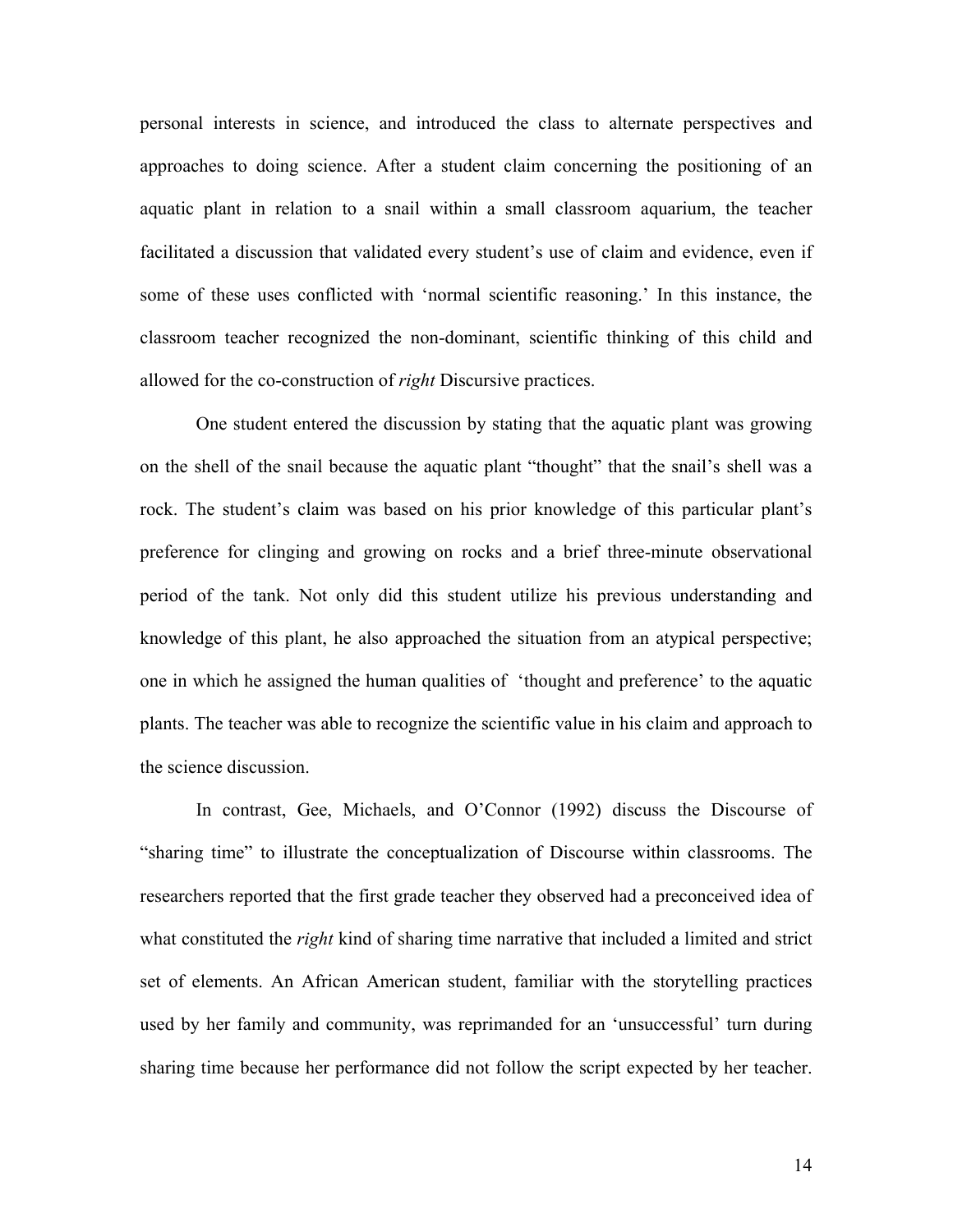The researchers point out that this student's Discursive practices, in a different social activity, would have been highly valued by many mainstream cultures, thus creating the confusion that many children have with *what counts as the right* Discursive practices. This situation presented the teacher with the opportunity to explicitly support the student's acquisition of the *expected* (i.e., "right") storytelling Discourse for this situation. In contrast, this young child's elaborative and embellished storytelling was viewed as a demonstration of her deficiency in acquiring a "sharing time" Discourse appropriate for this classroom.

 This rejection of the student's rich and varied Discursive practices by the teacher can also be referred to as a rejection of her cultural capital (Bordieu & Passerson, 1973; Giroux, 1983; Yosso, 2005). Cultural capital refers to the set of race, class, and gender linguistic and cultural competencies (e.g., what they know and how to do it) that children learn within their families and communities. Children learn whole sets of meanings, qualities of styles, modes of thinking, and types of dispositions that are given certain social value and status as a result of what the dominant class recognizes in their families and communities and labels as the most or least valued cultural capital (Giroux, 1983). Typically, the knowledge practices afforded the most cultural capital are those that are associated with the dominant class in the United States: white middle to upper-class individuals from European American descent.

 In her study of the cultural capital in three communities in Piedmont, North Carolina, Heath (1983) examined the linguistic disconnect between households, community, and school. She observed that the Discursive practices of the upper and middle class communities were given the highest cultural capital value within the school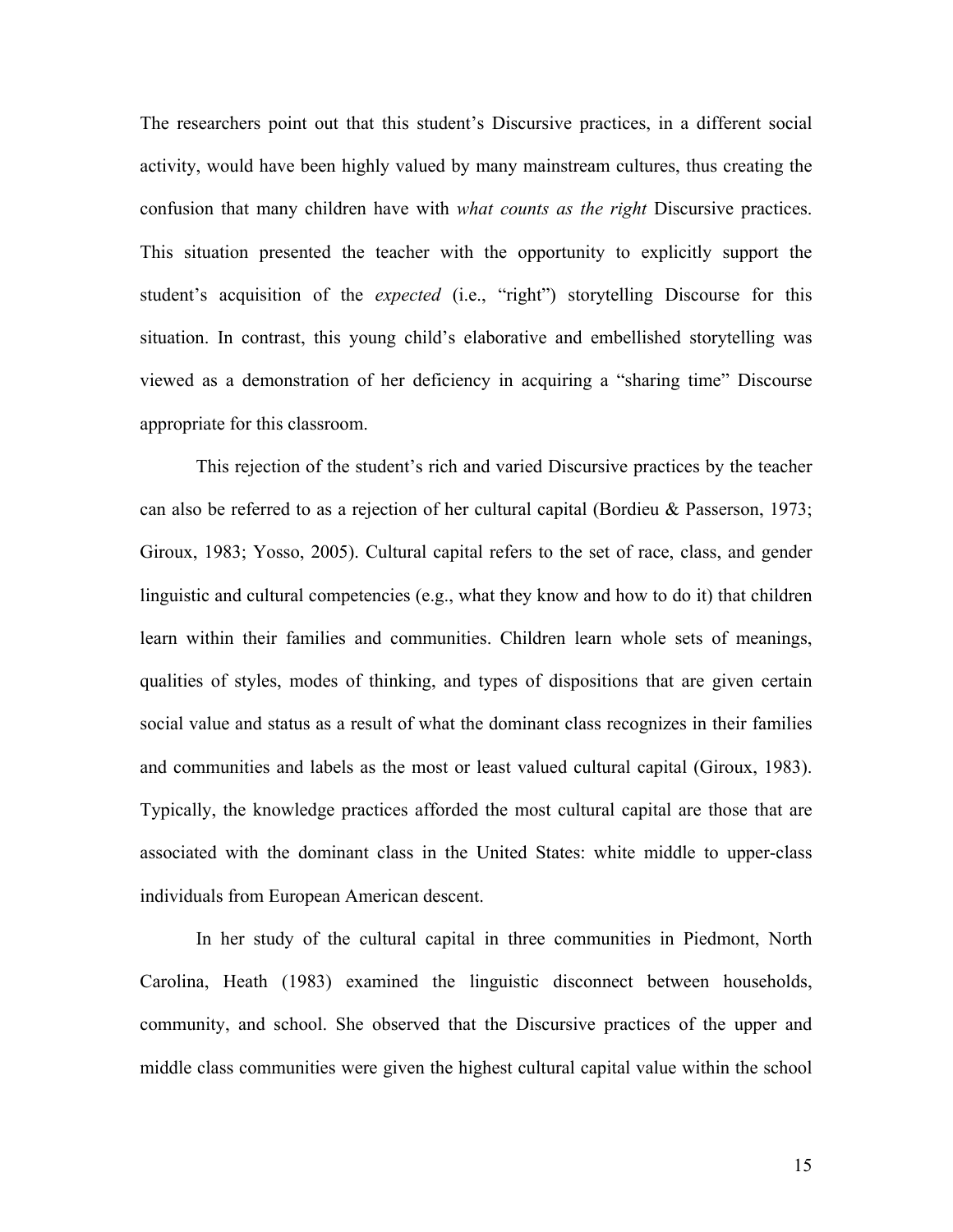community. In this review, I am arguing that the research base should be extended to include the implicit and explicit roles of social class, race, and institutionalized racism to understand the experiences of marginalized youth in science learning.

 This review adheres to a functionalist perspective (Schiffrin, 1994) of Discourse that views language use as a social practice that is important when examining the role of Discourse in the lives of marginalized youth (Fairclough, 1989). Conceptualizing Discourse as a social practice is conducive to examining the experiences of marginalized youth in science learning because, as Gee (1999) states:

the fact that people have differential access to different identities and activities, connected to different sorts of status and social good, is a root source of inequality in society. Intervening in such matters can be a contribution to social justice. Since different identities and activities are enacted in and through language, the study of language is integrally connected to matters of equity and justice. (p. 13)

This concept speaks directly to investigations of whose cultural capital is accepted in school and how we, as science education researchers, can begin to conceptualize the rich variations in Discourse that students bring to school as contributing to new understandings of learning and knowledge. Discursive studies involve examining youth's sociocultural, political, and mental lives and providing a perspective into marginalized youth's experiences with science and engineering that are otherwise obscured (Gee et al., 1992).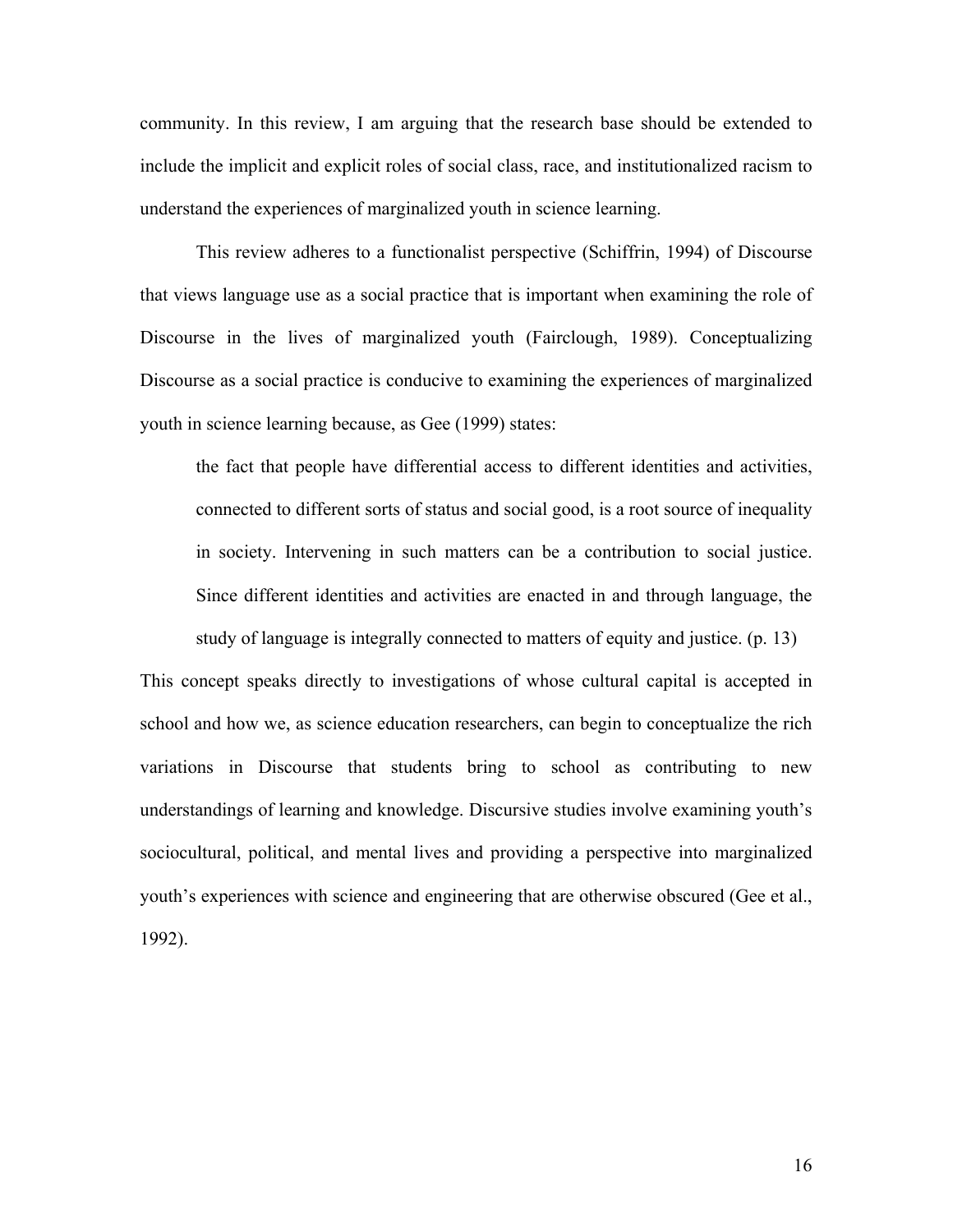### **2.2 What** *Counts* **as Everyday and Scientific Discourses?**

 School science tends to privilege specific Discourses that are considered appropriate for participation in the scientific and technological communities. The advantages afforded to students who utilize these sanctioned Discursive practices (e.g., being recognized as scientific, increased identification with scientific careers, being recommended for higher–level science courses) illustrate the distinctions that result from being recognized as everyday or scientific in school science. Lemke (1990) describes the Discourses that are most valued in school science as avoiding emotional and value-laden practices, the use of stories and narratives, and communicating through slang. Ballenger (1997) further specifies additional characteristics of school science as featuring impersonal and explanatory experiences. The questions that remain in this section are: are students who engage in everyday Discursive practices really 'unscientific?' Are students who are labeled as 'unscientific' actually engaging in 'scientific' activity and thinking, but have not had explicit support or access to recognized Discursive behaviors? If we modified our definitions of what counts as scientific Discourse, would these once marginalized students be suddenly considered "right" and "scientific"? This helps to place the cause of the problems not on some deficit to be found within the students, but in the limitations of our understanding of scientific. The following segments will examine these questions through two Discursive practices that are typically classified as everyday: the use of imagination to include self into the scientific phenomenon and the use of narratives or stories to exemplify science knowledge.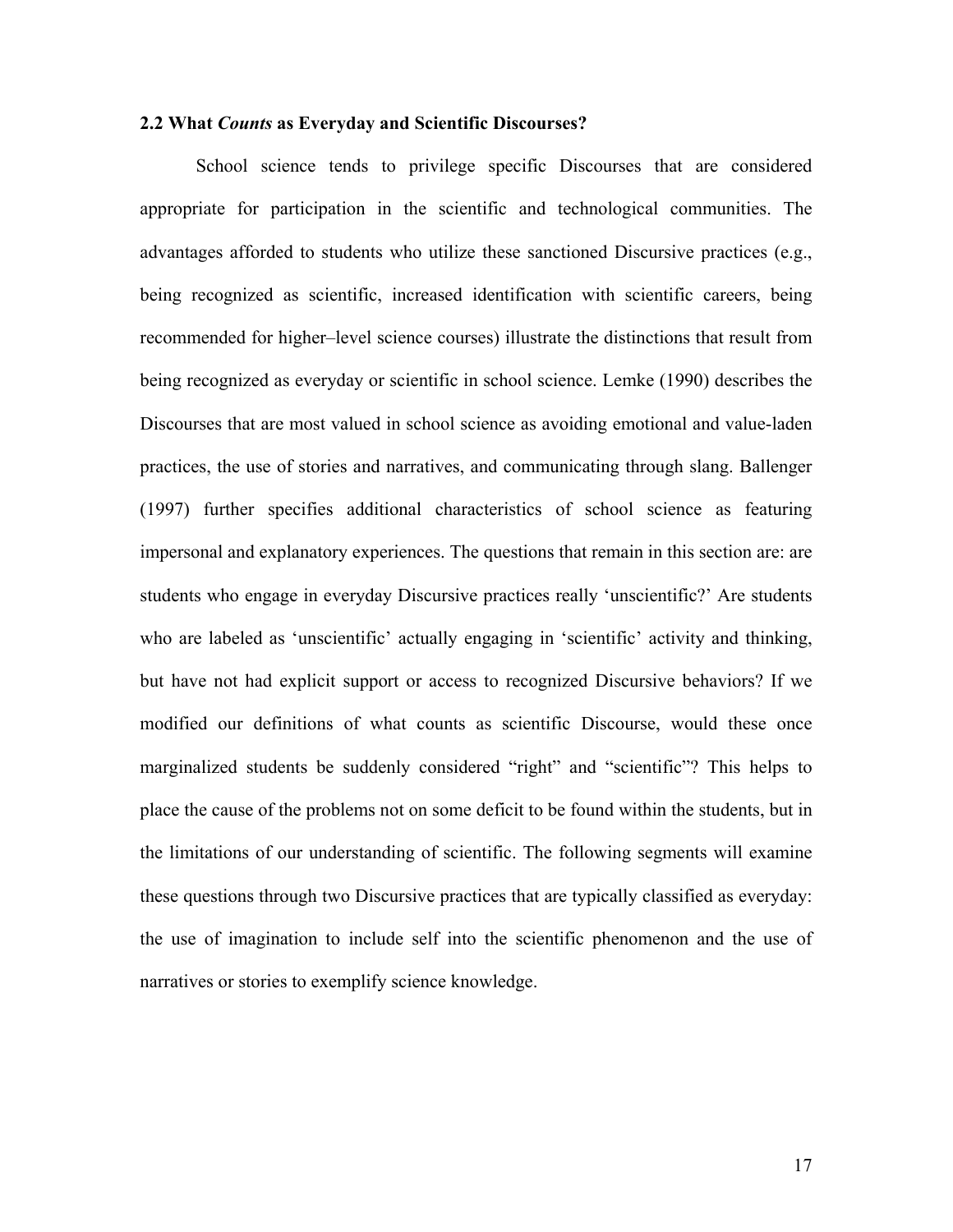### **2.3 Is the use of imagination a scientific Discursive practice?**

 Typically, science is considered an objective practice that values reasoning and abstract thinking while investigating and communicating scientific phenomena (Ochs, Gonzales, & Jacoby, 1996). Included in the list of unscientific, or everyday, practices are the act of imagining oneself within a physical phenomenon. Despite this distinction, scholars have identified instances where the use of imagination has been used to demonstrate scientific understanding and facilitate future investigations of a phenomenon. For example, Ogonowski (2008) examines the question, "is there a place for imagination in the science classroom?" (p. 31) Ogonowski describes an elementary school bilingual student who 'transformed' himself into a plant during a class discussion of "do plants grow everyday?" The student used a different entry-point in his investigation of the phenomenon by imagining his body as a plant. Typically, his actions in the classroom were considered "silly, off-topic, or unscientific" (p. 32) because of the passionate and subjective perspective they embodied, despite his ability to engage in the intended scientific conversation. Do the imaginary perspective and the subsequent engagement in an in-depth classroom discussion validate a label of everyday or scientific? In a similar study, Warren, Ballenger, Ogonowski, Rosebery, and Hudicourt-Barnes (2001) witnessed the 'scientific' value of using imagination to explore science phenomena. They viewed an elementary school Latino student examine the behavioral ecology of ants by imagining himself as an ant. Based on entry-point and use of imagination, the student was able to explore and devise an experiment that would examine whether ants prefer dark or light habitats.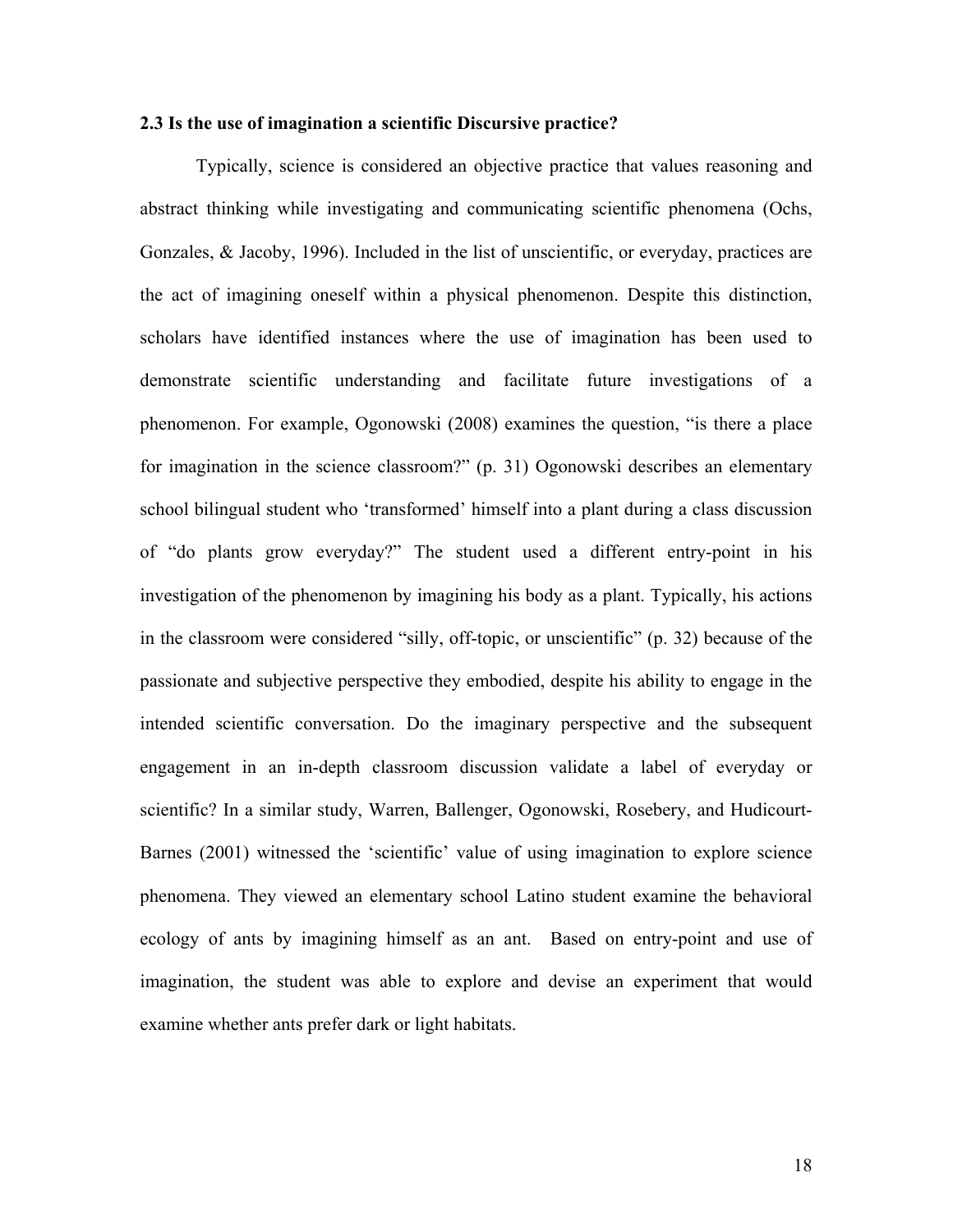Ballenger (1997) observed students participate in a science discussion on mold growth. One Haitian female middle school student, refuting a statement that mold grows in all bathrooms, exemplified her knowledge of mold growth, while implicitly stating that she knows how to clean and avoid the growth of mold.

"Because they just leave stuff there, take no care, they don't clean, they just  $\{\}\$  if

you have a toilet in Haiti, you take care of it, it won't have mould. (p. 5)

Although her statement could easily be classified as everyday, based on the above categories, she also demonstrated a deep understanding of bacteria growth. Viewing these students as 'unscientific' is clearly a demonstration of the power relations that exist within recognizing Discursive practices because similar practices and behaviors have been witnessed among practicing physicists (Ochs, Gonzales, & Jacoby, 1996). During an ethnographic study on the Discursive practices of scientists, the researchers observed physicists interchangeably constructing "physicist-centered" accounts of a scientific phenomena and other, more formal scientific accounts that refrained from the "physicistscentered" approach (p. 335). Thus, it appears that students typically classified as 'unscientific' because of their initial practices in the exploration of science phenomena were actually engaged in Discursive behaviors similar to those of professional scientists.

### **2.4 Can the use of narratives and storytelling be scientific?**

 Another element of everyday Discourse in science classrooms is the utilization of narratives or storytelling in exploring science phenomena. The inclusion of narratives and stories are considered concrete and contextualized views of science that often involve emotions and personalization of ideas (Ballenger, 1997; Warren et al., 2005). Again, do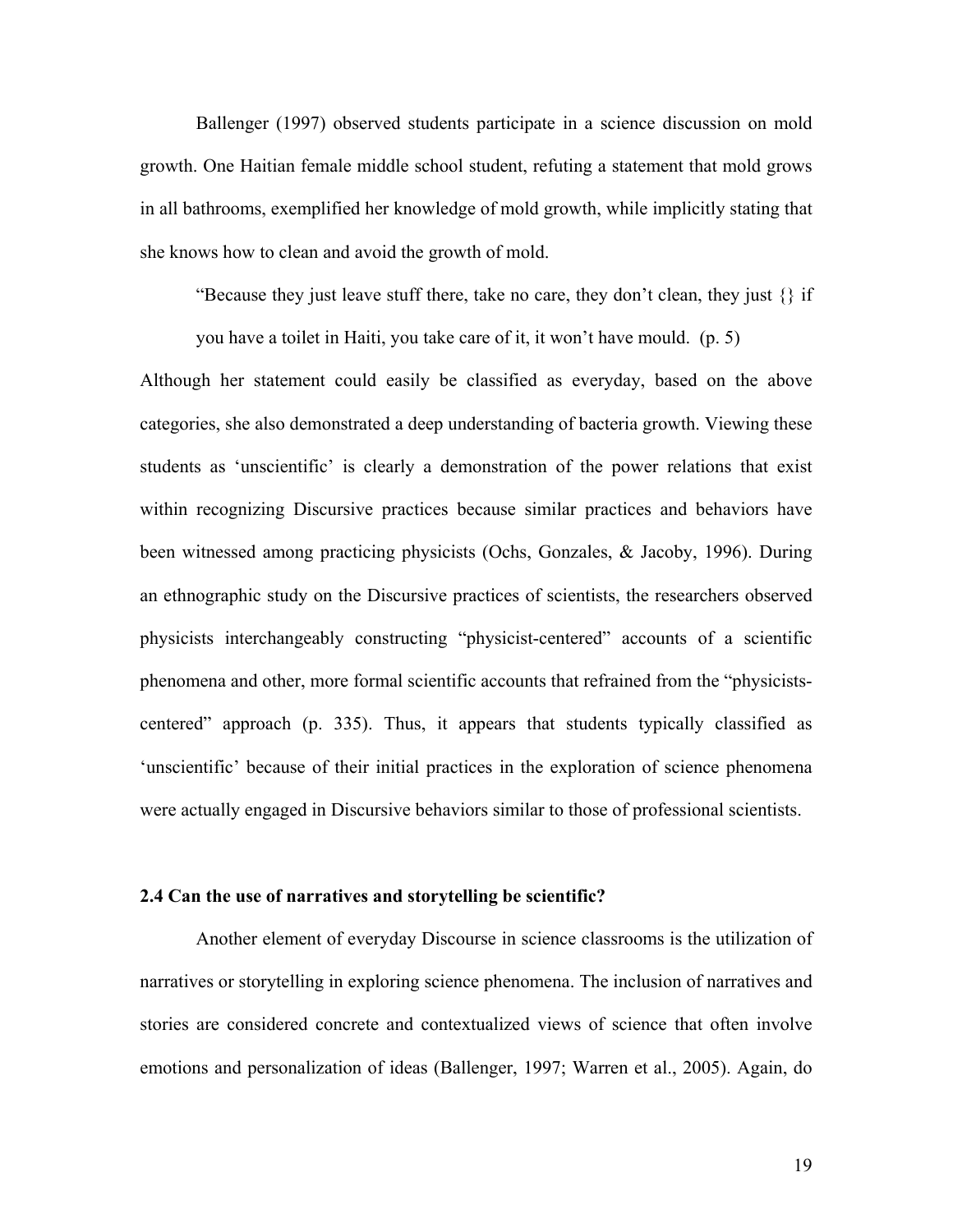students' use of narratives or stories classify them as unscientific? In a study exploring how young children used their everyday experiences to understand force and motion, Warren et al. (2005) observed how an elementary school African American girl created a story of a baby carriage on a hill in order to explore the idea of Newton's Laws of Motion. Despite the use of a "concrete" example of a baby carriage, this student engaged in a dynamic discussion of this carriage with her partner to explore the tendency of the carriage to roll down the hill [due to gravity] and how they would need brakes in order to stop its motion [Newton's Third Law]. The girl was engaged in scientific thinking that was not expressed in the recognized Discourse of school science. Warren et al. (2005) report that after presenting this student's story, many people view her as "going outside the boundaries of the task" (p. 143) and demonstrating a deficit in scientific abstraction. In contrast, I would argue against a deficit view of this student's scientific abstraction. First, she conceptualized the ideas of Newton's Laws of Motion and related them to her lived experiences. Secondly, this way of thinking was instrumental in her learning and using scientific language (e.g., the nominalization of a "turned car") and her discussion of the baby carriage's trip down the hill in the terms of change over time. In a separate study exploring students' language use during science discussions, Ballenger (1997) witnessed a Haitian middle school student narrate a story of his father mistakenly leaving food out and how he observed the growth of mold from oatmeal. Again, this student's story of the oatmeal and mold is a new entry-point $\delta$  into investigating the idea or 'claim' that mold grows from old food. The classroom teacher used this student's narrative to

<u>.</u>

<sup>&</sup>lt;sup>6</sup> The term entry-point is utilized in order to denote a student's initial attempt of making sense of specific science phenomena (Rosebery, Warren, & Conant, 1992). I think the use of 'entry-point' is significant because it implies that students use their initial conception of a science concept as a foundation to build upon, and develop deeper understanding of doing and talking science as they further engage with the phenomenon.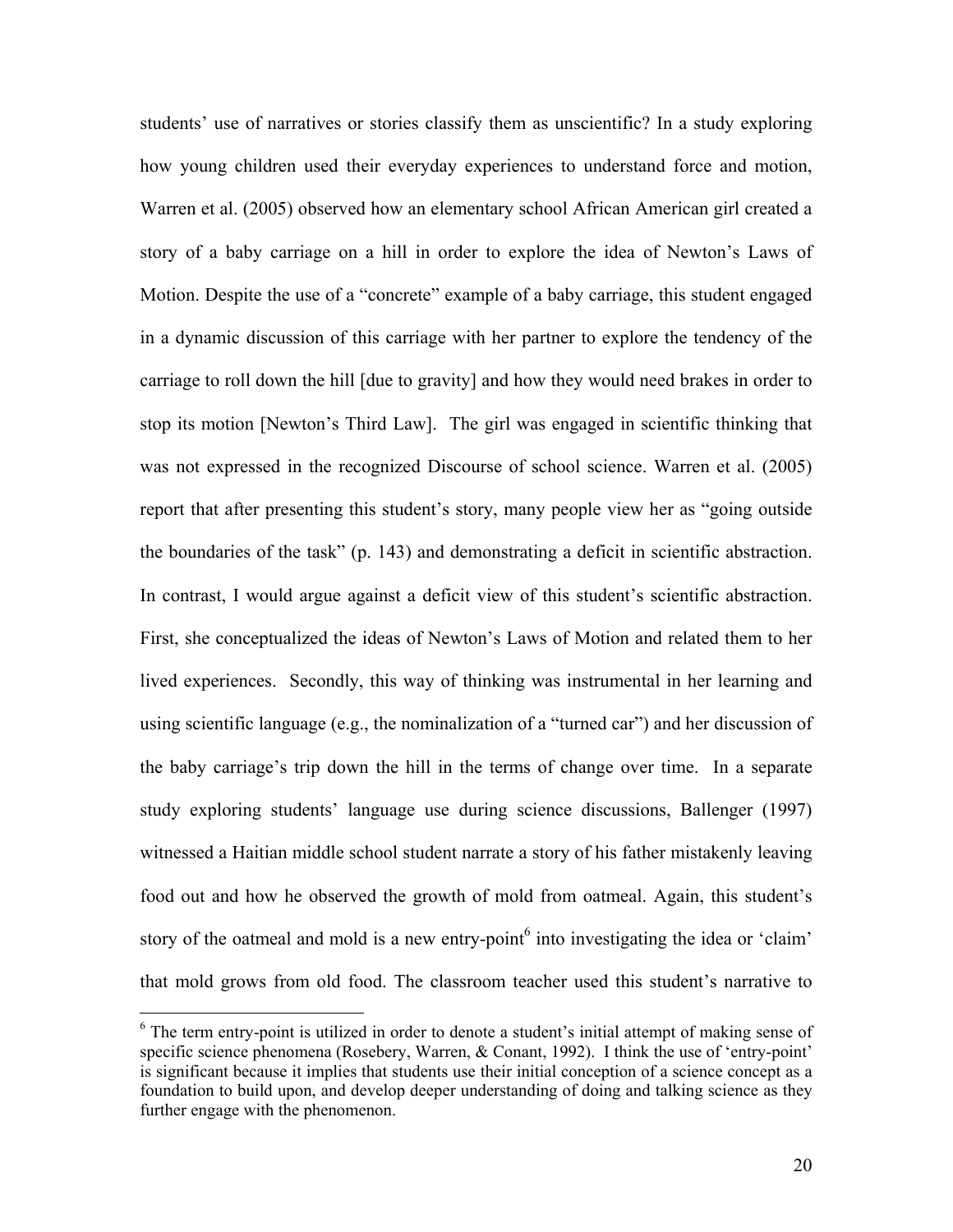facilitate the explicit use of science Discursive practices by asking clarifying questions that prompted further discussion. For example, by asking the student where mould comes from, the teacher elicits the explicit answer of "from food" (p. 9) that begins a focused discussion on how science is involved in the experience.

Investigating how an inner-city science lunch group provided African American male teens the opportunity to participate in science in alternate ways, Seiler (2001) explored the scientific phenomenon of pitch with a group of African American high school male students during a science lunch group. As an entry-point into a conversation about why sounds have high and low pitches, one student provided the following story:

It's the same way at my job, right? When I'm cuttin' hair, if the clippers don't sound a certain way, I take a screwdriver and twist the screw in the side. Somethin' getting loose. So, if it gets low and slower or increase the sound and become faster. (p. 1008)

As a way of demonstrating his experiential knowledge on the concept of pitch, this student provided a narrative of his experiences with clippers. Again, each of these students' Discursive practices would be classified as 'unscientific,' or "everyday", despite their underlying exploration of science concepts. Fortunately, the researcher in this study was investigating alternative Discursive practices in science and recognized the valuable contribution of this student to the success of the science lunch group. In an ethnographic study, Lloyd (2000) observed similar Discursive practices from practicing engineers. He suggests that the social experiences used in the engineering design process were communicated through storytelling. Storytelling appeared to be a central mechanism in developing the common language used in a design team. Using the above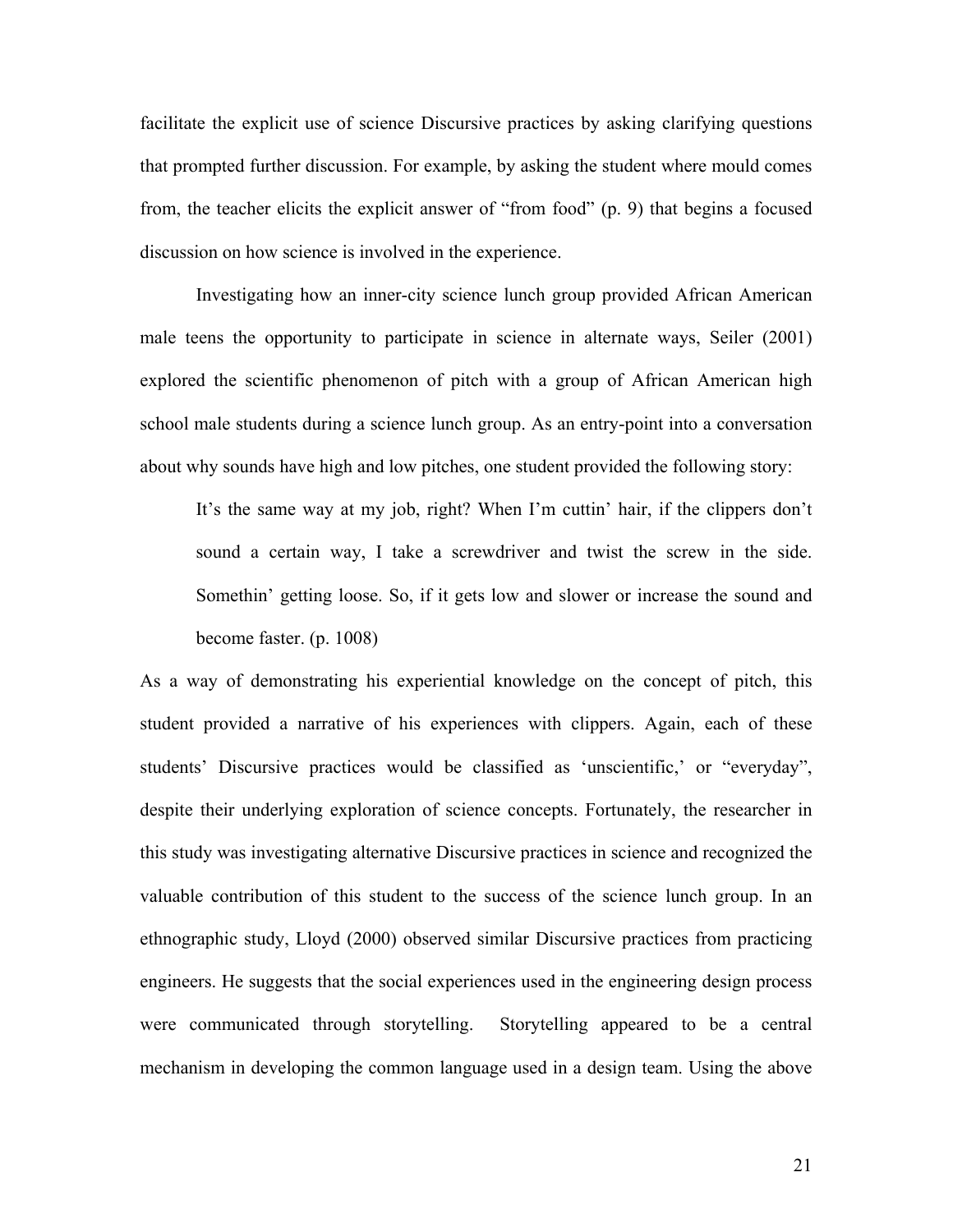examples as evidence, the use of narratives and stories can serve as valuable tools for exploring science phenomena in the science classroom.

### **2.5 Summary**

 This section has explored how Discourse has been conceptualized and defined in previous literature and how which Discursive practices *count* is determined. Do students who do not use or have access to such Discursive practices automatically qualify as *unscientific?* The exploration into the use of imagination and narratives in elementary school science classrooms illustrates that children typically labeled as *unscientific* are often thinking scientifically. The means they are using to convey their scientific thinking may not be the typical or expected, however. The sanctioning of *what counts* as scientific Discourse can be utilized in limiting ways that create unnecessary barriers for children's development in science education. For example, Michaels and Sohmer (2000) reevaluated conclusions described by Michaels in a previously published study. In her initial study, Michaels concluded that one out of four students appeared more scientific than the others based on his language use. Although each of the middle school students provided 'incorrect' conclusion about the reason for the four seasons, one student was described as *sounding* scientific because of his school-based conversation style. The three students identified as *unscientific* were said to reason with "narratives of personal experience, blending discourse worlds (the life world with the school-based world), as magical, teleological, confused, and/or hard to understand" (p. 277). Upon further analysis of this group of students, Michaels and Sohmer (2000) found that the three *unscientific* students actually possessed a greater knowledge of the science phenomenon,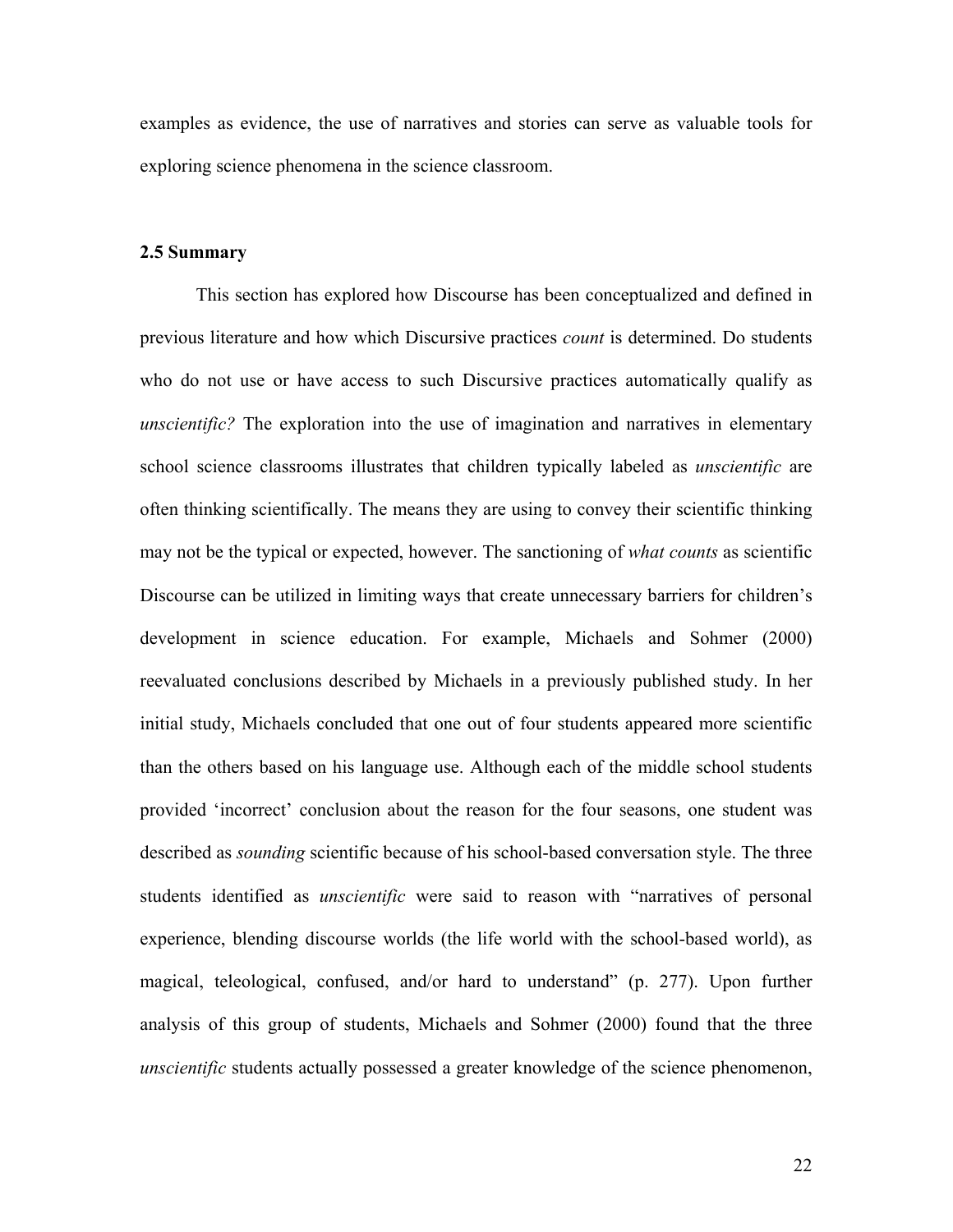but lacked access to the sanctioned Discourse. The researchers concluded that 'doing school science' is much more than simply talking scientifically and much more than a "matter of excluding yourself, your experience, or your body from the explanation" (p. 284).

 In another study that calls for redefining standard methods for evaluating children's scientific thinking, May, Hammer, and Roy (2006) suggest that elementary school science needs to recognize the alternative scientific abilities of children and support them in their development as they acquire scientific Discursive behaviors. They highlight an elementary school student's use of analogy in explaining the cause of earthquakes:

You know how to fill your water up and you put like too many ice cubes in it, it can flood? That's what I mean… a rock could go in, and pretend like, pretend the lava is water and the giant rock is a cube. It goes up and since it's blocked, the ground has to shake which causes it to crack open so it'll actually like go up farther. So it's like you're actually flooding the cup of the water. (p. 317)

Although the student's overall conceptions on the cause of earthquakes are misguided, he demonstrates a keen ability to think scientifically and attempts to make connections between the world of science and his everyday world. May et al. (2006) suggest that a typical science teacher would focus on his incorrect idea of earthquakes and miss the opportunity to introduce the sanctioned Discursive practices *and* to address his understanding of earthquakes. This discussion highlights the sometimes-cloudy distinction between *everyday and scientific* and how this dichotomy could, at times, lead to the continued ostracizing of large groups of students. Recognition of the Discursive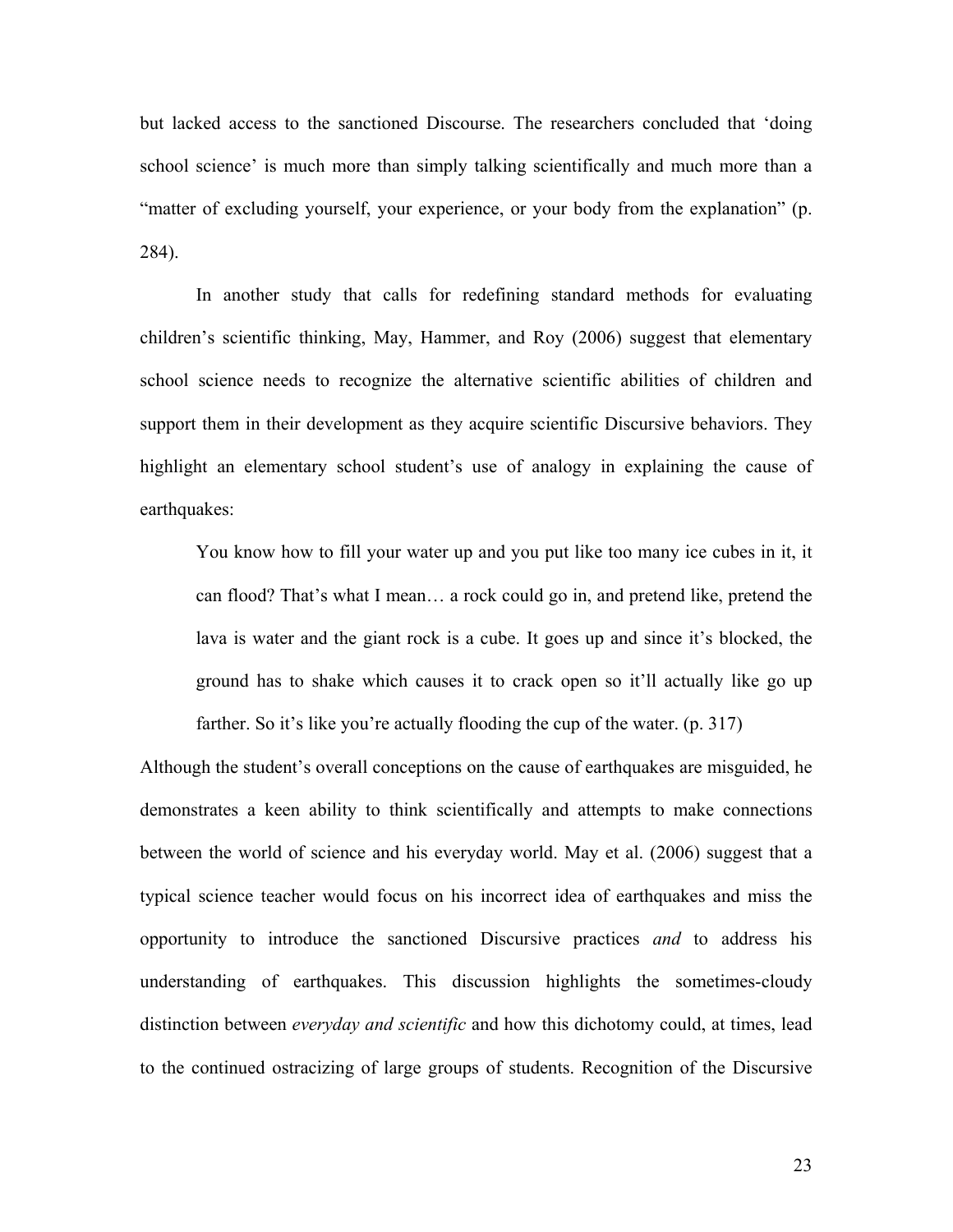practices that students bring to school can lead to a deeper understanding of the scientific phenomenon at the same time that it supports the acquisition of the Discursive practices valued in school.

## **3.0 CONCEPTUALIZING ENGINEERING DESIGN DISCOURSE**

 Teaching science through activities that emphasize engineering design and technology<sup>7</sup> has been advocated as a means of promoting science learning for all students (Seiler, Tobin, & Sokolic, 2001). Involving students in design activities is a major strand in the science and technology standards (AAAS, 1993; NRC; 1996) and is gaining recognition within the science education research community (Fortus et al., 2004; Klahr, Triona, & Williams, 2007; Penner, Giles, Lehrer, & Schauble, 1997; Puntambekar & Kolodner, 2005; Roth, 1996a). With the growing popularity of this pedagogical approach for the teaching of science, this discussion of Discourse has provided a theoretical foundation for reviewing the practices and behaviors that children from communities of color bring to these classroom environments. According to Dym (1994), engineering design is the "systematic, intelligent generation and evaluation of specifications for artifacts whose form and function achieve stated objectives and satisfy specified constraints" (p. 17). Activities involving engineering design have specific Discursive demands that differ from those needed in other disciplines, such as language arts, history, mathematics, and in some instances, science. This distinction is important because it illustrates the need for students to learn and properly utilize specific Discursive practices for different school subject areas. This is to say that the Discursive expectations of

 $\frac{7}{7}$  Technology refers to how people modify the natural world to address a specific problem (process) *and* the objects created during this process (product) (Leonard, 2004).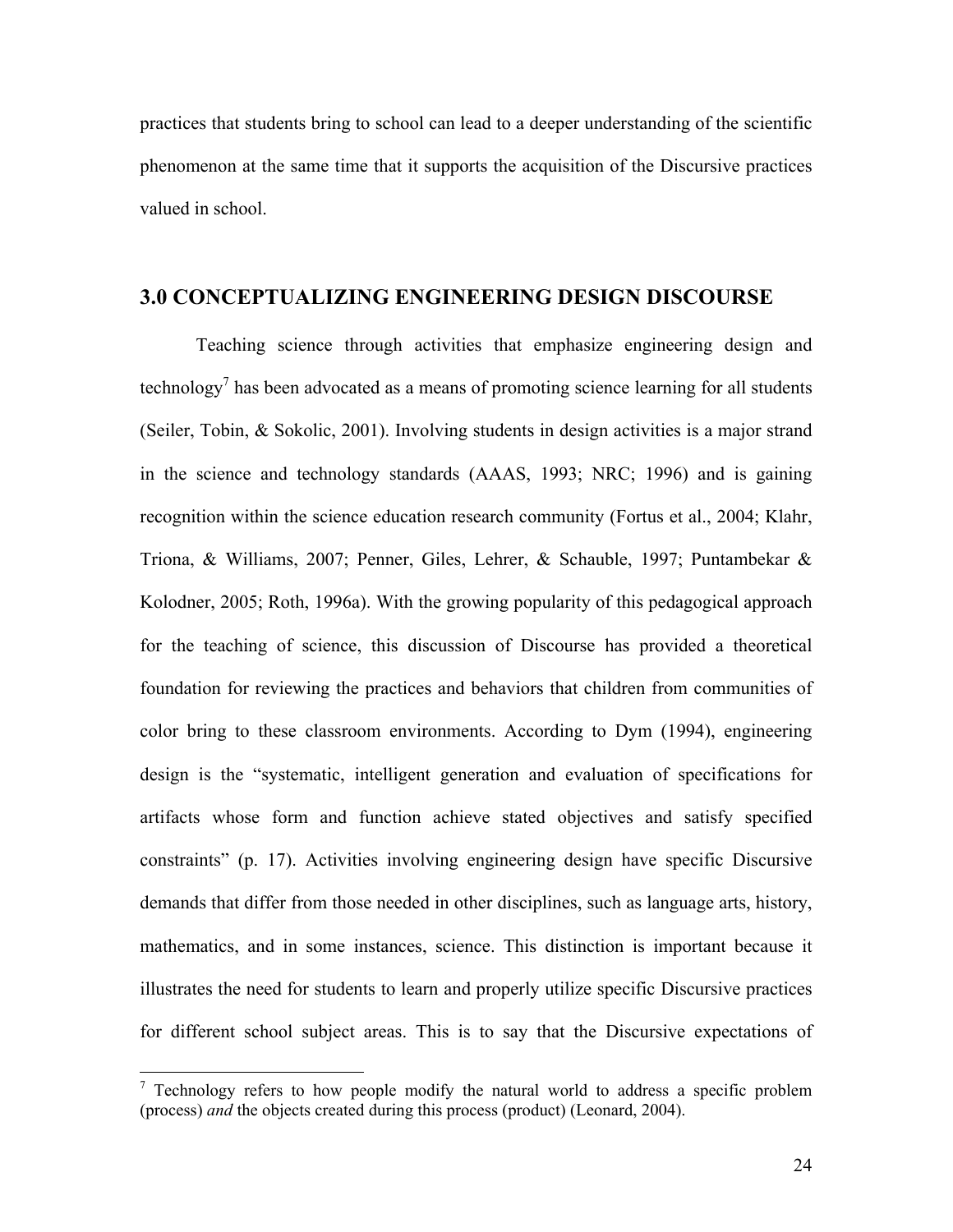children and on children will vary, depending upon the activity that they are engaged in. For example, Discursive practices differ for students when they are in a language arts classroom versus a physics classroom (e.g., Moje et al., 2001). How a student conceptualizes Shakespeare versus gravitational force, uses literary versus scientific evidence, and communicates knowledge of a poetic verse versus knowledge of centripetal force exemplify the differences between language arts and physics classrooms. The intersections of varying Discourses, such as children's everyday Discursive practices and subject area Discourses, in the elementary school science classroom provides another important opportunity for the examination of the experiences of marginalized children. The goal of this section is investigate the Discursive practices that marginalized youth will face while they participate in engineering design activities.

 I have chosen to specifically focus on engineering design activities because many scholars argue that all students will best learn science through engineering design and technology activities (Roth, 1996a, 1996b, 1996c; Seiler et al., 2001). Advocates for design-based classrooms suggest that the classroom Discursive practices and values in these settings resemble those found in out-of-school settings (Roth, 1996a, 1996b). This suggests that engineering design activities invite the use, investigation, and analysis of children's everyday ways of doing, knowing, and thinking with science and design content. Despite this implicit encouragement for the inclusion of varying demonstrations of everyday Discourses, questions still remain about how students' everyday Discursive practices can be incorporated into science learning through engineering design activities. Furthermore, although a commitment to improving science learning for all students is highlighted in national science standards (AAAS, 1993; NRC, 1996), it is not clear how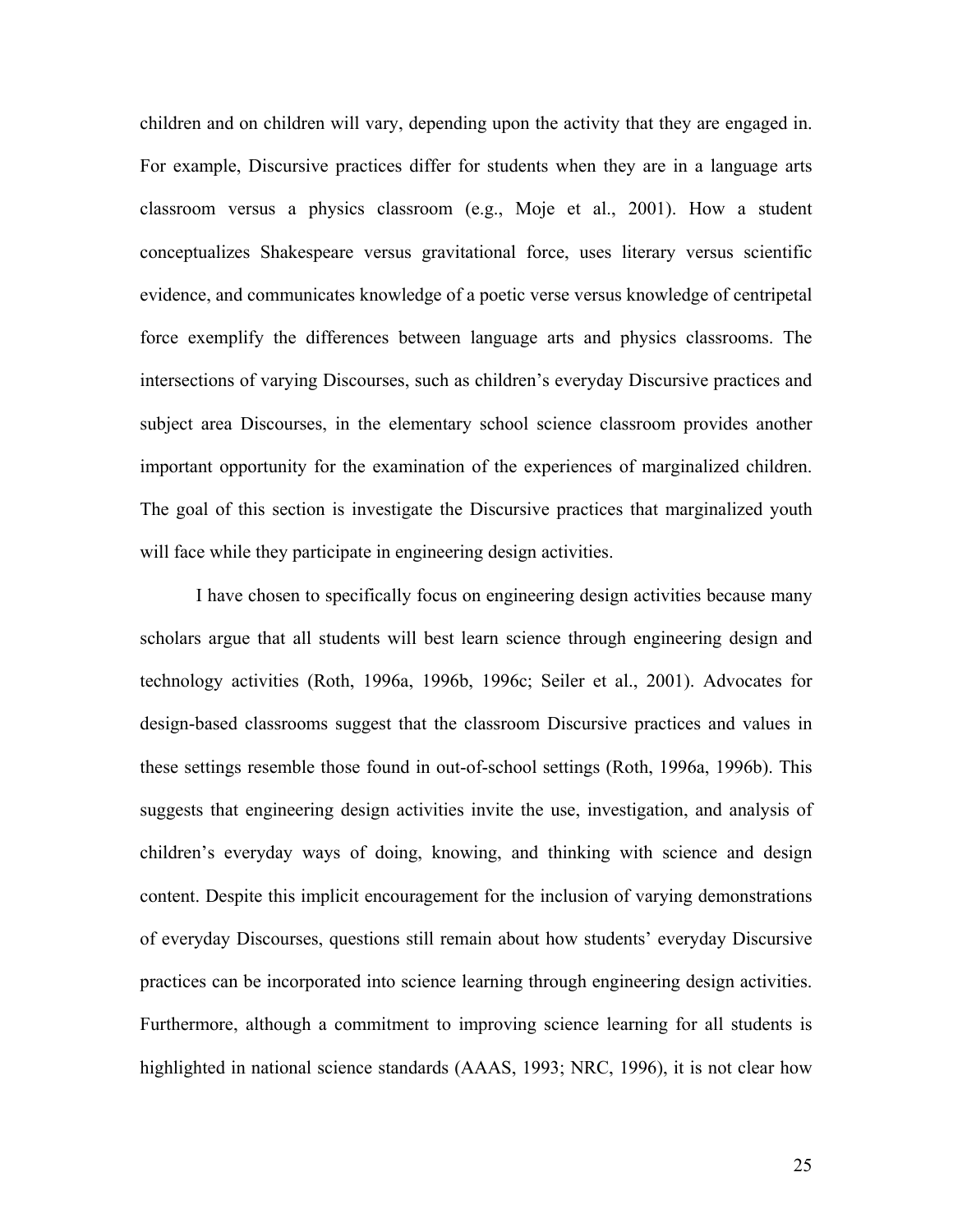the shift to incorporating engineering design into science classrooms will affect the learning outcomes and experiences of children from communities of color. Using engineering design activities to learn science creates a new arrangement of Discursive demands for all children. These new arrangements include the role that the designed artifact plays in science learning and the interpretation and utilization of the engineering design process. The remainder of this section examines empirical studies on elementary and middle school students<sup>8</sup> engagement in design opportunities<sup>9</sup> to address these new arrangements, and identifies and examines the Discursive demands that are distinctive to engineering design activities in science classrooms.

### **3.1 How does the design artifact introduce additional Discursive practices?**

 Design-based science is a pedagogical approach in which the goal of designing an  $artifact<sup>10</sup> situates students' learning experiences within engineering design activities.$ This construction of the designed artifact serves several important roles in engineering design Discourse acquisition. First, how the artifact is conceptualized and utilized during phases of design, construction, and analysis serve as vital components in the construction of children's knowledge. Using artifacts to construct valuable contexts that allow for the

 $\overline{a}$ 

<sup>&</sup>lt;sup>8</sup> In the typical United States school system, elementary and middle school includes students between the ages of  $6 - 13$ .

<sup>&</sup>lt;sup>9</sup> In conducting research with children who have often been excluded from engagement in academic Discourse and success, it is important to note that, historically, design was often reserved for the 'elite' who had the money to "afford such frivolous activity and the time to enjoy it (Pink, 2005, p. 75).

 $10$  Within design-based science, design artifacts are tangible, student-constructed products that are created to address a specific design challenge or problem (Fortus et al., 2005; Roth, 1996a). The process of designing and building such an artifact is conceived of as an engineering design process (Kolodner, Camp, Crismond, Fasse, Gray, & Holbrook, 2003; Krajcik & Blumenfeld, 2006), and these processes, as well as the completed 3D constructions, serve as an external representation of students' knowledge (Fortus et al., 2005; Uttal, 2000; Roth, 1996a; Vosniadou, Skopeliti, & Ikospentaki, 2005).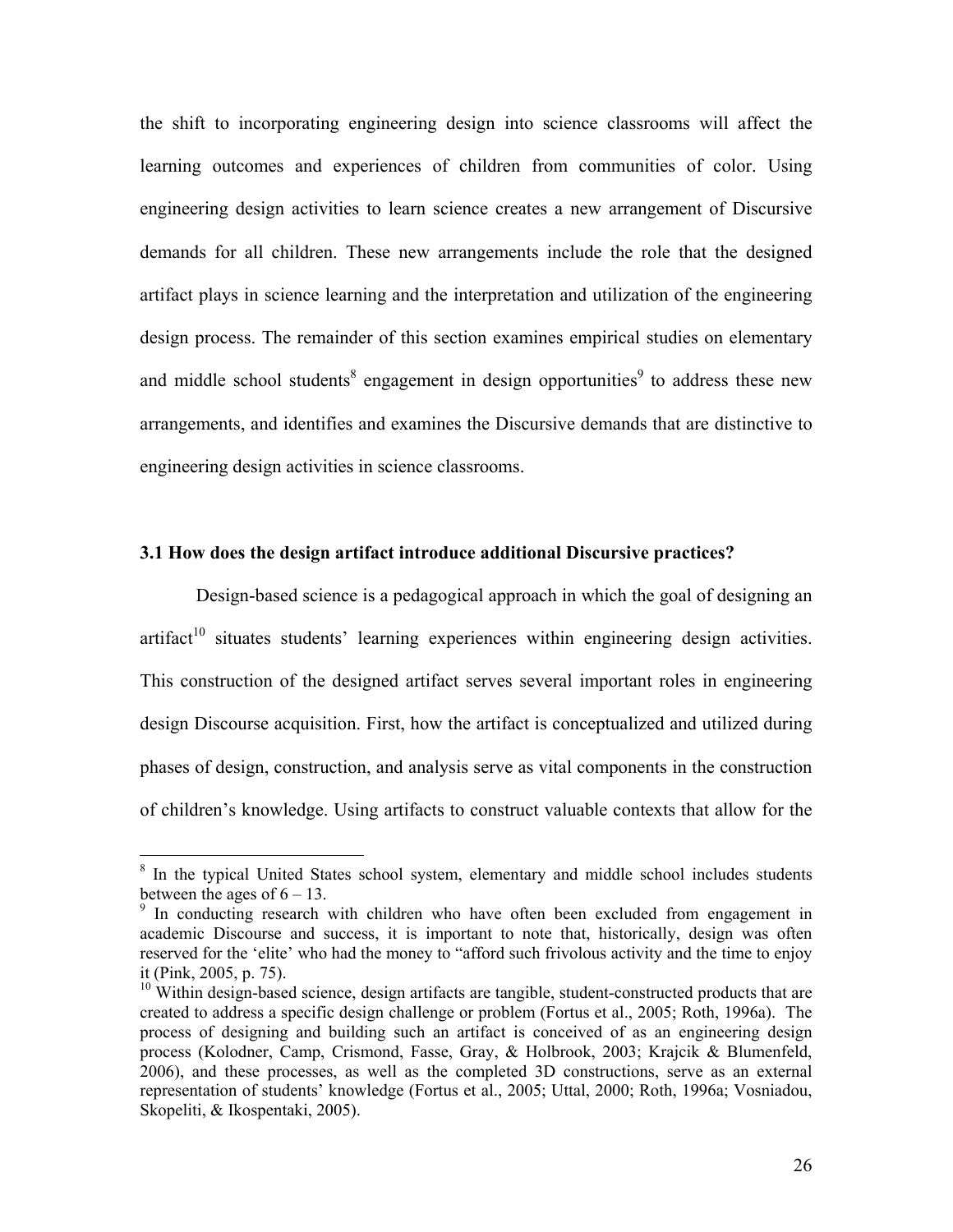learning of science concepts has been effective in elementary and middle school classrooms (Penner, Giles, Lehrer, & Schauble, 1997; Roth, 1996a, 1996b, 1996c). Using this approach, designing, constructing, testing, and modifying an artifact facilitates the construction of knowledge that children are expected to acquire. This stands in contrast to a view of the artifact as an instantiation of students' previously acquired knowledge. For example, in a study by Penner and her colleagues (Penner et al., 1997, 1998), students initially used their everyday conceptions of how an elbow functions in order to create models that represented their ideas. Students initially had difficulty accurately representing the function of the elbow and its adjoining joints because they primarily focused on the aesthetic qualities of the elbow, rather than on the qualities of function. Students' iterative construction of the designed artifact facilitated their continued investigation into, and subsequent learning of, a more realistic view of the biomechanics of the human elbow.

 Designed artifacts also serve an important role in the social construction of knowledge, as students formulate engineering knowledge in order to create models (Roth, 1996b). In these contexts, elementary school students develop an engineering design "language-in-use" (Roth, 1996b, p. 107), as opposed to mimicking teacher-framed definitions which, according to Roth (1996b), encourage students to make meaningful connections to science concepts. Roth observed a group of students initiate the use of "Xshape" as a description of the cross-bracing on their designed sturdy towers and develop a language that assisted them in discussing the stability and strength that these pieces added to the tower. Although "X-shape" is neither a typical or technical term used to describe these physical elements, like Roth, I suggest that this invented term provided the teacher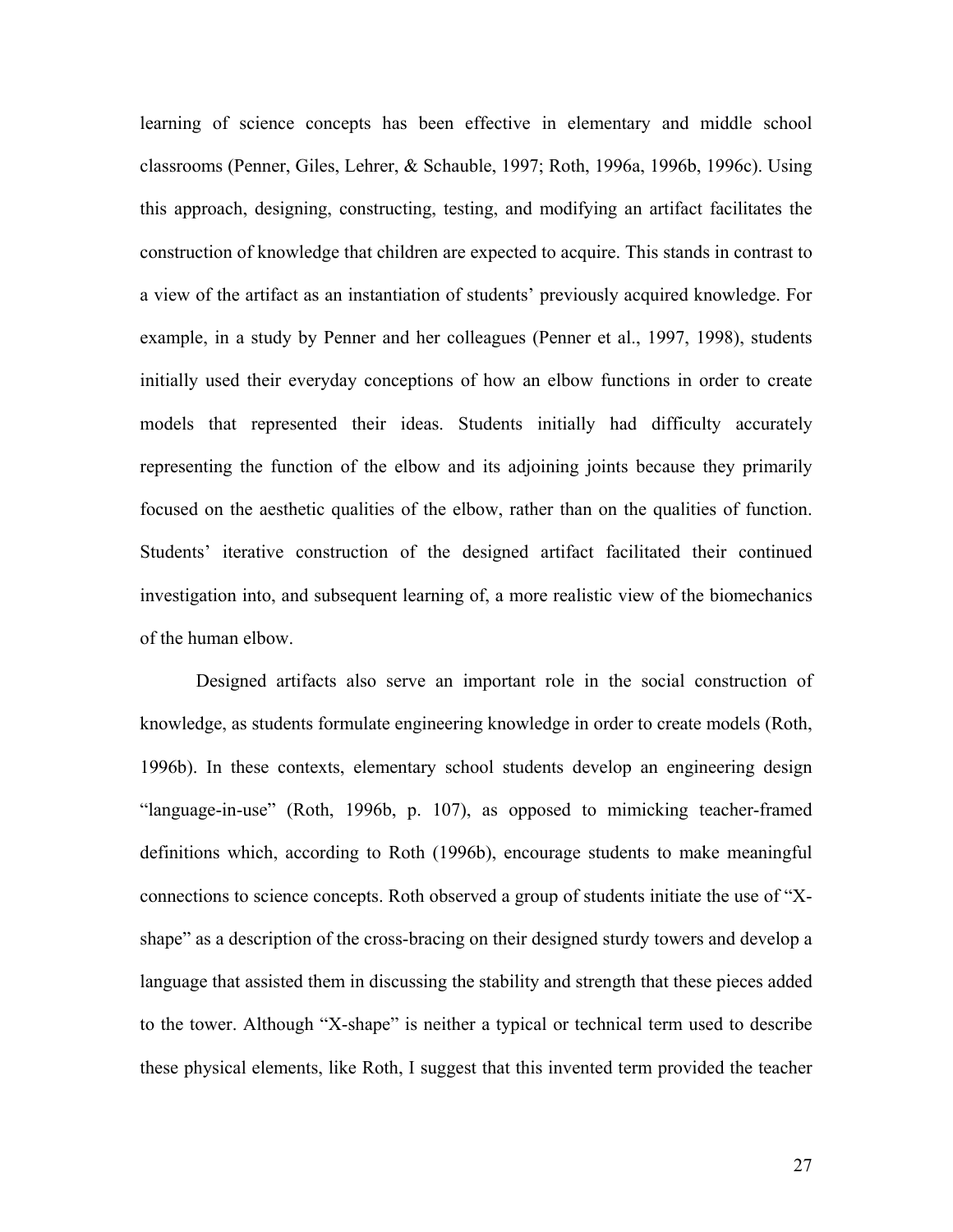with a meaningful entry-point into students' acquisition of specialized language. Thus, the designed artifact provides opportunities to foster student knowledge construction.

 In addition to serving as a scaffold in students' knowledge construction, designed artifacts can also take the role of the product of student acquired knowledge throughout the design process. In a study by Klahr et al. (2007), for instance, middle school students represented their knowledge of various physics concepts through the design and construction of mousetrap cars. These students utilized physical and/or virtual artifacts to demonstrate what they had learned. The cars were tested against the constraints set out at the beginning of the process and the results of the testing were a concrete example of the students' development of the physics ideas.

 In another study, a group of students constructed model bridges to represent what they had learned about physical concepts: tension, compression, shearing, and torsion (Sadler, Coyle, & Schwartz, 2000). Students' bridges were tested by applying weight until, at least one section failed due to applied pressure. Again, students' understandings of science were displayed *through* the designed artifact.

 These examples of the designed artifact as a product can be conceptualized as emerging from a "heterogeneous assemblage" (Roth, 1996a, p. 141) of children's ideas from a situated activity "rather than the homogeneous fixations of children's ideas and skills" (p. 141). Viewing the "product" from this perspective, as situated within the activity and conceptualized differently by different children, positions it as a Discursive demand for children engaged in the activity of design. For example, engineering design problems are said to be open-ended (Roth, 1996a, 1996b), which implies that there is more than one acceptable solution. Thus, children are required to translate and clarify the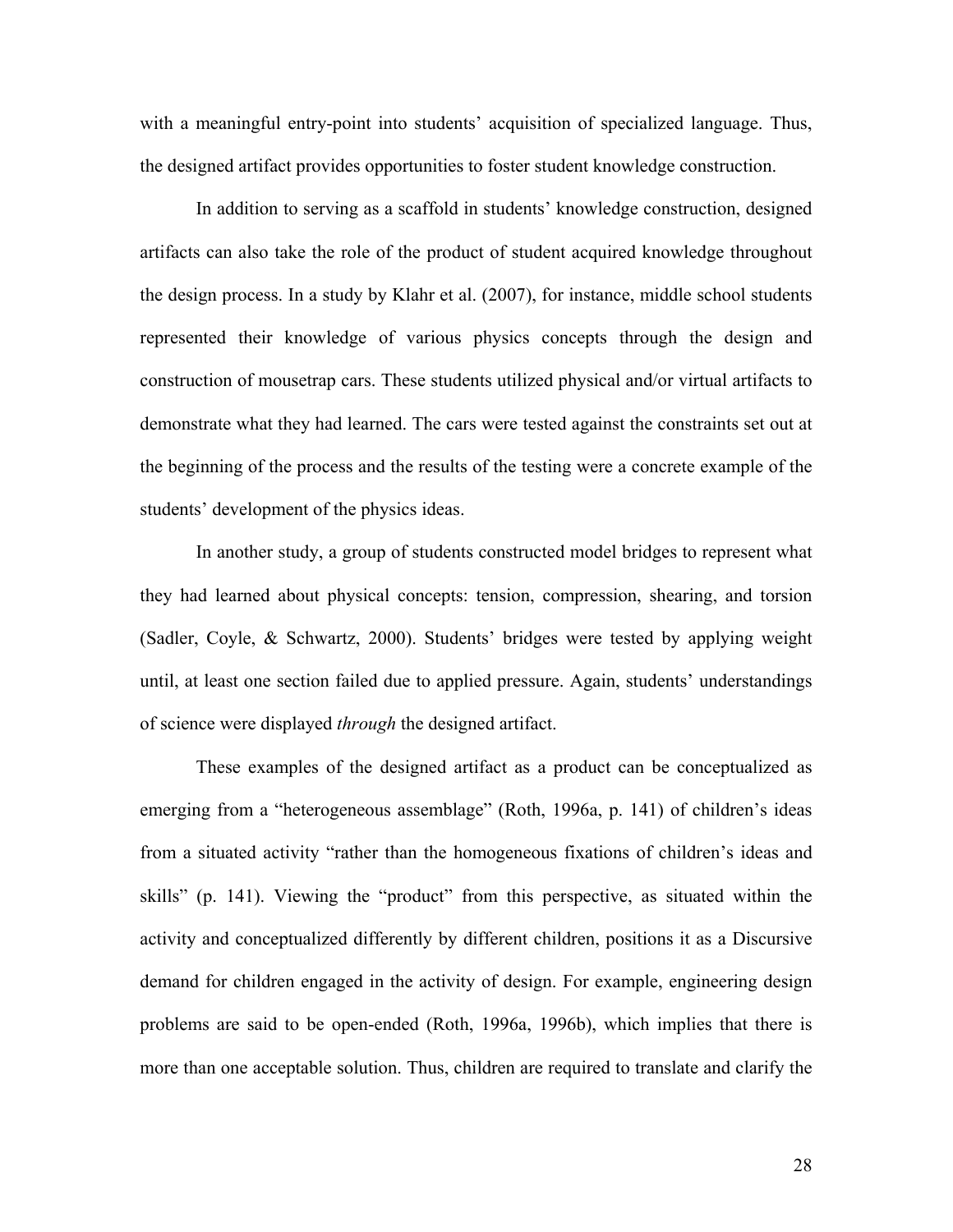design problem in order to construct a "product" that represents the intended science concepts and meets the predetermined design constraints.

# **3.2 How does the engineering design process introduce additional Discursive practices?**

 Discussion of the role of the designed artifact introduces another Discursive demand of the activity of design: the interpretation and navigation of the engineering design process itself. The engineering design process entails using science and mathematics knowledge to create solutions to human problems (Cross, 2000; Dym, 1994). Typical human problems or "real-world problems are ill-defined to some degree, lacking required information and not having a well-defined ending state – and therefore with neither a known correct or best solution" (Fortus et al., 2005, p. 855). The engineering design problems presented to elementary and middle school students often incorporate these qualities and thus are analogous to real-world problems in many ways (Roth, 1996a, 1996b; Sadler et al., 2000). To assist students in tackling such problems, student engineering design activities are typically organized around a formal, iterative, somewhat static decision-making process (Figure 1). I argue that students' use of this design process introduces additional Discursive demands, despite its intention of providing clarity and support.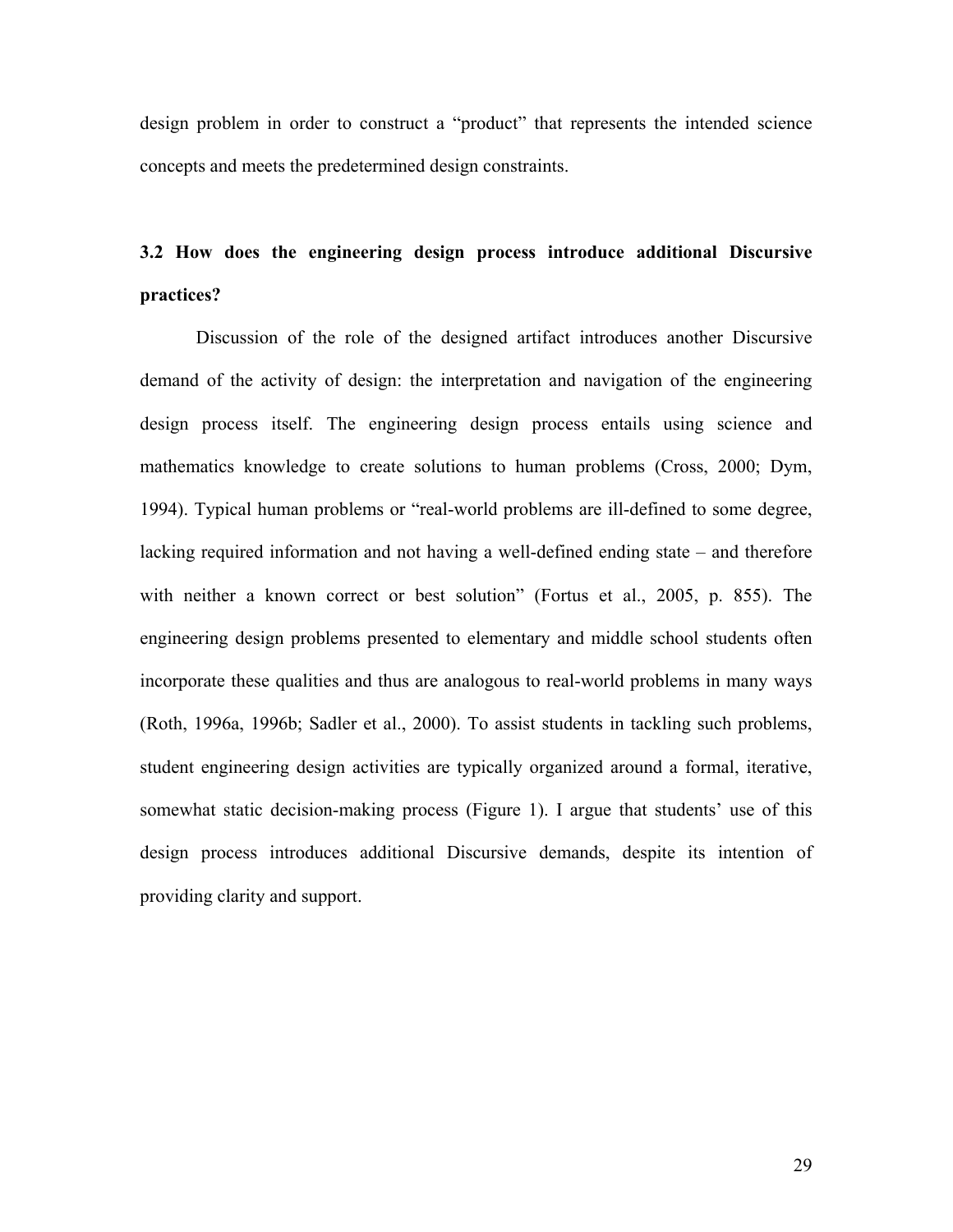

*Figure 1: Steps of the Engineering Design Process (Massachusetts Department of Education, 2001* 

Literature focusing on students' interactions with the engineering design process (Fortus et al., 2004, 2005; Puntambekar & Kolodner, 2005; Roth, 1996a, 1996b, 1996c) is primarily interested in children's cognitive development within specific science content. Although the conclusions from these studies discuss the cognitive impact on children of learning in design based classrooms, I suggest that student navigation through the design process itself should also be an important focus of analysis. Elementary and middle school students' navigation through the 'formal' steps in the engineering design process (Figure 1) is a Discursive demand that is unique to school-based design activities. The design process is presented as a linear and procedural process (Fortus et al., 2005). Analysis of the illustration suggests that step 2 will always follow step 1, that step 3 will always follow step 2, that step 4 will always follow step 3, and the remaining steps will continue in a similar pattern. Despite this depiction of the process often presented to students, several variations of the engineering design process exist and depend on a specific area of engineering (Cross, 2000) and the developmental level of those utilizing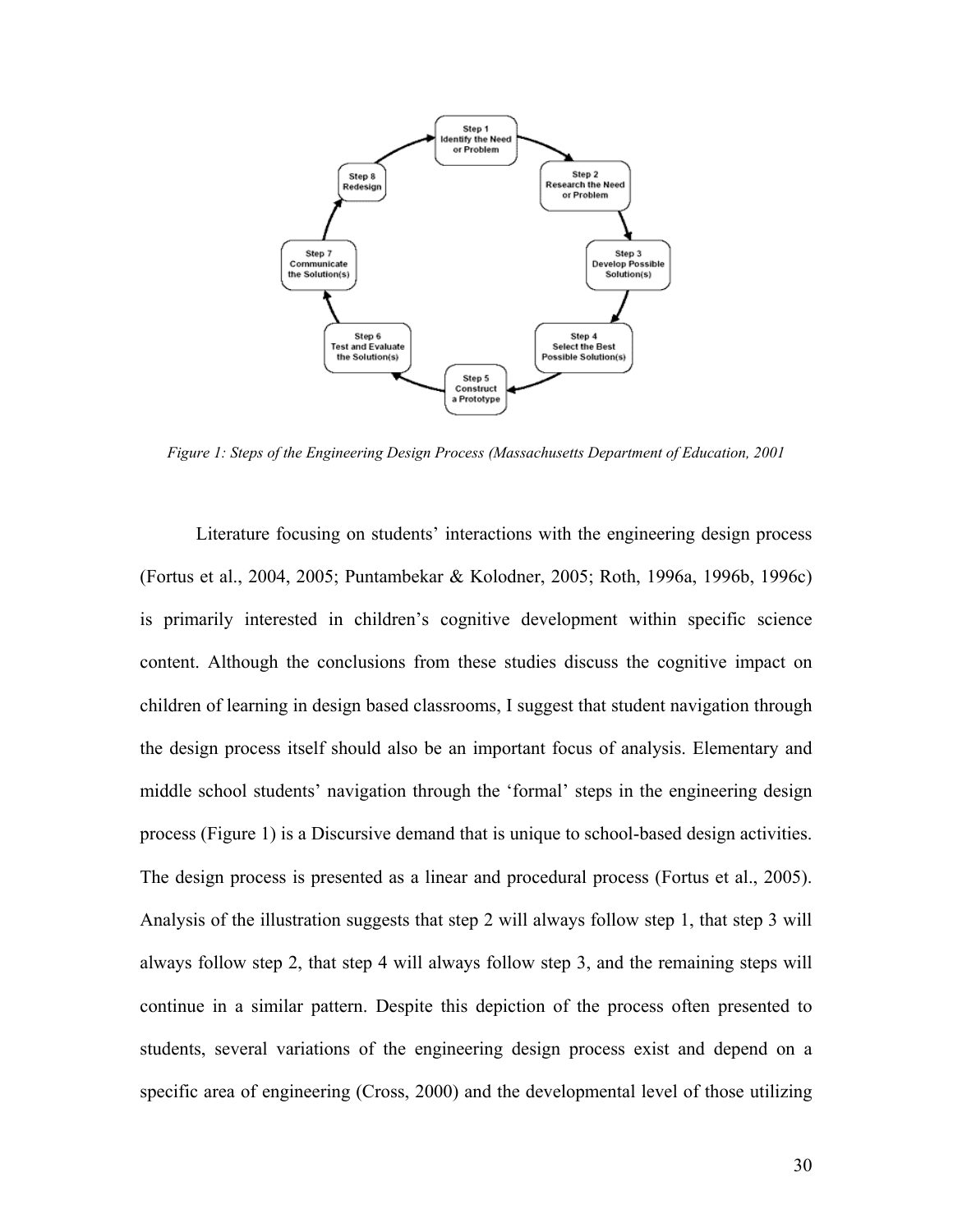the process (Fortus et al., 2004). Several of these variations depict the structured steps of the engineering design process as being executed "out-of-order." Figure 2 is an example of a revised, cyclic design process that is sometimes utilized in some middle school classrooms that utilize engineering design (Fortus et al., 2004). This view reduces the number of 'formal' steps and presents the engineering design process as more dynamic and interactive than the process represented in Figure 1. The formal, rigid, and predictable design process in Figure 1 is replaced with the less formal, more responsive, and fluid process in Figure 2.



*Figure 2: The Revised Engineering-Design Process (Fortus et al., 2004)* 

### **3.3 Discourse and children's interpretation of the engineering design process**

 My belief that Figure 2 represents a more realistic depiction of the engineering design process originates from assessing its similarities to other engineering design processes utilized by professional engineers (Cross, 2000; Dym, 1996; Layton, 1993). Despite my belief in this process, students are faced with a wide range of value judgments and decisions about what constitutes 'appropriate' design. For example, at the "developing personal and group ideas step," (as shown in Figure 2) students are faced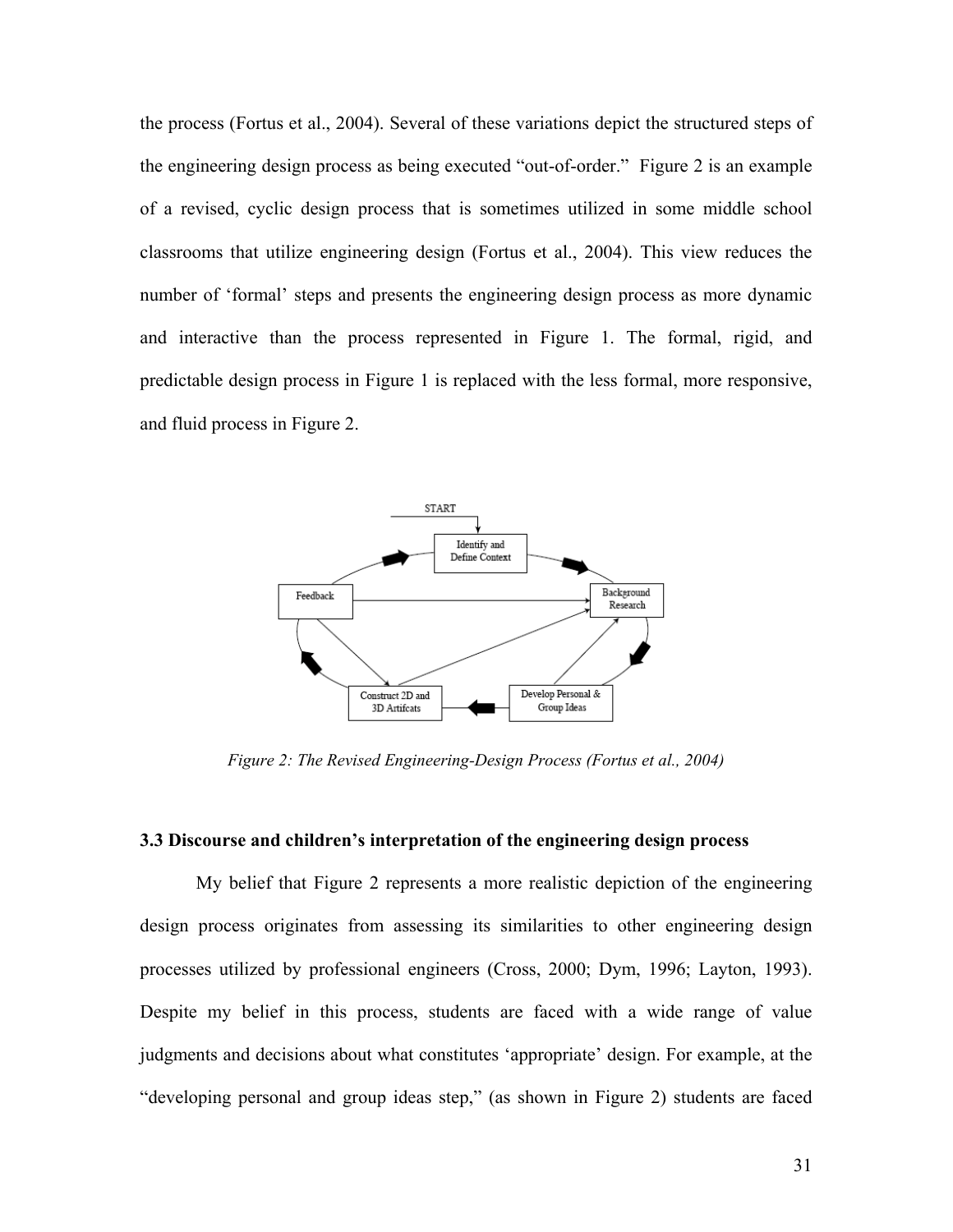with the decision of continuing with the process of constructing a design artifact or developing more ideas by conducting additional "background research." The demand on decision-making is further complicated when students arrive at the "feedback step" (as shown in Figure 2). At this point, students can: a) decide that their design process is complete (this 'step' is not depicted in Figure 2, but would be positioned between 'feedback' and 'identify and define context'), b) decide to conduct more background research and go through the entire design process again, or c) make adjustments and corrections to the design artifact that may increase its performance or better represent the students' science knowledge (this step is depicted as 'construct 2D and 3D artifacts in Figure 2). According to best practices, students should modify and test their design often, possibly on a daily basis (Sadler, Coyle, & Schwartz, 2000). This regular and consistent testing and modification requires students to make a decision about moving forward with the current design, making minor adjustments or completely starting anew. The level of reflection, evaluation, and interpretation expected from children is quite extensive. Dym (1994) uses the problem of designing a 'safe ladder' to discuss the difficulties in interpreting the design process. He contends that varying interpretations of each of the following kinds of questions present challenges to students: "What does it mean for a ladder to be safe? That it should not tip on level ground? That it should not tip on a mild slope? How much weight should a safe ladder support?" (p. 1). Students' interpretations of these questions, and of other questions involved in the process, provide opportunities for different designs. Students are expected to utilize this iterative reasoning design process to produce an artifact that creatively represents their science knowledge. In addition to the expectation of designing a creative artifact, students are also expected to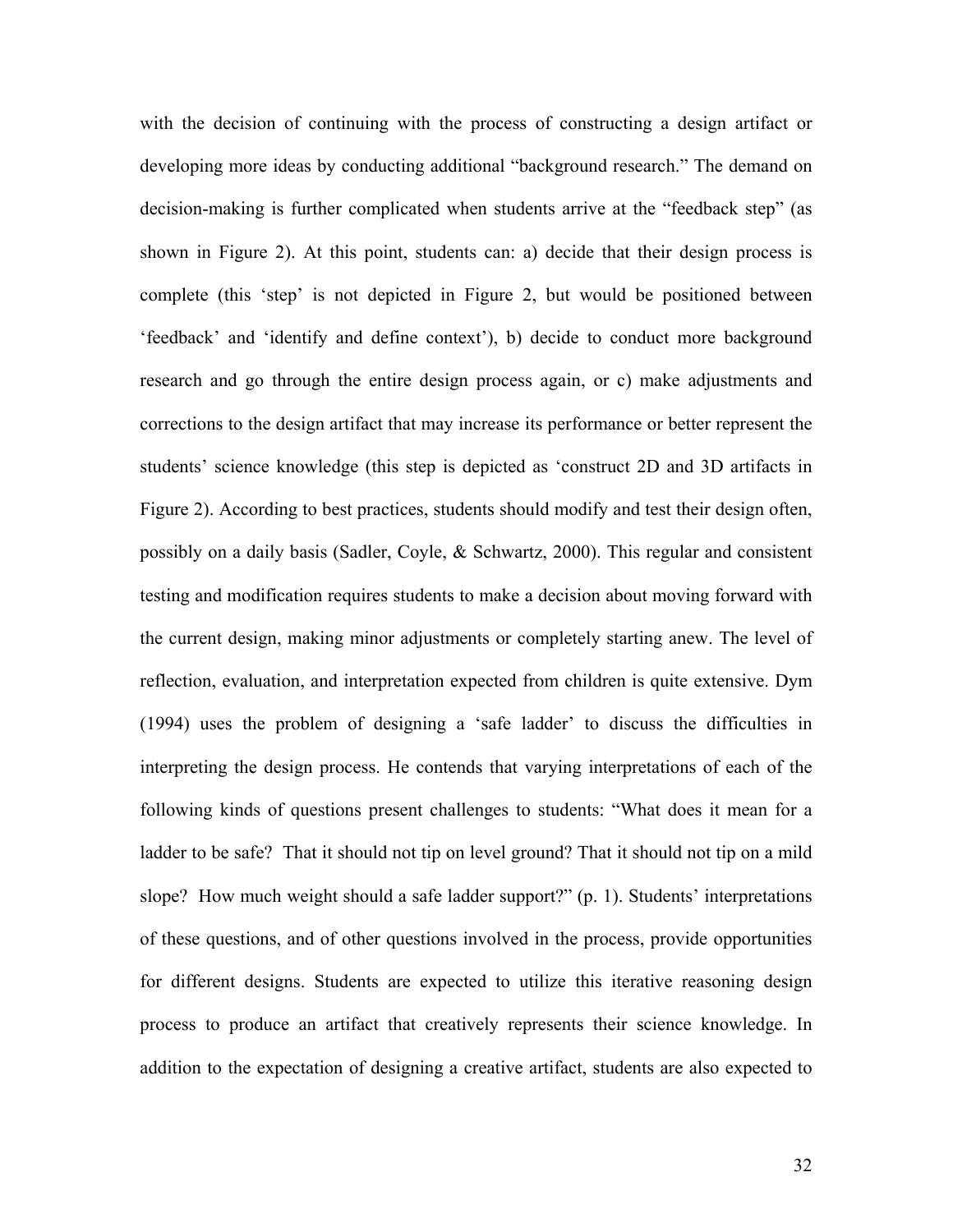continuously develop their current science understanding, thus constructing an additional Discursive demand for the student.

 The interpretation of the engineering design process also introduces the Discursive demand of evaluating and assessing a "final" design and the techniques used to complete their artifact. Some rather impressive metacognitive thinking is expected from students as they are required to reflect on previous results, maintain accurate record keeping (Puntambekar & Kolodner, 2005; Sadler et al., 2000), and determine how their solution will address the proposed problem (Fortus et al., 2005). Middle school students have been identified as needing multiple forms of support to meet these demands in maintaining data; for example, they need support such as "design diaries" which have been used to do this with some success (Puntambekar & Kolodner, 2005). Design diaries allow students to record their thinking processes, as well as the results of their analyses for later use and interpretation. Some middle school students have also utilized computerbased "design discussion areas" (Kolodner & Nagel, 1999) that allow students to provide consistent thinking processes and retrieve feedback throughout the entire design process. The ongoing metacognitive analysis proves valuable when students are required to make decisions and present their final interpretations. Other classrooms have simply utilized consistent classroom or group discussions of constructed models as a tool for evaluation (Penner et al., 1998).

 Differences that exist in students' approaches to engineering design problems and their learning outcomes are affected by what Roth (1996a) calls, "interpretive flexibility" (p. 142). Since different students have different interpretations and meanings of the engineering design process, how they conceptualize the design plans, design artifacts, and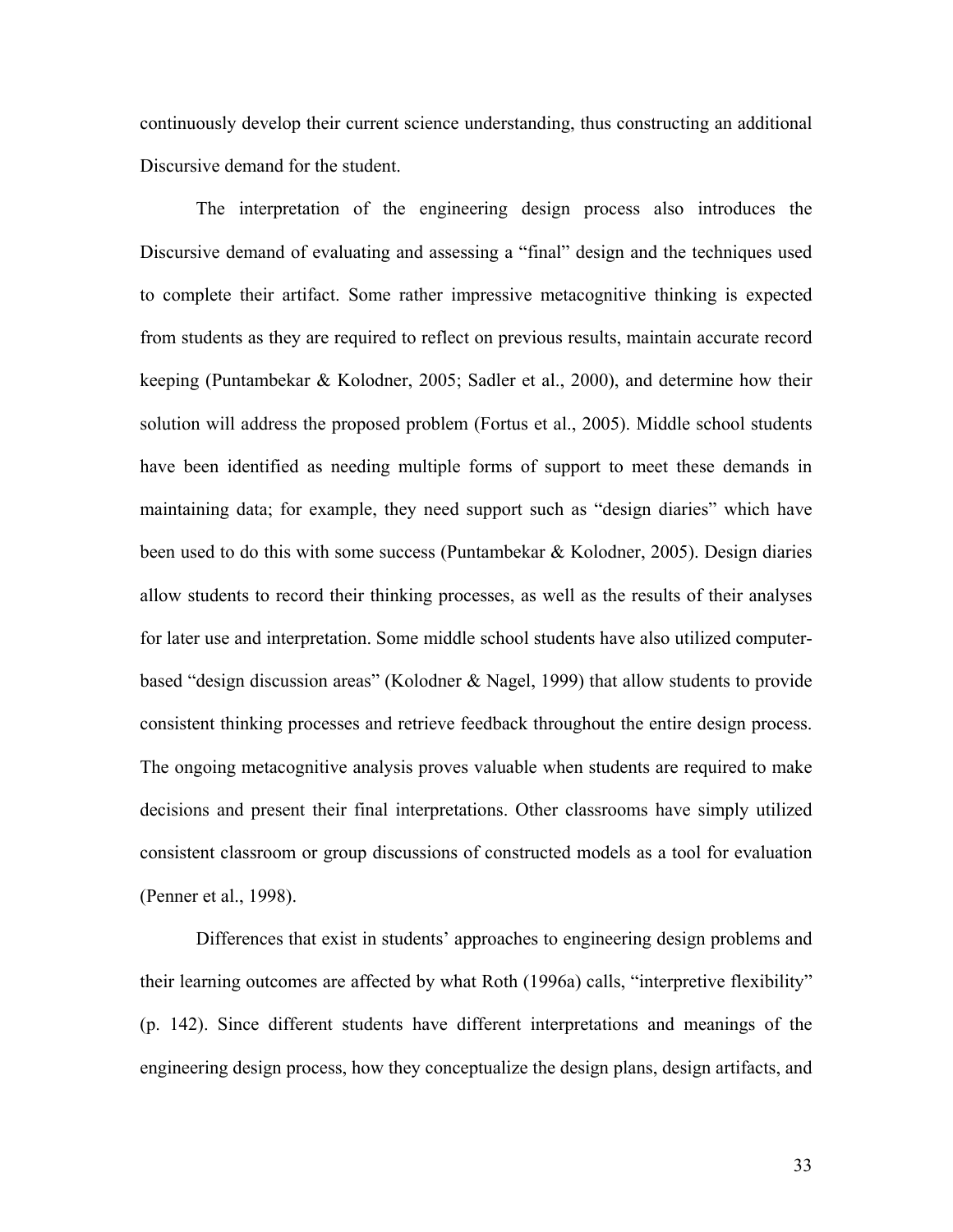design problems will vary amongst the students. "Interpretive flexibility" (p. 142) also extends to the tools, materials, and resources that students use during the design of an artifact.

 Although students typically draw on knowledge and skills from a range of subject areas in developing their interpretation, they generally use science and/or mathematics (Fortus et al., 2005; Layton, 1993). While using everyday and school knowledge of science and mathematics to design and evaluate artifacts is a goal of design-based science, it also places a new Discursive demand on students that is unique to the designbased science classroom (Penner et al., 1998). In a study exploring students' knowledge demonstration while engaged in hands-on and computerized virtual activities, middle school students were observed utilizing their everyday and school-based science knowledge to design physical and virtual mousetrap cars (Klahr et al., 2007). Students applied their knowledge of simple machines and levers to design several features of a car, such as the arm that transfers the energy from the mousetrap spring to the axle of the wheels. In addition, they had to apply their knowledge of friction, torque, and potential and kinetic energy to successfully complete the design task. During a design discussion, Penner et al. (1998) observed elementary school students determine the appropriate location of a model elbow and its connecting muscles and joints by applying data from a graph. The classroom teacher utilized data from students' previous trial-and-error attempts in designing the elbow to inform a more 'precise' version of an elbow.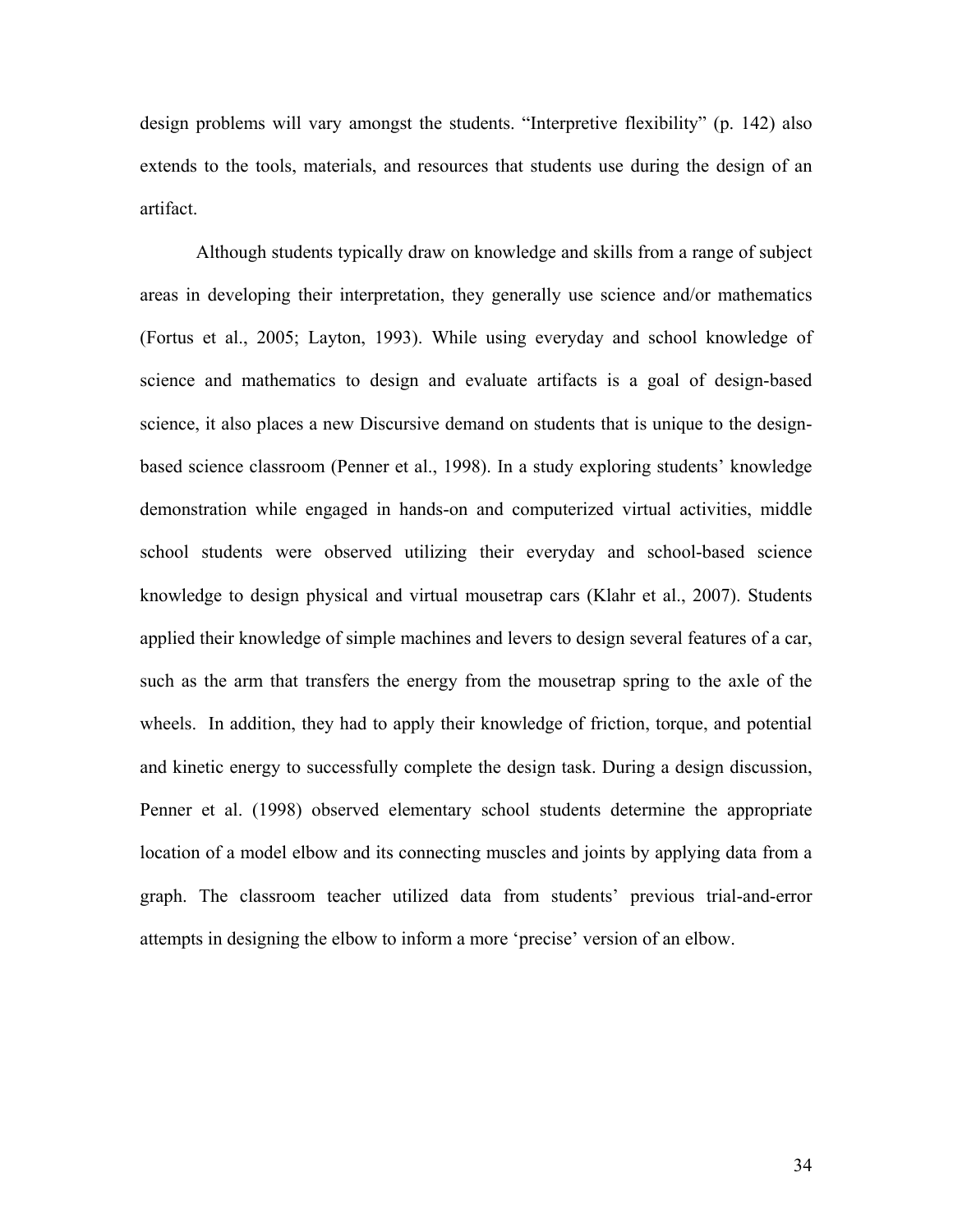### **3.4 Summary**

 This section conceptualizes the Discursive demands presented for students in design-based science classrooms. A conceptualization of engineering design Discourses is important because of the increased interests in presenting science in these kinds of classroom environments (Fortus et al., 2004; Klahr, Triona, & Williams, 2007; Penner, Giles, Lehrer, & Schauble, 1997; Puntambekar & Kolodner, 2005; Roth, 1996a). I find it particularly important to highlight and discuss the Discursive demands placed on students that are typically marginalized in science classrooms (Brickhouse, 1994; Brickhouse et al., 2000; Brown, 2005; Seiler, 2001; Seiler et a., 2001).

 The engineering design process and the artifacts produced during the design process introduce new Discursive demands and practices to elementary and middle school students. These new practices include the interpretation, appropriation, and navigation of the engineering design process and the different roles of the designed artifact – artifact as a product of knowledge and artifact as a process in developing knowledge – in this design process. I suggest that an analysis of the relationship between students' everyday Discourses and the academic Discourses presented by engineering design would provide a view into the complex experiences of elementary school students in design-based science classrooms. Roth (1996b) illustrates some of these experiences as he observes the 'engineering design language' that elementary school students appropriated and used to demonstrate what they had learned or their knowledge within an engineering design unit. The number of empirical investigations into children's experiences with varying Discourses in engineering design environments are limited and tend to focus on what students learned rather than how their knowledge developed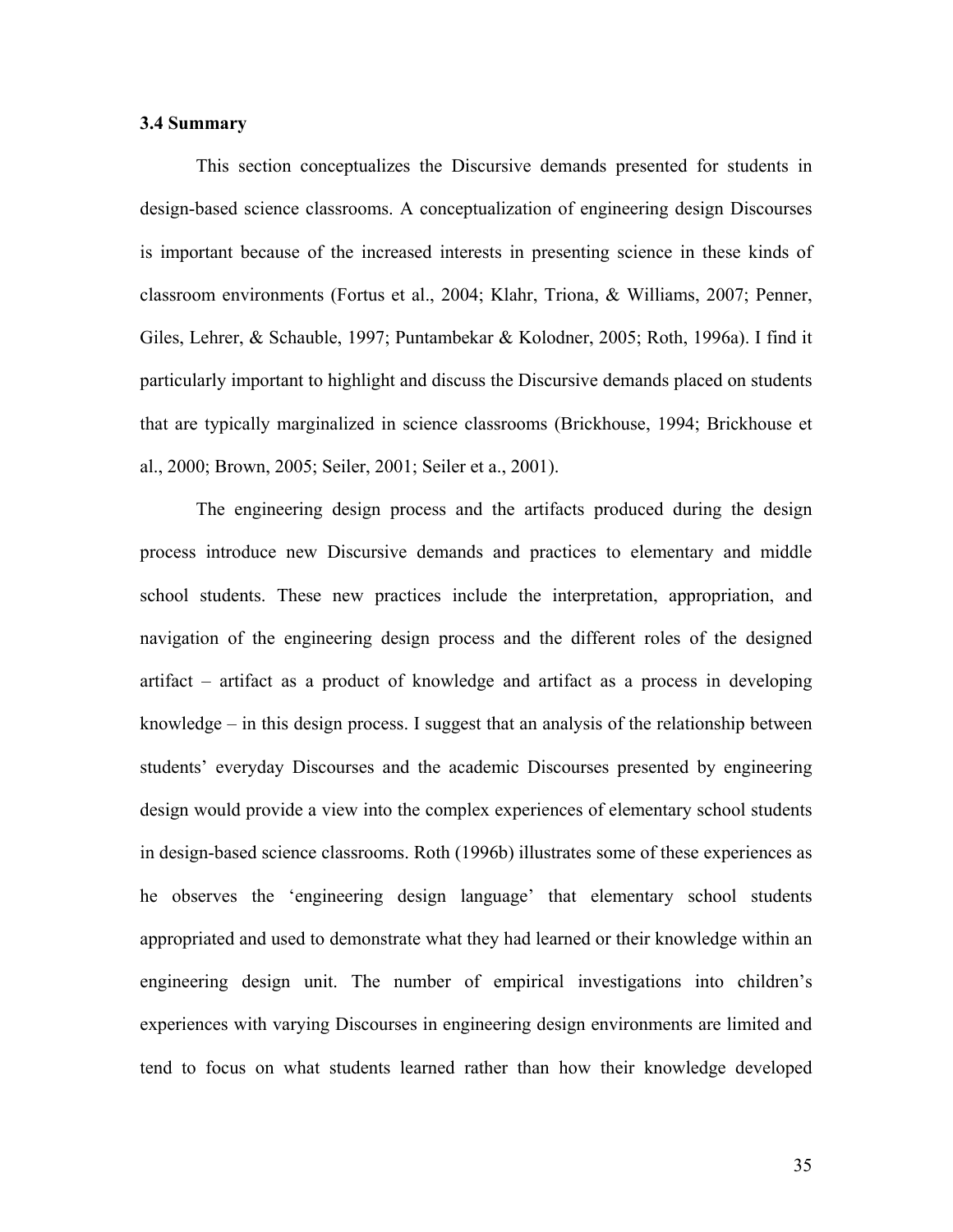throughout the process. The aforementioned studies highlight the knowledge and language that students are able to produce after participating in engineering design activities, but do not consider students' developmental process through these activities. In reviewing these empirical studies, I assert that an in-depth examination of students' experiences during design-based activities is necessary. Previous studies illustrate where students end up, but how they get to that point is under conceptualized. How and what students learn as they make sense of the Discursive demands within engineering design contexts are vital if we expect students to be successful in design-based science classrooms.

# **4.0 THE RACIALIZATION OF DISCOURSE**

 $\overline{a}$ 

 This section contributes to the primary issue of this review, *whose Discursive practices count,* by looking at the implicit and explicit relationship between past and current learning theories that have conceptualized children of color. Exploring the ways in which students of color have been positioned, and at times continue to be positioned, in theories of learning will assist in suggesting alternative methods for future investigations. This exploration will help us to understand how a racialized perspective on Discursive practices has developed and continues to be incorporated in current perceptions. Racialization is the social construction of a specific image, character, or context on groups of people, imposed specifically by racial characteristics<sup>11</sup> (Murji  $\&$ Solomos, 2005). This imposition of racial character can be applied to people or to

<sup>&</sup>lt;sup>11</sup> Although I am only looking at the imposition of race, I am not suggesting that acts of racial meaning-making agency, both collective and individual, are not equally significant.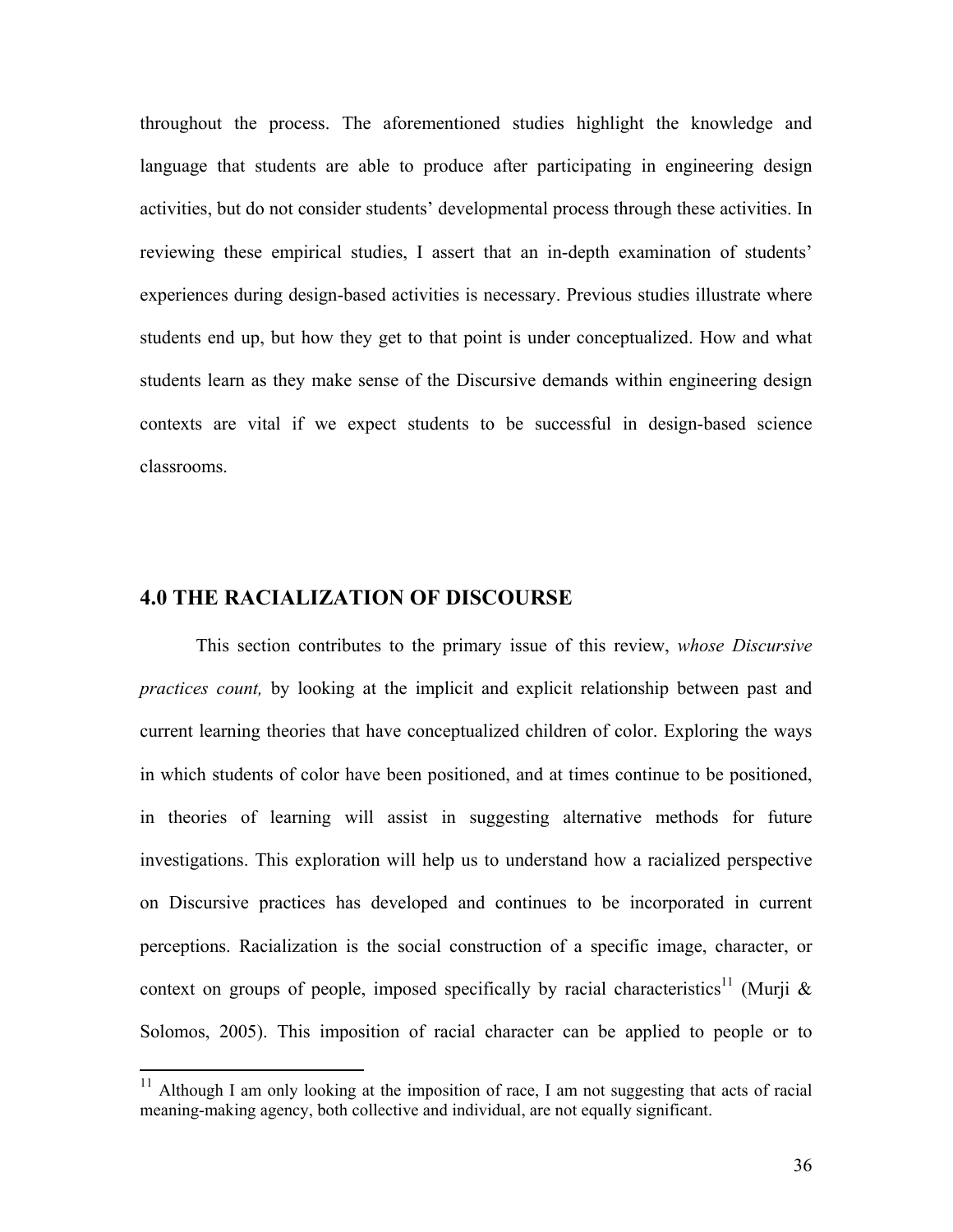actions, such as style of dress, educational experiences, and Discursive practices. Despite inherent intra- and inter-ethnic $12$  group differences, researchers and historians have consistently essentialized<sup>13</sup> the Discursive practices of children from various ethnic groups (Nasir & Hand, 2006). Lee (1994, 1997), for example, finds that Asian American students are commonly depicted as exceptional "academic participants or model minorities" (p. 413). This stereotype reflects the belief that Asian American students are inherently successful in school, particularly in mathematics and science. Lee asserts that this reduction of all Asian American children into a single category virtually ignores the voices and experiences of numbers of Asian youth that attest otherwise, thus overlooking the variation that exits within this racial grouping.

 Further analysis of this stereotype shows that it also affects the views of other racial groups that are considered "minority." By categorizing Asian Americans as a "model minority" and associating their perceived success with inherent traits, educational researchers and educators are implicitly suggesting that other minority groups are unsuccessful because they are inherently incapable of success or not dedicated to academic achievement. As Gee (1996) has argued, when a dominant ideology or Discourse retains the right to recognize and legitimate other Discourses, this establishes an ideal situation for one group to be negatively racialized while one group maintains dominance over others. The following sections discuss two ways that Discourse has been

 $\overline{a}$ 

 $12$  Ethnicity signifies shared cultural, linguistic, behavioral, or religious traits. Although race is often referred to as simply a socially constructed category that includes different phenotypes (Slaughter-Defoe, Nakagwa, Takanishi, & Johnson, 1990), it is important to include conceptualizations of race that discuss the historical realities of subordination and the racial selfawareness that is exhibited by varying groups of people (Gotanda, 1995).

 $13$  Essentializing can be described as the practice of collapsing individual differences into broad group characteristics that can explain assumed inherent, biological, and natural similarities (Nasir & Hand, 2006). This practice is often adopted by dominant ideology in order to promote stereotyping and inaccurate interpretations of individual differences.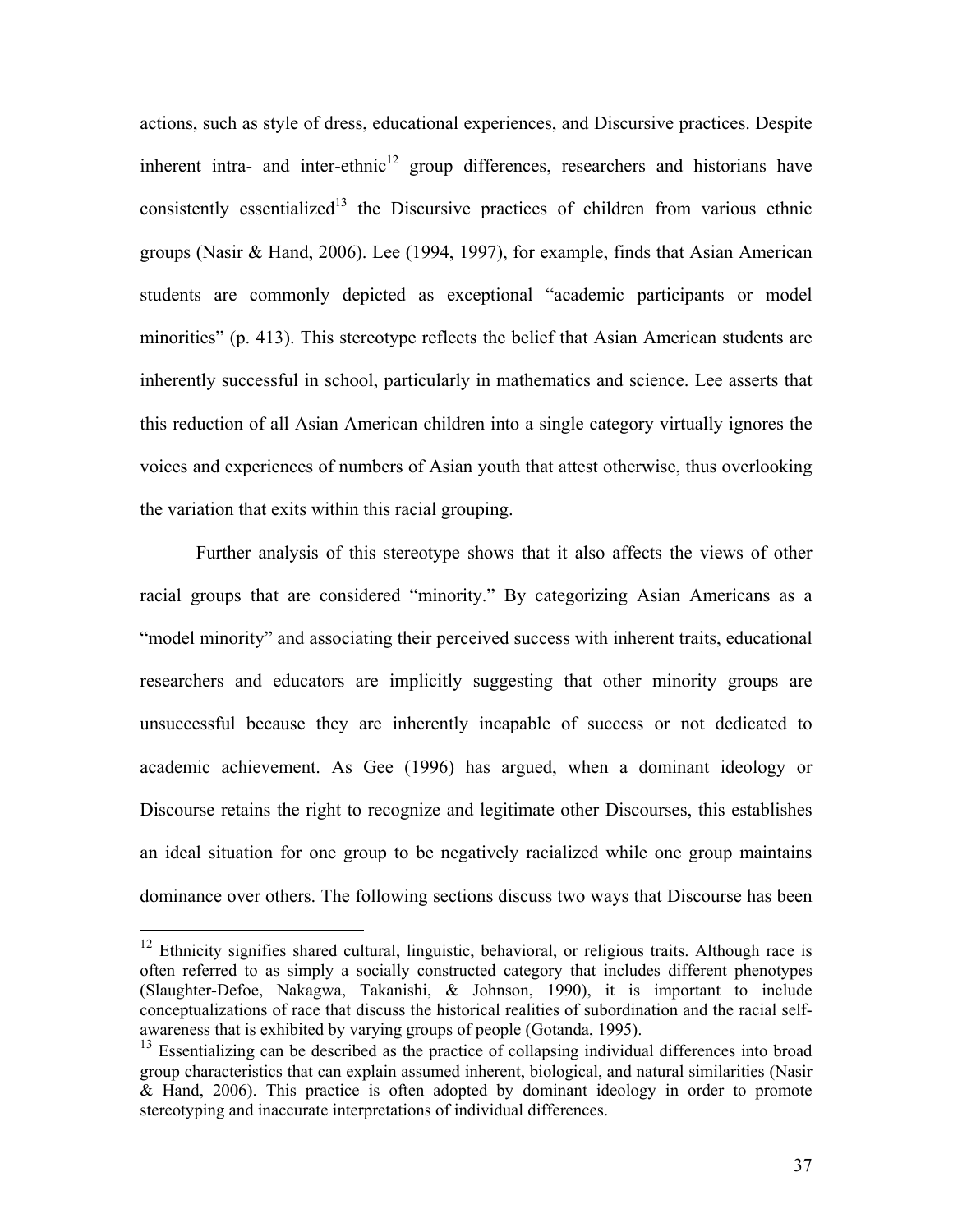conceptualized in education in the last century and how race and racism have informed the everyday lives and Discourse practices of students of color within urban settings in the United States (Lee, 2004).

### **4.1 Cultural Deficit Theory**

 $\overline{a}$ 

 Beginning in the late 1950's, the cultural deficit theory followed on the eels of the genetic deficit theory that believed that certain groups of people were intellectually inferior to other groups. The cultural deficit theory, thus, was simply a tool used to explain the inequalities in educational achievement between white, middle to upper class students and low-income students of color<sup>14</sup>. Cultural deficiency<sup>15</sup> was used to theorize that low-income students of color faced the difficult task of overcoming the environmental limitations and handicaps present in their families and communities (Banks, 1993; Friedman, 1967; McLoyd & Randolph, 1983), which included "substandard social behaviors, language practices, and attitudes toward scholastic achievement" (Gonzalez, 2008, p. 93). This theory solidified the foundation for devaluing the everyday contexts, communities, and Discursive practices of low-income students of color by deepening the belief that it was the role of formal, academic schooling to save these children from their everyday experiences (Banks, 1993). The Head Start preschool

<sup>&</sup>lt;sup>14</sup> While I recognize the fact that the cultural deficit theory was used to conceptualize the experiences of all low-income children, the focus of this review is how the theory was used to explain the experiences of children from communities of color. Recognizing that the theory originated for conceptualizing the experiences of children from low-income neighborhoods, I must provide statistics that legitimate my choice in privileging the study of students of color. In 1966, 65.3% of African American children were living below the poverty line, while 29.7% of European American children were living below the poverty line (U.S. Census Bureau, 2007). Thus, the disparity between children of color and European American children at that time highlights the center of interest for the theory.

<sup>&</sup>lt;sup>15</sup> Cultural deficit and deficiency are used synonymously throughout this review.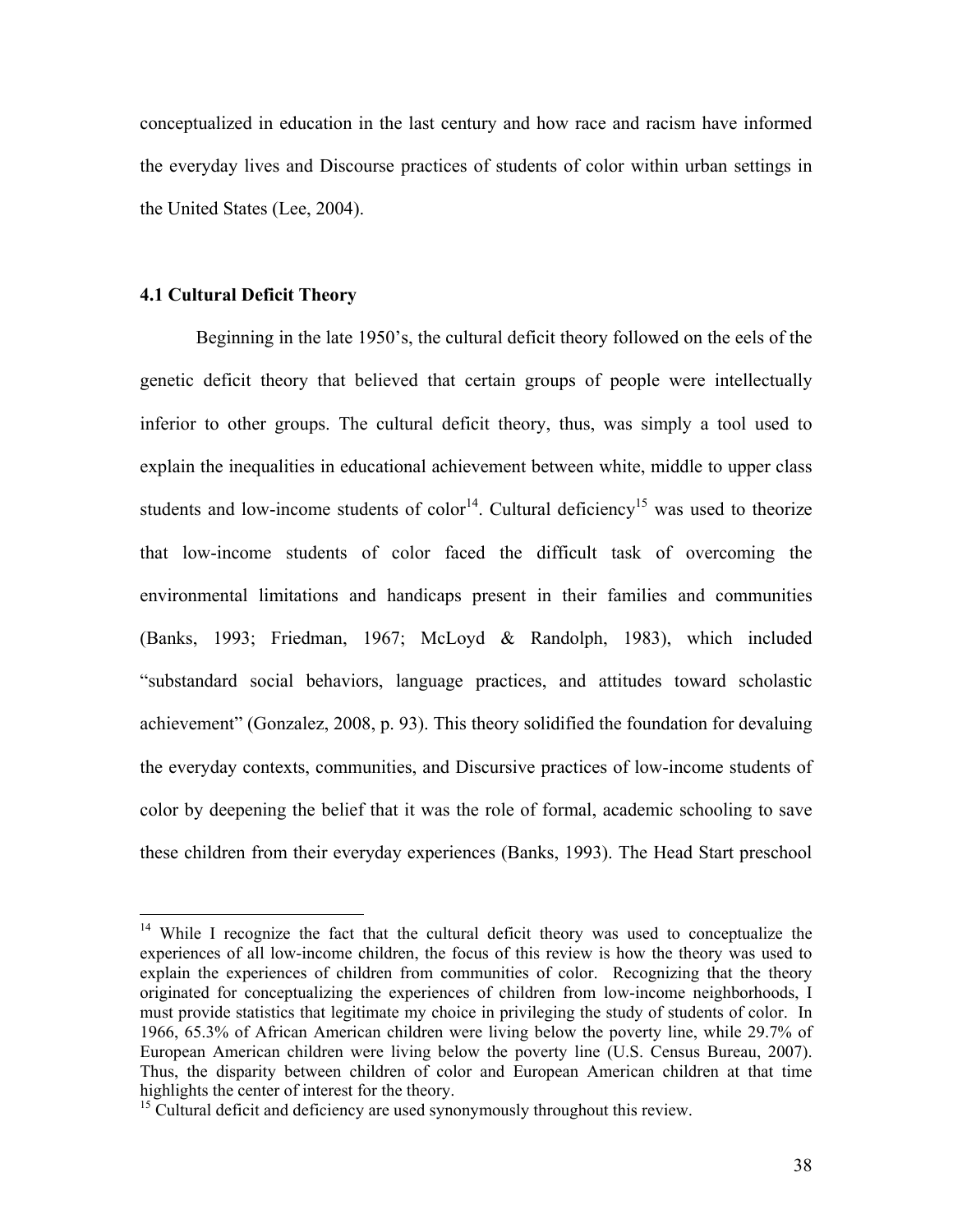programs, for example, aimed at combating the deficient Discourse that students brought to school, emerged from this belief (McLoyd & Randolph, 1983). From this perspective, the purpose of schooling was to eradicate students' "deficient" knowledge and Discursive practices and replace them with more 'culturally' and socially accepted practices. Persell (1981), for instance, expresses the view held by many white, middle-class educators of circumstances and the purpose of educating the Sioux Indian:

The school gets this child from a conservative home, brought up speaking the Indian language, and all he knows is his Grandma. His home has no books, no magazines, radio, television, newspapers – it's empty! He comes to school and we have to teach him everything! ... The Indian child has such a meager experience. (p. 25)

A cultural deficit theory allowed the mobilization of an entire collection of institutional and gate-keeping practices in school. By devaluing the Discursive practices that lowincome students of color bring to school, scholars, in effect, maintained middle-class 'whiteness' (Lee, 2004) as the normative standard, thus reinforcing the foundation for the racialization of Discursive practices in educational research and educational practice. In addition, by classifying the Discursive practices of low-income students of color as deficient, scholars reduced them to single, identifiable traits, and succeeded in minimizing the possibility that other researchers might uncover the existing rich and creative variations within these communities. In the next section, I will show how this line of educational research appears currently in another form: a focus on "at-risk" children.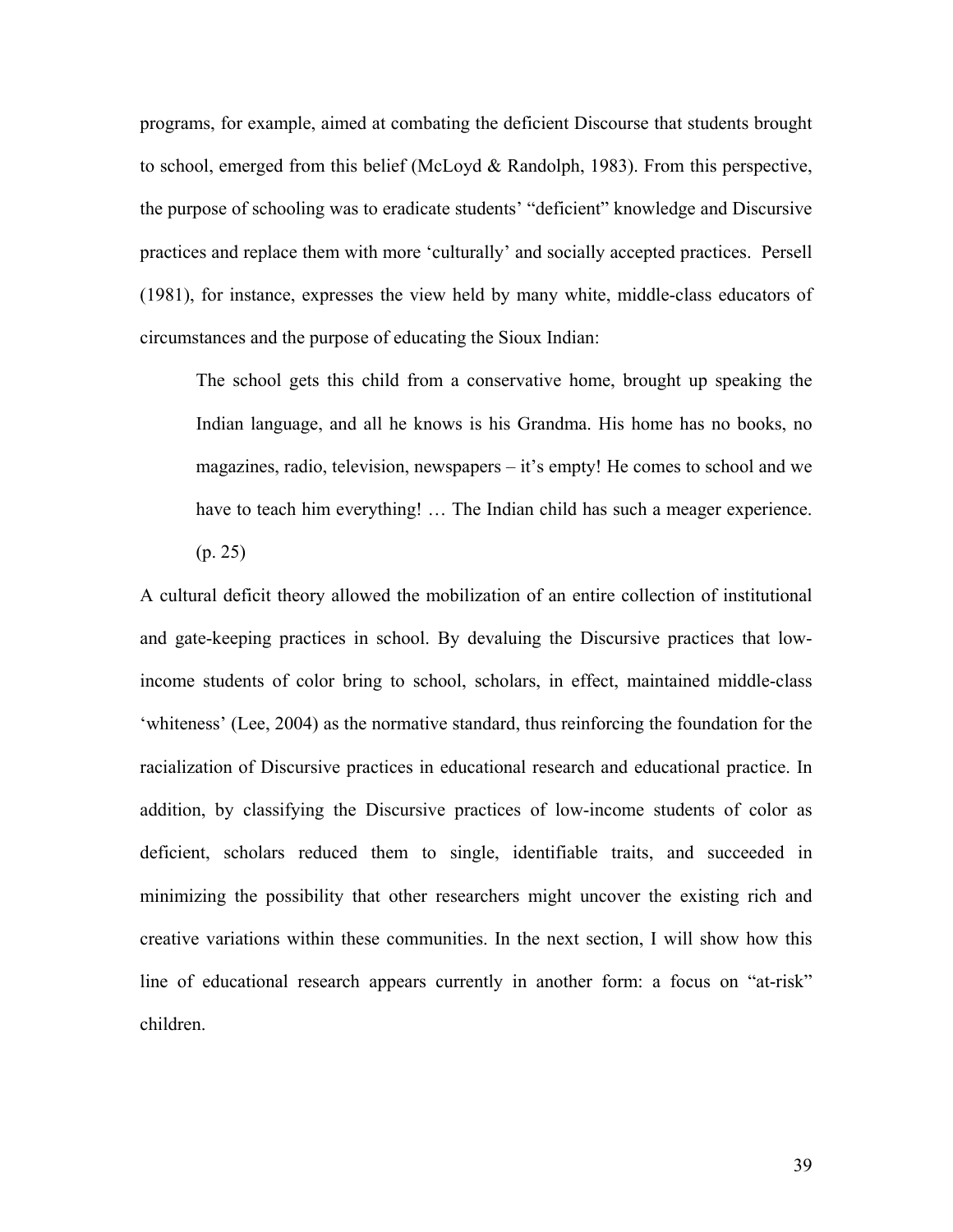### **4.2 At-Risk Students**

 The cultural deficit theory has silently maintained its place within education research, surfacing currently under the theoretical perspective of research on "at-risk" children. Risk is a "construct used to designate a high probability of poor developmental or school outcomes" (Baker, 1999, p. 62). At-risk children are identified by community deficiencies (e.g., chronic poverty situation, bad neighborhoods, poor schools), family limitations (e.g., being minority, poor parenting skills, lack of structure and rules, "illiteracy," teenage parents), and demonstration of adverse behaviors (e.g., poor social skills and school performance) (Banks, 1993; Levin, 1989). Reinvented from its close relative, the cultural deficit model, the notion of "at-risk" youth continues to devalue the everyday contexts and Discursive practices of low-income students of color (Lee, 2003). I contend that the continued use of "at-risk" youths further ignores the fundamental role of societal institutions (e.g., schools, government agencies, prisons) as major contributors to placing communities "at risk."

### **4.3 Summary**

 By examining the historical conceptualizations of everyday Discourses of students of color, this section provided a theoretical foundation for investigating the question of *whose Discursive practices count*. While examining the historical perspective on this issue, this section has identified three commonalities: the essentializing of Discursive practices into traits that members of a group "carry with them from place to place" (Nasir & Hand, 2006, p. 450); the maintenance of middle-class 'whiteness' as the normative standard against which all students are assessed (Cammarota, 2004); and the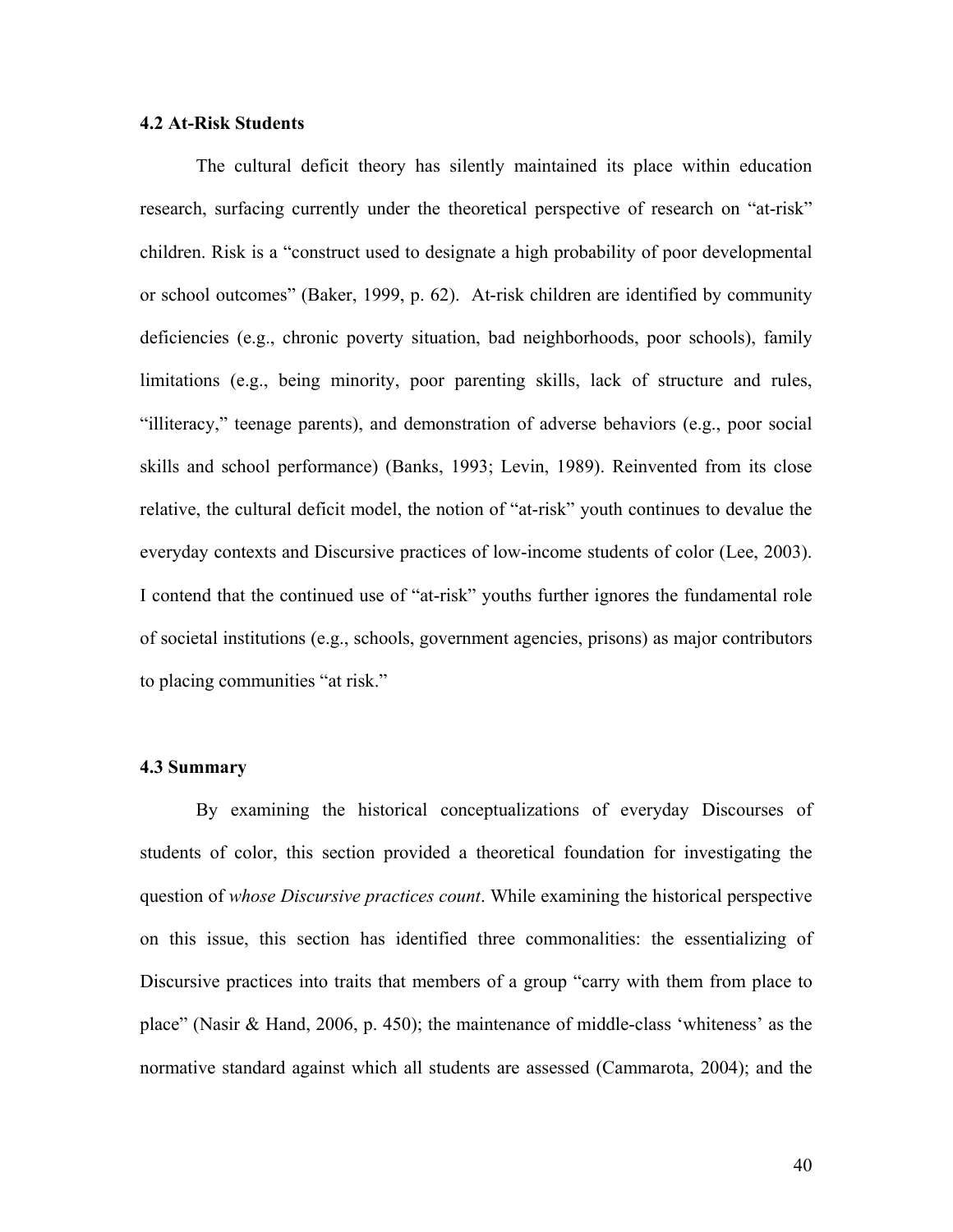failure to recognize alternative demonstration and embodiments of knowledge (Ladson-Billings, 2003; Miller-Jones, 1991). The use of the cultural deficit theory to explain the academic performance of students of color implied that these students lacked an important, meaningful, and intellectual culture. Although cultural deficiency is no longer explicitly used to explain the academic performance of children from communities of color, other terms such as "inner-city, at-risk," (Lee, 2003), and 'urban' have become code words for children who are not racially classified as white. These code words have contributed to the normalizing of Discursive practices of racial groups and exemplify the power of institutions (e.g., school and academic research) in creating, shaping, and regulating the identities of marginalized children (Ferguson, 2001).

 I propose that science education research begin to position the Discursive practices of students of color as sources of knowledge, and not as deficient behavior that needs to be reprogrammed. The development of normative scientific Discursive practices can initially be examined through the empirical studies surrounding design-based science. Of the studies used to examine an engineering design Discourse for elementary and middle school students, not one includes, let alone focuses on, the experiences of children of color. Because of this exclusion of students of color from research that determines the effects of design-based science on student learning, the white, middle-class will continue to maintain its consistent reference point as a standard for determining and examining Discursive behaviors. My intention in analyzing these ideas is to illustrate how racial ideologies shape and constrain students' academic experiences and identities (Lee, 2004). In the next section, I will examine these constraints specifically in relation to the development of everyday and scientific Discourses.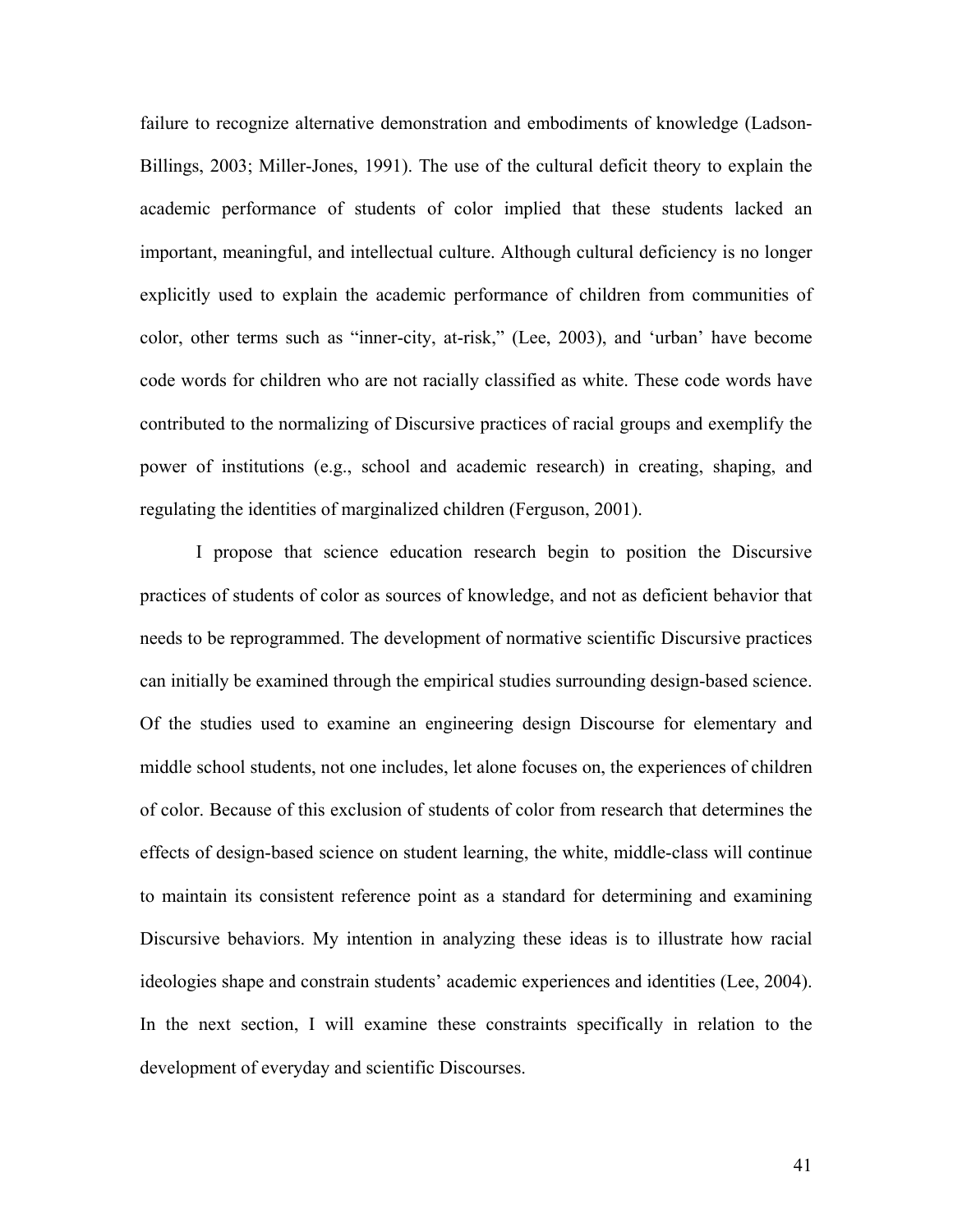### **5.0 DISCOURSE STUDIES IN SCIENCE EDUCATION RESEARCH**

 This section will now situate the issue of *whose Discursive practices count* within science education literature. Discourse studies have a historical presence in literacy studies (Gee, 1996; Heath, 1983; Ladson-Billings, 2005; Moll, 1992, 2005) and in recent years that presence has been extended to other academic disciplines as well. The extension of the study of Discourse into science education research is the focus of this section. Studies in the area of science Discourse can generally be divided into two traditions: a discontinuous and a continuous model. Followers of the discontinuous perspective, perhaps better known as the 'misconception tradition' in science education research,

hold that students' everyday ideas are often wrong, strongly held, difficult to change, and interfere with learning. From a discontinuity point of view, the goal of education is to replace, repair, or fix students' wrong ideas and ways of knowing with correct ideas through a variety of instructional means. (Warren, Ogonowski, & Pothier, 2005, p. 120)

This view of students is ominously reminiscent of that held by the cultural deficit and 'atrisk' theories. I see a link between the discontinuous model, or misconceptions tradition, and the cultural deficit and at-risk perspectives because they all hold in common the belief that schools serve the purpose of eradicating 'deficient' students' previous everyday, community, and/or family-based knowledge and Discursive practices. In accordance with the discontinuous model, French and Peterson (in press) contend that many children living in poverty have limited exposure to academic language and discourse practices before they enter school, therefore, school programs that engage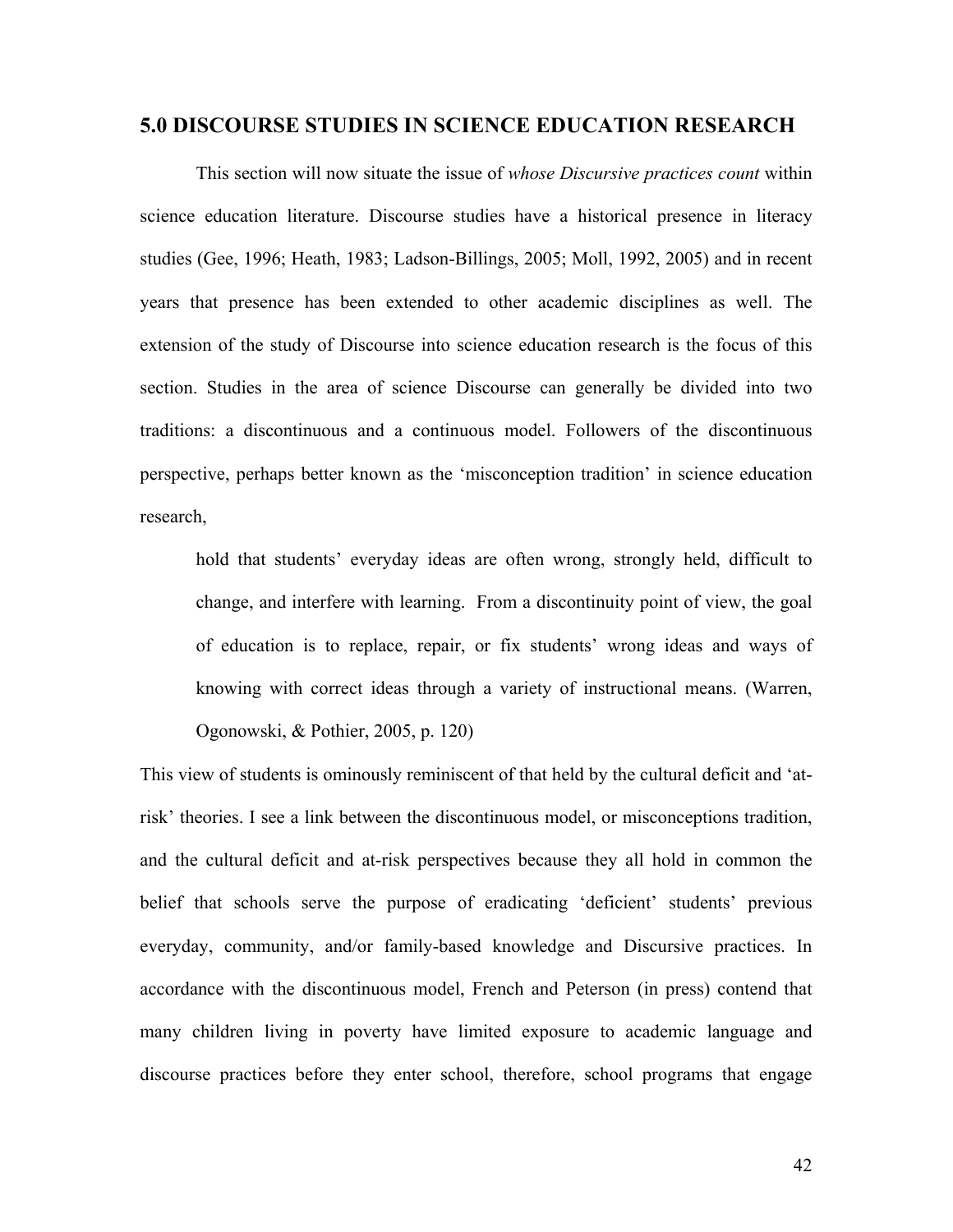students in language practices experienced in middle-class homes are necessary. In spite of their claim that children should have access to the academic Discourses that are valued by schools, I argue that they do not value the *everyday* knowledge that children come to school with and view them as deficient and in need of further development. This privileging of certain Discourses is impossible to separate from the maintenance of racial hierarchy, particularly in and through schooling. Lee, Fradd, and Sutman (1995) state that, when compared to norms established within white, English speaking communities, students from communities of color<sup>16</sup> had more difficulty with science knowledge and vocabulary. I view these studies as situating the Discursive practices of students from communities of color within a deficit perspective. Instead of examining the Discursive practices exhibited by these students, the researchers positioned their practices against those demonstrated by white, middle-class, English students. This positioning maintains the limiting view on *what counts as sanctioned Discursive practices* and devalues alternate ways of demonstrating scientific knowledge.

 With its use of language that invokes foundational ideas of the cultural deficit theory, a misconceptions or discontinuous tradition perpetuates the essentializing and racializing of science Discourse. I will discuss the effects of these two processes in unison because their development is simultaneous and co-constitutive. In the discontinuous tradition, Discursive practices used by marginalized students are seen as educationally irrelevant, and thus judged as deficient when compared to those of mainstream students.

 $\overline{a}$ 

 $16$  For this study, students from communities of color included African American students, bilingual Spanish students, and bilingual Haitian Creole students (Lee, Fradd, & Sutman, 1995).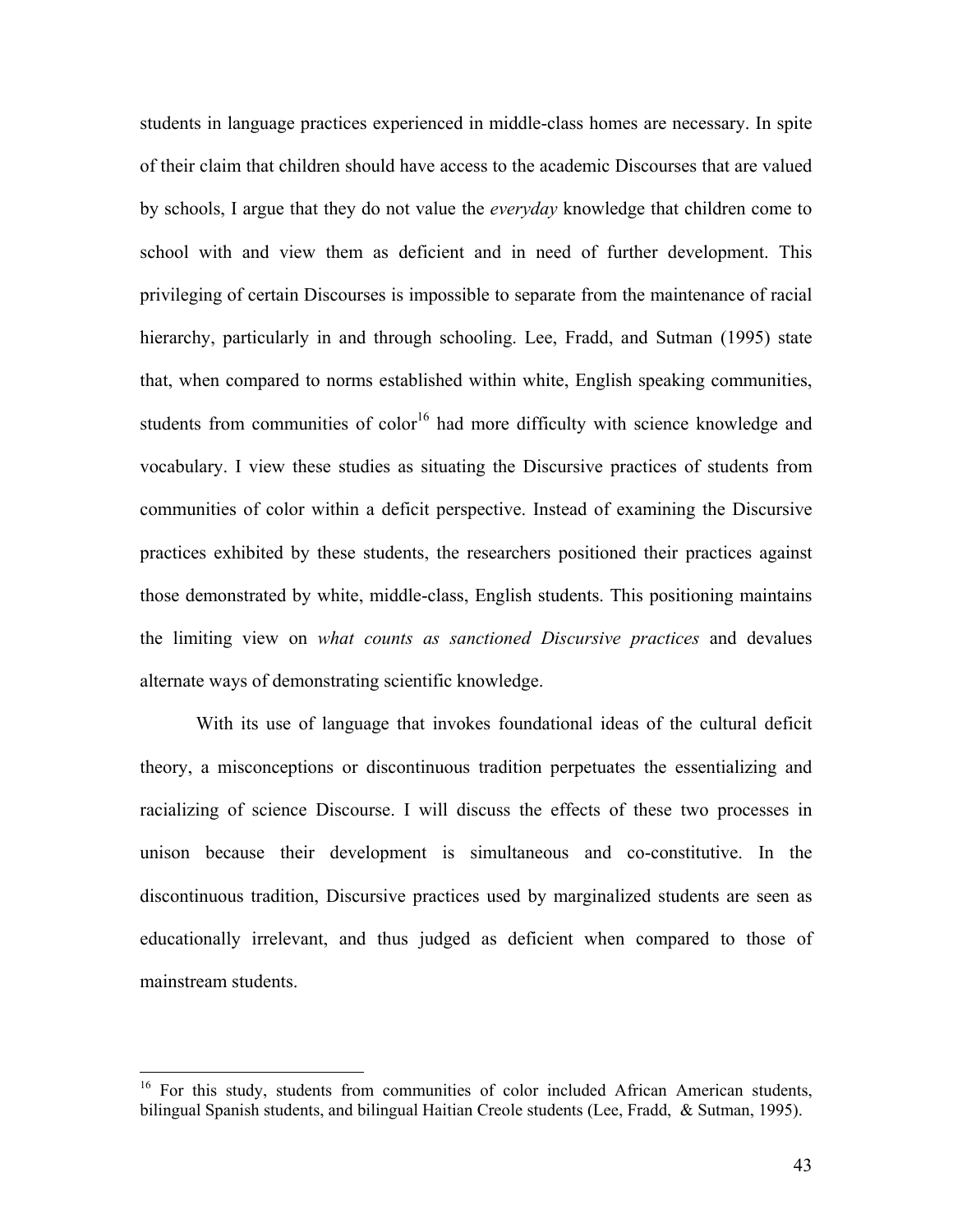Further, research in this tradition has sometimes essentialized the practices and behaviors of students of color into single identifiable traits. Lee, Fradd, and Sutman (1995), for example, investigated the accuracy of science knowledge and use of scientific vocabulary differences among monolingual English-speaking white students, African American students, bilingual Spanish speaking students, and bilingual Haitian students. The following excerpt was provided by a group of students within the white, middleclass, English-speaking students as an example of students' accuracy of science knowledge and use of scientific vocabulary:

Boy 1: A person is driving down the road, and he sees this big rock, this little rock, and a board.

Boy 2: Then he gets out of his car and starts looking around.

Boy 1: So he makes a lever, puts a fulcrum and the load.

Boy 2: Put the fulcrum closer to the load and farther from your force.

Boy 1: And then he moves it and drives away. (Lee, Fradd, & Sutman, 1995, p. 805)

The students' ability to utilize the academic Discourse necessary for school science success is quite evident in the example. In contrast, the next excerpt was provided by a group of bilingual Haitian Creole boys for the same task as described above:

A man travels along. He sees the big rock, a little rock, and a stick had fallen on the road. He looks at it to see if he could figure out where to move the big rock and all the other things. So he gets out of the car and puts the little rock under the stick close to the big rock. He pushed down the other end and moves the big rock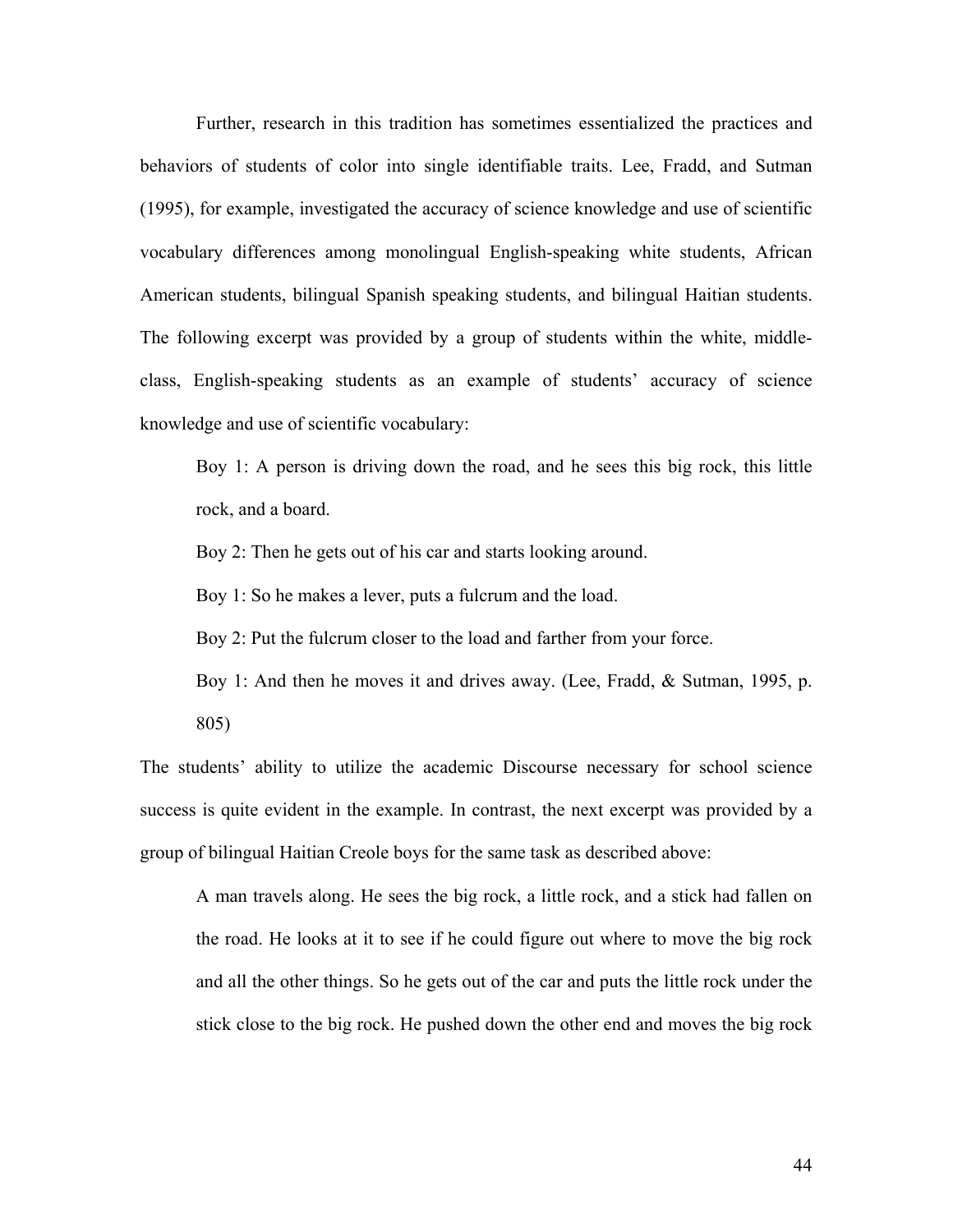upward and back around. The rock moved out of the way, then he drove by. (Lee, Fradd, & Sutman, 1995, p. 806)

This explanation is described as 'reasonable' (Lee, Fradd, & Sutman, 1995, p. 806), lacking the scientific precision and use of academic language when compared to the first group of students. Notable in this description is the phrase "when compared to the first group of students." The comparison of the explanations of students of color to the explanations of white, English-speaking students situates the Discursive practices of white, English-speaking students as the norm against which all students are measured. I contend that the Haitian students' 'reasonable' explanation should be viewed as a demonstration of scientific knowledge and used as a foundation for future development in science understanding. The continued comparison of the knowledge demonstrated by students of color and middle-class, white students positions students of color as the "other" (Lee, 1994) and as scientific "outsiders" (Brickhouse, 1994).

 In contrast to the discontinuous model, a second tradition of research exists that views students' language and science Discourses as continuous with one another. The continuous tradition,

focuses on understanding the productive conceptual, metarepresentational, linguistic, experiential, and epistemological resources students have for advancing their understanding of scientific ideas. (Warren et al., 2001, p. 531)

This tradition of research posits that scholars examine the varying intra- and inter-group Discourses that students bring to school and investigate ways of building upon this understanding. Hudicourt-Barnes (2003), for instance, found that Haitian students actively engaged in scientific argumentation when a cultural practice of *bay odyans* was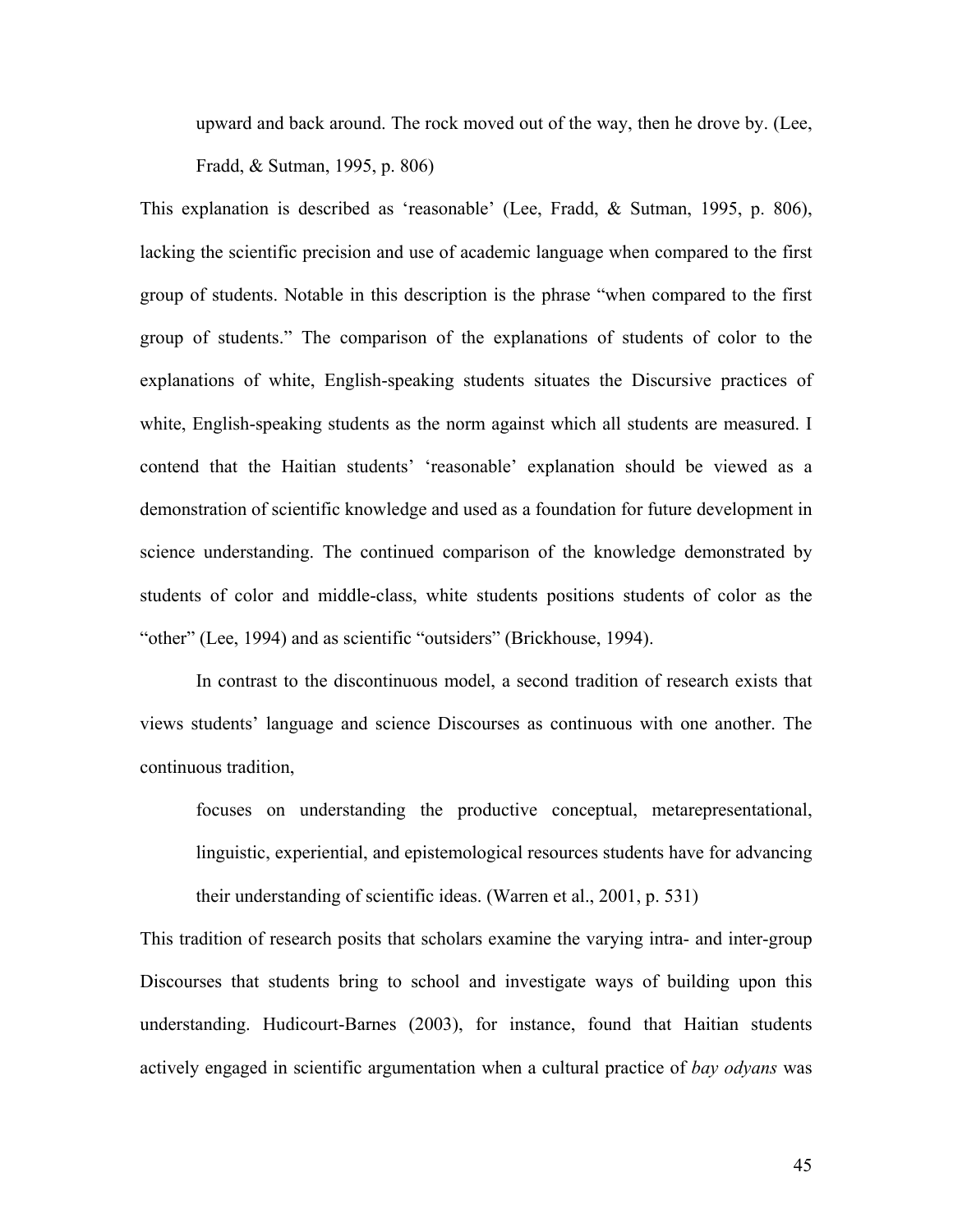recognized as legitimate within the science classroom. *Bay odyans* is an oral literary genre unique to Haiti. It is defined as a form of "chatting" that focuses on words or stories and often takes the form of storytelling, telling jokes, and riddles, or just reminiscing. This kind of talk sits in contrast with ways of demonstrating scientific knowledge and reasoning skills that are deemed 'scientific' or 'academic' (Lee & Fradd, 1995, 1998; Lee, Fradd, & Sutman, 1995). For example, one student, Steve, told his classmates that he had taken approximately 10 snails home and after three weeks possessed over 30 due to the original snails having babies. In order to challenge Steve's claim, Danielle says:

You say you have 30 snails. How long does each snail take to have babies? Like, does a snail that is, if it is born today, could it make babies tomorrow? (Hudicourt-Barnes, 2003, p. 85)

Danielle is questioning Steve's claim of how long it takes for snails to grow, become sexually mature, and reproduce. The researchers posit that Danielle is asking Steve for specific evidence from snail development that would support his claim. In the form of a *bay odyan,* she is "basically saying to Steve that in science you cannot propose an observation that is inconsistent with other observations previously made unless you have strong evidence to support your claim" (Hudicourt-Barnes, 2003, p. 85). Again, despite the use of language that some would classify as unscientific, Danielle demonstrated her scientific thinking by challenging a claim that she felt was not backed up by sufficient evidence. By building upon this demonstrated knowledge, a science educator has the opportunity to provide Danielle the access to academic Discourses while validating her scientific knowledge.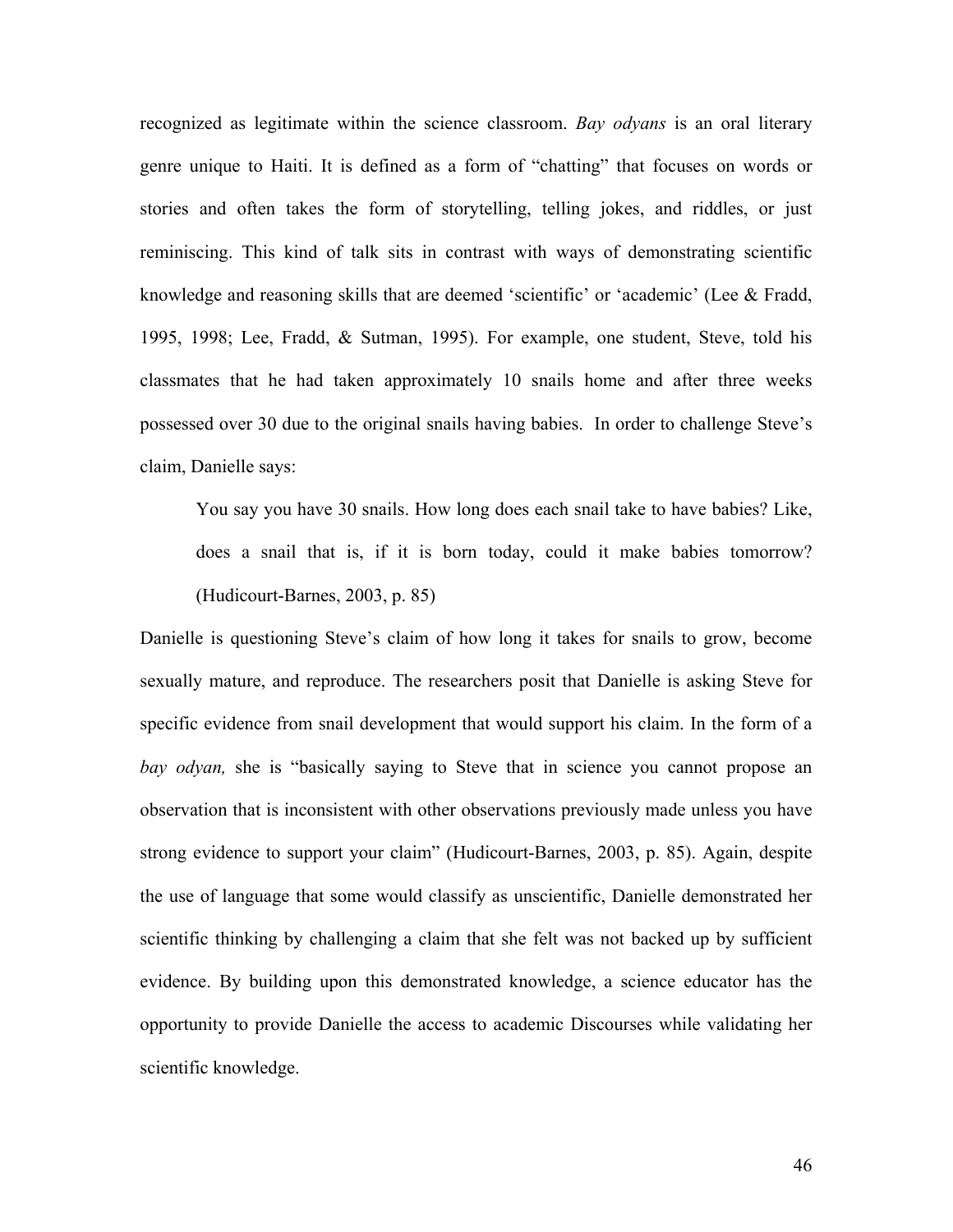In another study that focused on language use in science education, Gee and Clinton (2000) initially described a young, African American female student as not demonstrating the thinking and speech skills associated with school-based Discourses. While engaged in a conversation centered on a light box ad the way it reflected and refracted light, the elementary school students' science language was categorized as having narrative-like qualities and being "too-rooted in concrete events" (p. 121). A later review of the interview, however, led the researchers to develop a new perspective on their interaction with her. They came to view the student as having a "different entrypoint" (p. 132) into the scientific world from the one they had expected. They concluded, in fact, that the student had a much deeper understanding of the topic than most students at her age. Upon reflection, they realized that their portrayal of the student's thinking and language were contingent upon their personal Discourse, as well as the assumptions and beliefs typically associated with school-based Discourse.

 In their study of the everyday sense-making of science content, Warren et al. (2001) present a case that illustrates how students who demonstrate what would be considered to be atypical science Discursive practices are labeled as being 'unscientific.' For example, responding to the question, "why, if people eat and eat, don't they change their skin, don't they transform, the way insects do?" Jean-Charles responded:

Manuelle, skin changes. It's like, the larva, when it was inside the egg, like when you were inside your mother's stomach. It's like, when you were a little baby, when you were born, when you were a little baby, you had hardly any hair. Didn't that change? Don't you have hair? (Warren et al., 2001, p. 536)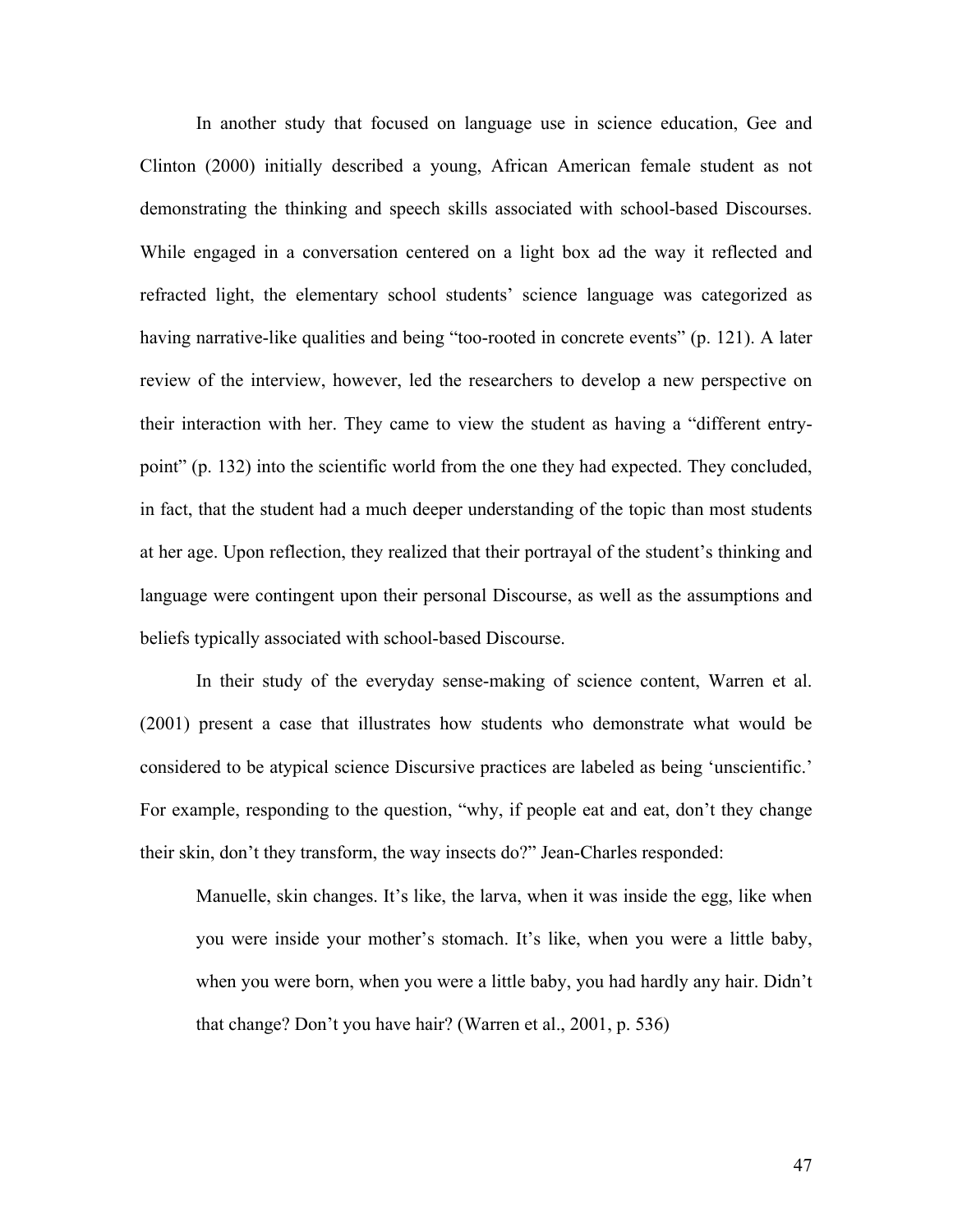This student's broad use of the term 'change' initiated a classroom discussion that would typically be classified as unscientific because of the students' use of Haitian Creole (this was the first language of many of the students), jokes, references to religion, basketball, bathing, elderly people, and other physical demonstrations of the science phenomenon. The students in the class used ways of talking, making arguments, and developed theories (such as the one provided in the example) that would typically go unrecognized or devalued in a typical science classroom. Warren et al. (2001) show, however, that these students are actually demonstrating a different conceptualization process that is both complex and scientific when examined in detail. Again, I argue that these students should be positioned as scientifically literate and should be provided further access to the Discursive practices that are valued in school, while legitimating their current ways of knowing and making sense.

#### **5.1 Summary**

This section is not intended as an extensive review of the discontinuous and continuous traditions of science education research, but rather focuses on how these two traditions have informed the field's view of students of color. Despite the rich literature that exists on misconceptions (McCloskey, Caramazza, & Green, 1980; McDermott, Rosenquist, & van Zee, 1987) and the continuous tradition in education research (di Sessa, Hammer, Sherin, & Kolpakpwski, 1991; Minstrell, 1989) that look at students from dominant communities, I have focused on literature that was explicit in its focus on students who are typically positioned as outsiders (Brickhouse, 1994; Seiler, 2001) in the scientific community. I contend that the discontinuous tradition perpetuates conditions in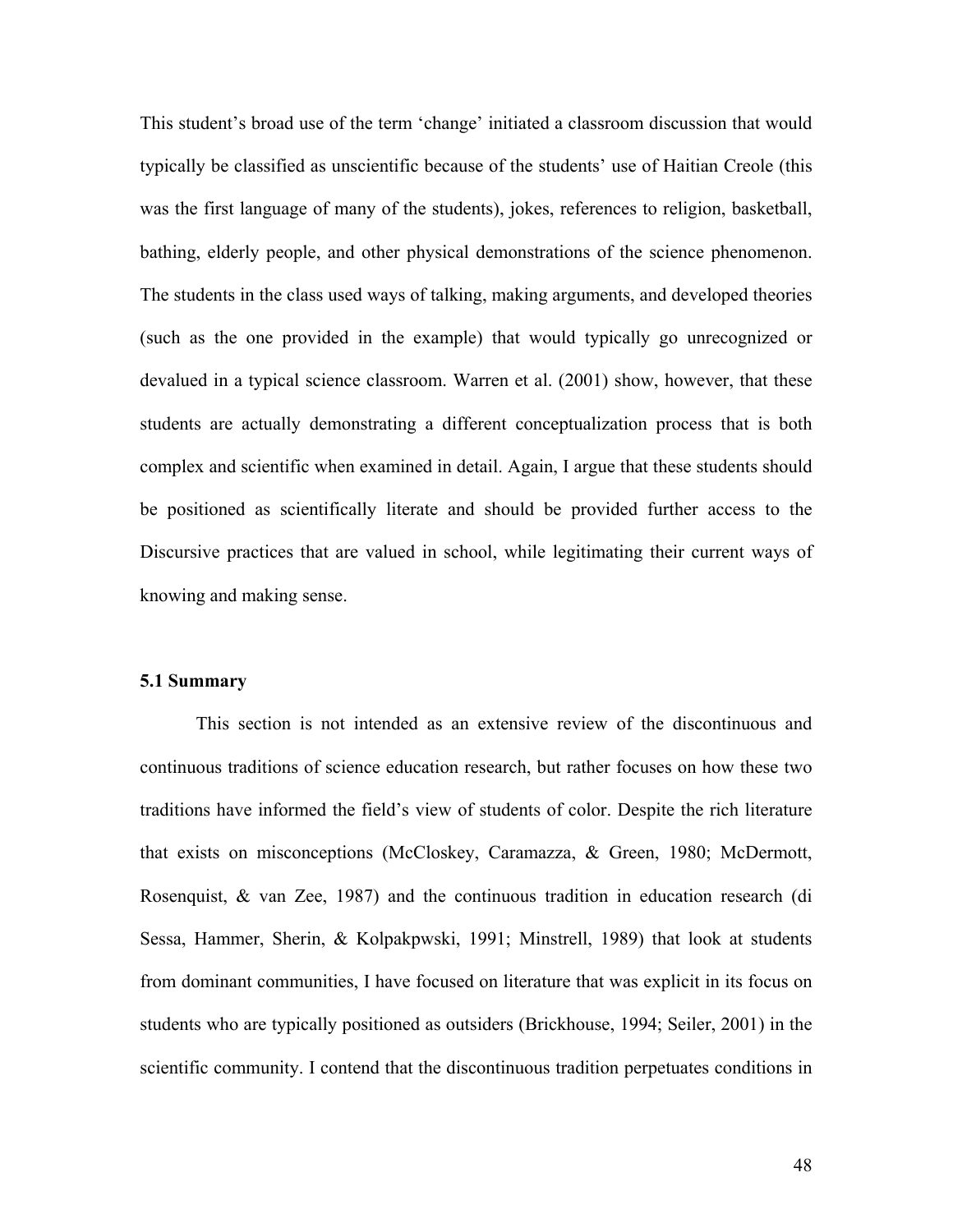which a mainstream, normative ideology can ostracize students who do not demonstrate these 'expected' Discourses. Studies that work within a continuous tradition contribute to the creation of a counter-argument, that is, they reassess aspects of a familiar story to form a different ending. Instead of adhering to deficit theories, these scholars focus on the knowledge and Discursive practices that children bring to their development in science, and use these strengths as the basis for successful teaching and learning. In this way, studies in the continuous tradition establish new opportunities for expanding the theoretical lens through which students' Discursive practices can be viewed, analyzed, and discussed.

# **6.0 BROADER IMPLICATIONS AND FUTURE DIRECTIONS**

 In this review, I have sought to investigate the issue of "whose Discursive practices count." In doing so, I have examined how everyday and scientific Discourses have been situated in previous science education research. How children demonstrate their science knowledge and how those practices are recognized and valued have been the focus of this review.

At the same time, I have attempted to illustrate how the recognition of "scientific" thinking, especially the thinking of marginalized children, is subjective in nature. I have attempted to introduce race as more than just a conceptualization of skin color and phenotype, and begin to illustrate "how ways of being, knowledge construction, power, and opportunity are constructed along and conflated with race" (Dixson &Rosseau, 2006, p. 48). Using this conceptualization to examine empirical studies in science education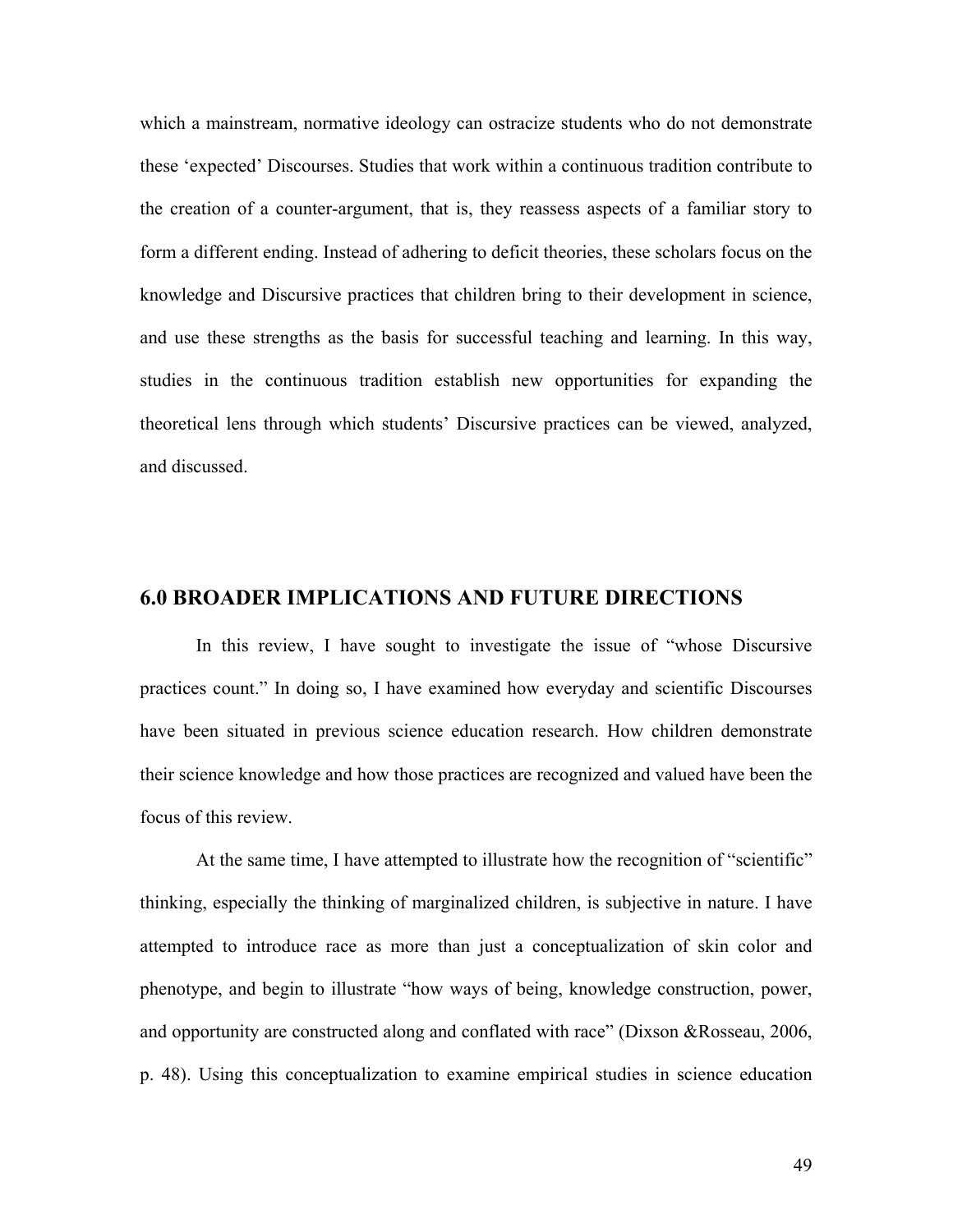research, this review has illustrated how the Discursive practices of students of color have often been excluded or devalued and how the normalization of 'what counts' as scientific thinking is maintained through this process of excluding or devaluing. I argue that the future positioning of students of color in science education research, with respect to science Discourse, must recognize the 'voice' (Dixson & Rosseau, 2006; Ladson-Billings, 2005; Solórzano & Yosso, 2002) of these students and include their experiences in theories that account for the teaching and learning of science. With the increased recognition of design-based science as a pedagogical approach to teaching and learning science (Fortus et al., 2004; Klahr, Triona, & Williams, 2007; Penner, Giles, Lehrer, & Schauble, 1997; Puntambekar & Kolodner, 2005; Roth, 1996a) and the theories that will develop from the research, I suggest, as does Lee (2007), that we cannot understand the diversity in student development until there is significant research on diverse populations. In order to develop any comprehensive theories of learning within design-based science classrooms, all children need to be included in the conversation and research (Nasir et al., 2006).

 Discourse as a set of socially accepted ways of believing, interacting, and thinking is a significant concept when examining the experiences of students of color. Children's epistemological beliefs are constructed, demonstrated, and evaluated through their Discursive practices. The conceptualization of Discourse as socially situated introduces the necessity for investigating all of the "social" Discourses encountered by children as they acquire and exemplify their knowledge. Examining marginalized students' ways of being, knowing, and learning should be viewed from the stability provided by historical and social factors, but also include the emergent qualities that have derived from these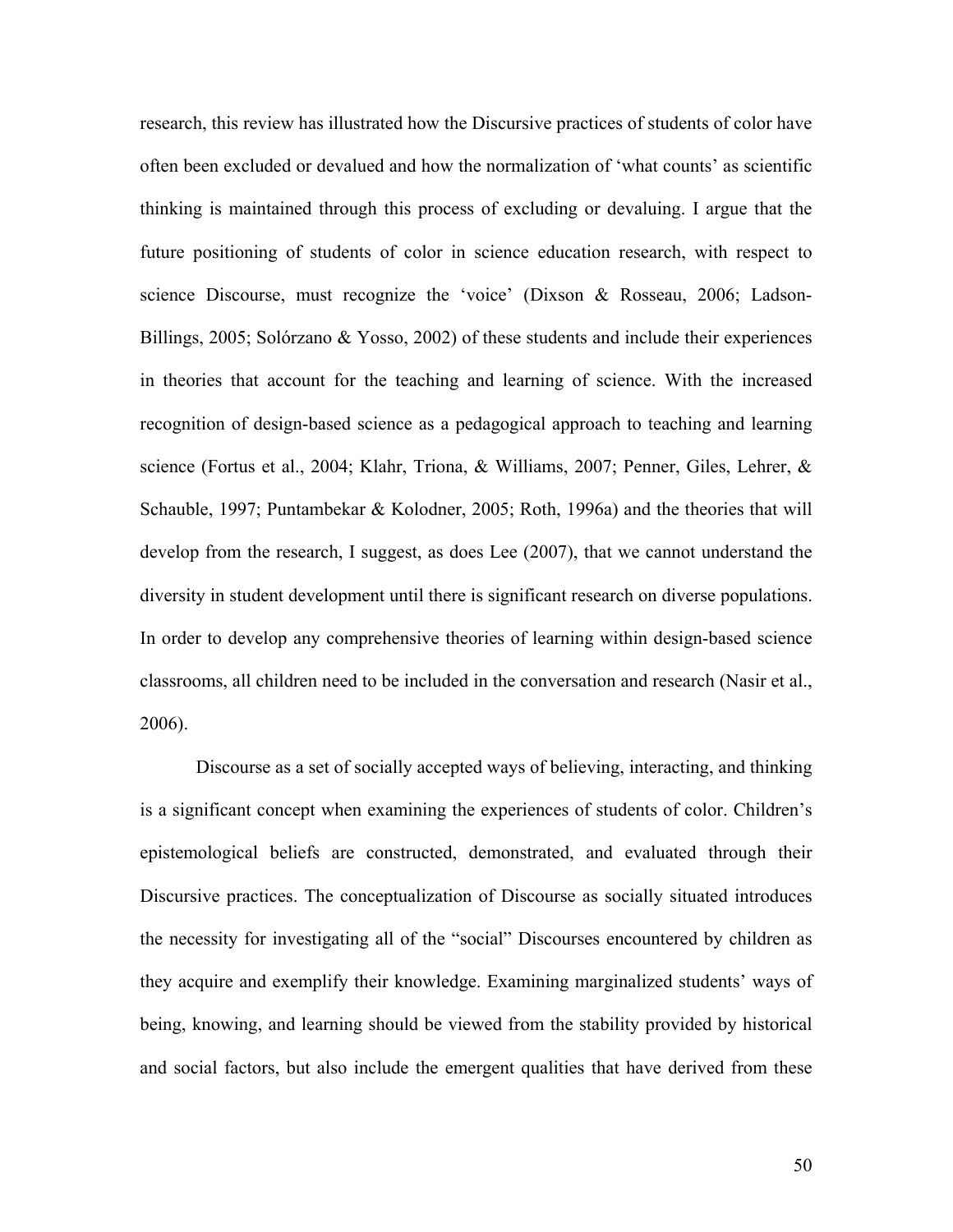factors (Lee, 2007). This level of analysis reduces the opportunity of essentializing the practices of students of color into neatly defined traits and begins to position Discursive practices as cultural repertoires of practice (Gutiérrez & Rogoff, 2003). For example, investigating the ideas that marginalized children have, where they draw their experiences from, and how they impact learning during design-based science activities provides an in-depth picture of children's experiences and development in design-based science. Insisting on recognizing the experiential knowledge, or non-dominant Discourse, of people of color and their communities (Dixson & Rosseau, 2006) is core principal that I plan to continuing developing as I further investigate Critical Race Theory. Using this as a core principal for future studies, I plan to illustrate how by recognizing and valuing children's emerging Discourses can provide valuable contributions towards broadening the perspective on 'what counts' as scientific knowledge and behaviors. The 'voice' or stories of the experiences of marginalized children can be valid forms of evidence and ways to challenge the dominant discourse (Bell, 1992; Harris, 1995; Ladson-Billings, 2003; Ladson-Billings & Tate, 1995) within science education research.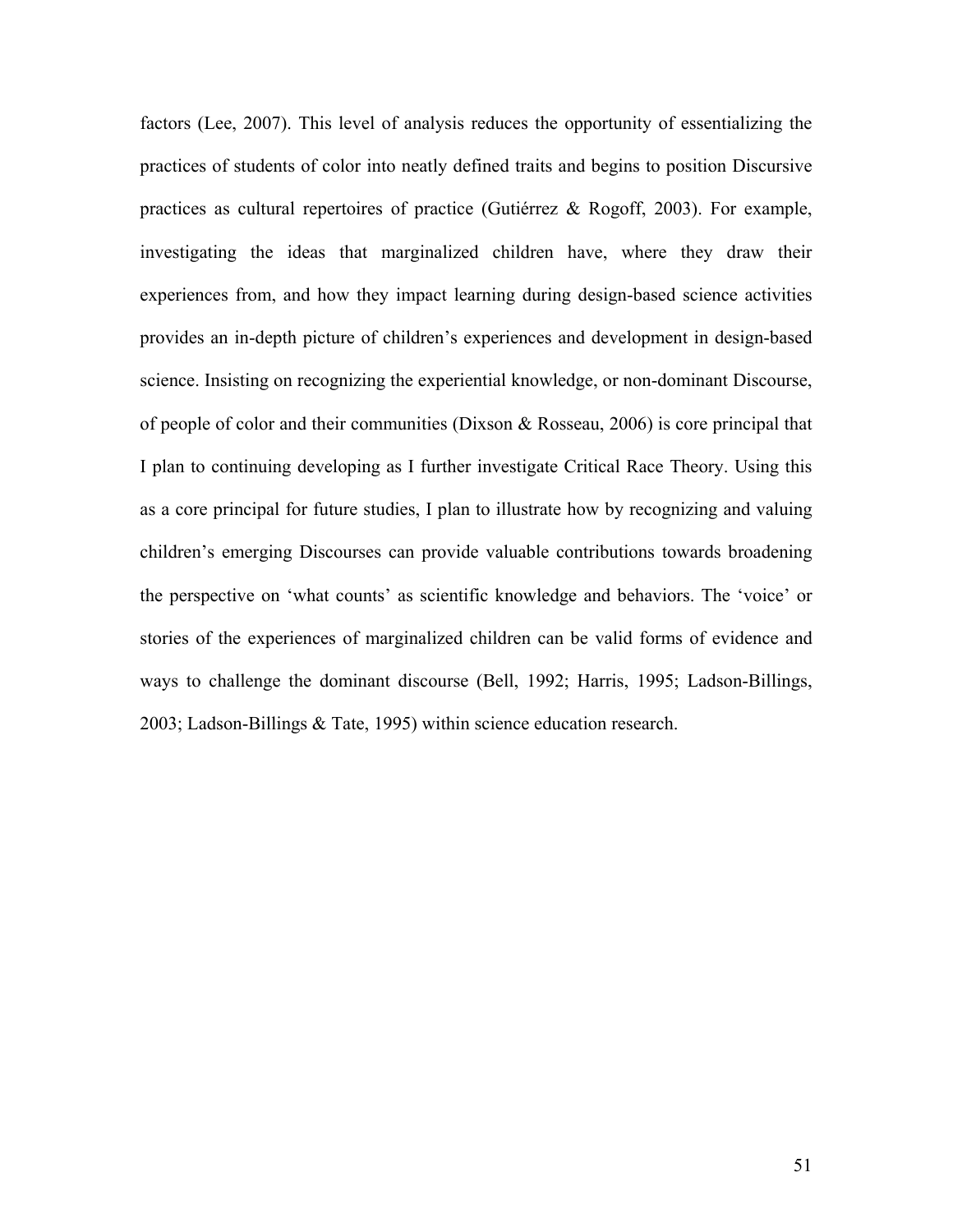### **7.0 BIBLIOGRAPHY**

- American Association for the Advancement of Science. (1993). *Benchmarks for science literacy.* New York, NY: Oxford.
- Baker, J. (1999). Teacher-Student Interaction in Urban At-Risk Classrooms: Differential Behavior, Relationship Quality, and Students Satisfaction with School. *The Elementary School Journal*, *100*(1), 57 -70.
- Ballenger, C. (1997). Social identities, moral narratives, scientific argumentation: Science talk in a bilingual classroom. *Language and Education, 11*(1), 1 – 14.
- Banks, J. (1993). Multicultural Education: Historical Development, Dimensions, and Practice. *Review of Research in Education*, *19*, 3 – 49.
- Bell, D. (1992). *Faces at the bottom of the well: The permanence of racism*. New York: Basic Books.
- Brickhouse, N. (1994). Bringing in the outsiders: Reshaping the sciences of the future. *Journal of Curriculum Studies, 26*(4), 401 – 416.
- Brickhouse, N., Lowery, P., & Schultz, K. (2000). What kind of girl does science? The construction of school science identities. *Journal of Research in Science Teaching, 37*(5), 441 – 458.
- Brown, B. (2005). The politics of public Discourse: Discourse, identity, and African Americans in science education. *The Negro Educational Review, 56*(2&3), 205 – 220.
- Cammarota, J. (2004). The Gendered and Racialized Pathways of Latina and Latino Youth: Different Struggles, Different Resistances in the Urban Context. *Anthropology & Education Quarterly, 35*(1), 53 – 74.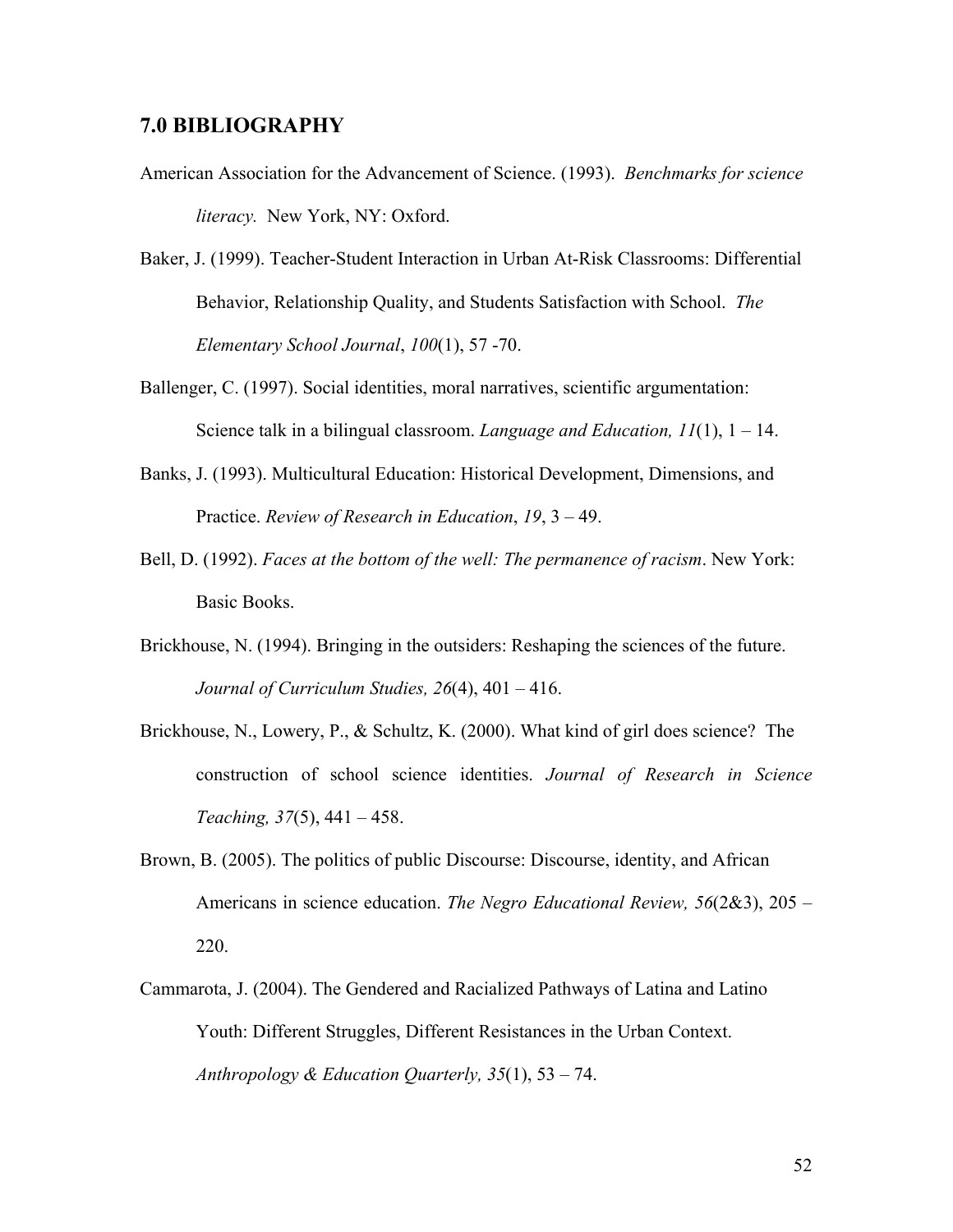- Crawford, T., Kelly, G., & Brown, C. (2000). Ways of knowing beyond facts and laws of science: An ethnographic investigation of student engagement in scientific practices. *Journal of Research in Science Teaching, 37*(3), 237 – 258.
- Cross, N. (2000). *Engineering Design Methods: Strategies for Product Design (3rd ed.).*  Chichester: John Wiley & Sons.
- Delpit, L. (1988). The silenced dialogue: Power and pedagogy in educating other people's children. *Harvard Educational Review, 58*, 280 – 298.
- diSessa, A., Hammer, D., Sherin, B., & Kolpakowski, T. (1991). Inventing graphing: Meta-Representational Expertise in Children. *Journal of Mathematical Behavior, 10*, 117 – 160.
- Dixson, A., & Rosseau, C. (2006). And we are still not saved: Critical Race Theory in education ten years later. In A. Dixson & C. Rosseau, *Critical Race Theory in Education: All God's Children Got a Song* (pp. 31 – 56). New York, NY: Routledge.
- Dym, C. (1994). *Engineering Design: A Synthesis of Views*. New York: Cambridge University Press
- Fairclough, N. (1989). *Language and Power*. London: Longman.
- Ferguson, A. (2001). *Bad Boys: Public Schools in the Making of Black Masculinity.*  Ann Arbor, MI: The University of Michigan Press.
- Fortus, D., Dershimer, R., Krajcik, J., Marx, R., & Mamlok-Naama, R. (2004). Designbased science and student learning. *Journal of Research in Science Teaching,*   $41(10)$ ,  $1081 - 111$ -.
- Fortus, D., Krajcik, J., Dershimer, R., Marx, R., & Mamlok-Naaman, R. (2005). Design-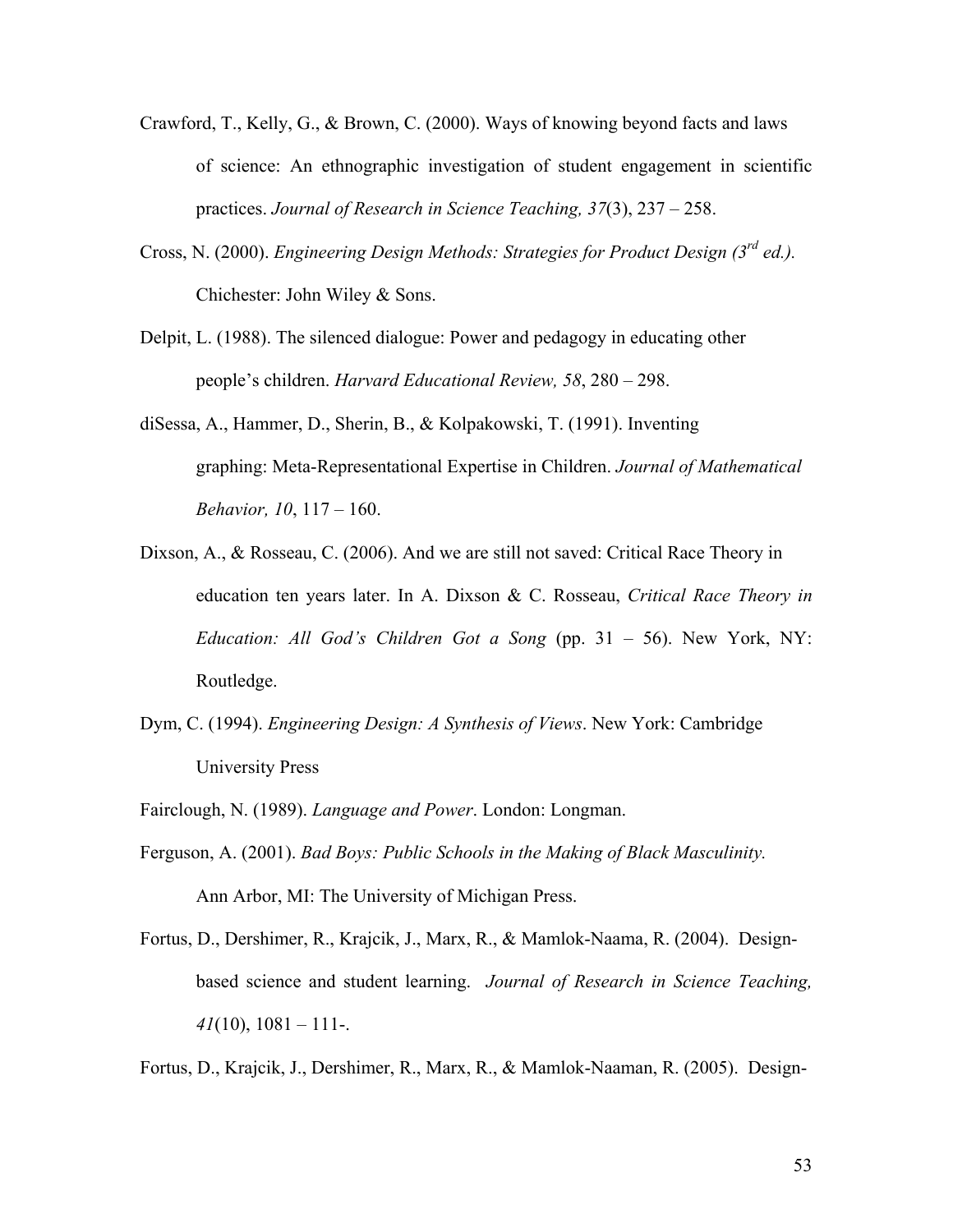based and real-world problem solving. *International Journal of Science Education, 27*(7), 855 – 879.

- French, L., & Peterson, S. (in press). Learning Language through Preschool Science. In C. Anderson, N. Scheuer, M.P. Pérez Echeverría, & E. Teubal (Eds.), *Practices as Learning Tools* (Chapt. 5). Sense Publishers.
- Friedman, N. (1967). Cultural Deprivation: A Commentary on the Sociology of Knowledge. *Journal of Educational Thought, 1*(2), 88 – 99.
- Gee, J.P. (1996). *Social Linguistics and Literacies: Ideologies in Discourses (2nd ed.).*  London: Taylor & Francis.
- Gee, J.P. (1999). *Discourse Analysis: Theory and Method.* London: Routledge.
- Gee, J.P. (2008). Chapter 7 Essay: What is academic language? In A. Rosebery & B. Warren (Eds.), *Teaching Science to English Language Learners: Building on Students' Strengths* (pp. 57 – 70). Arlington: National Science Teachers Association Press.
- Gee, J.P., & Clinton, K. (2000). An African American child's science talk: Coconstruction of meaning from the perspectives of multiple discourses. In M. Gallego & S. Hollingsworth (Eds.), *What counts as literacy: Challenging the school standard* (pp. 118 – 135). New York: Teachers College University Press.
- Gee, J.P., Michaels, S., & O'Connor, M. (1992). Discourse analysis. In M.D. LeCompte, W.L. Millroy, & J. Preissle (Eds.), *Handbook of Qualitative Research in Education* (pp. 227 – 291). New York: Academic Press.
- Giroux, H. (1983). *Theory and Resistance in Education: A Pedagogy for the Opposition.*  Boston: Bergin & Garvey Publishers.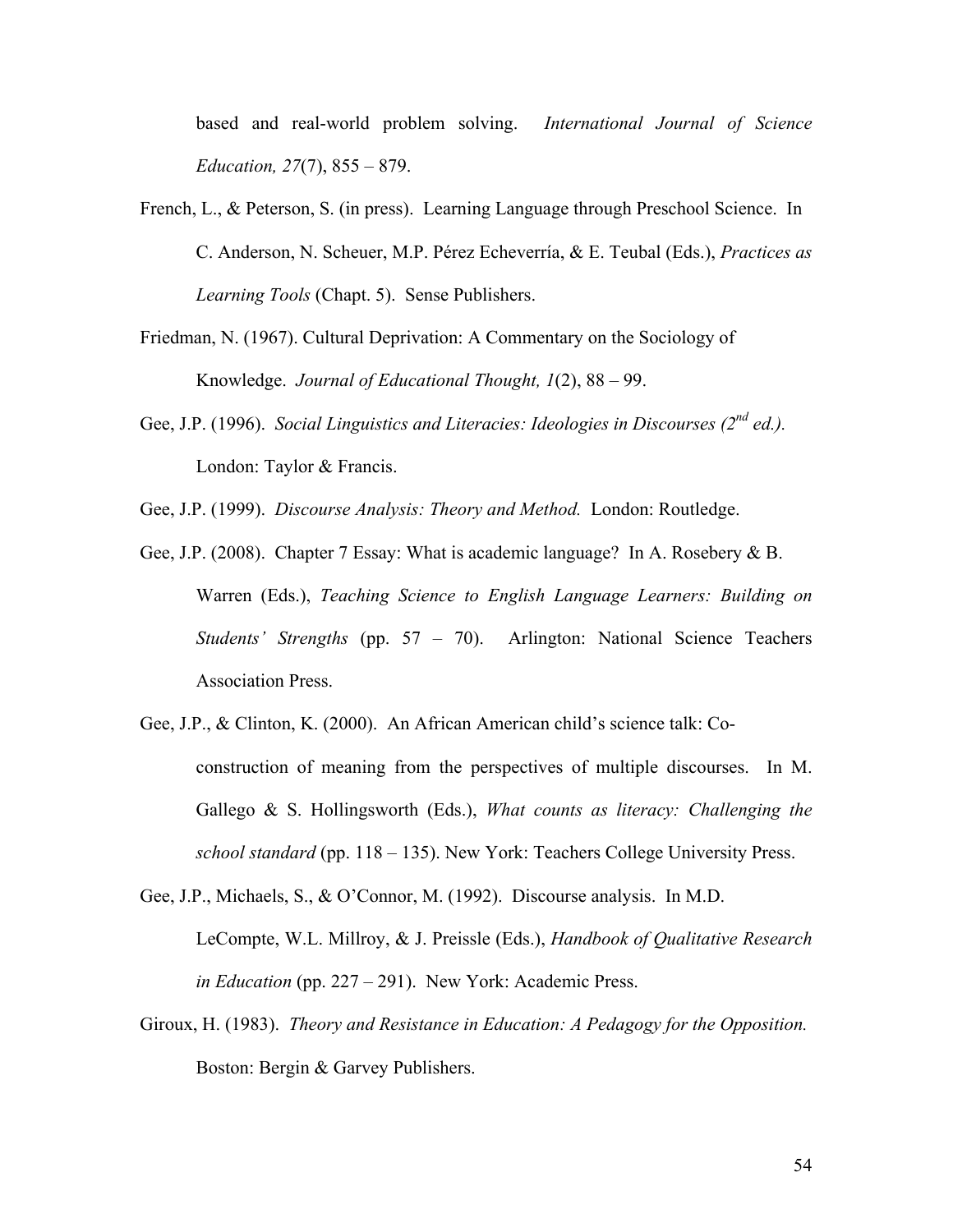- Gonzalez, N. (2008). What is Culture? In A. Rosebery & B. Warren (Eds.), *Teaching Science to English Language Learners.* Washington, D.C.: National Science Teachers Association Press.
- Gotanda, N. (1991). A critique of "Our Constitution is color-blind." *Stanford Law Review, 44*(1),  $1 - 68$ .
- Gutiérrez, K. (2008). Developing a sociocultural literacy in the third space. *Reading Research Quarterly, 43*(2), 148 – 164.
- Gutiérrez, K., & Rogoff, B. (2003). Cultural ways of learning: Individual traits or repertoires of practices. *Educational Researcher, 32*(5), 19 – 25.
- Halliday, M., & Martin, J. (1993). *Writing Science: Literacy and Discursive Power.*  Pittsburgh: The University of Pittsburgh Press.
- Harris, C. (1995). Whiteness as property. In K. Crenshaw, N. Gotanda, G. Peller, & K. Thomas (Eds.), *Critical Race Theory: Key writings that formed the movement* (pp. 276 – 291). New York: The New Press.
- Heath, S. (1983). *Ways With Words: Language, Life, and Work in Communities and Classrooms.* New York: Cambridge University Press.
- Hudicourt-Barnes, J. (2003). The use of argumentation in Haitian Creole science classrooms. *Harvard Educational Review, 73*(1), 73 – 93.
- Kelly, G., & Brown, C. (2003). Communicative demands of learning science through technological design: Third grade students' construction of solar energy devices. *Linguistics and Education, 13*(4), 483 – 532.
- Klahr, D., Triona, L., & Williams, C. (2007). Hands on What? The Relative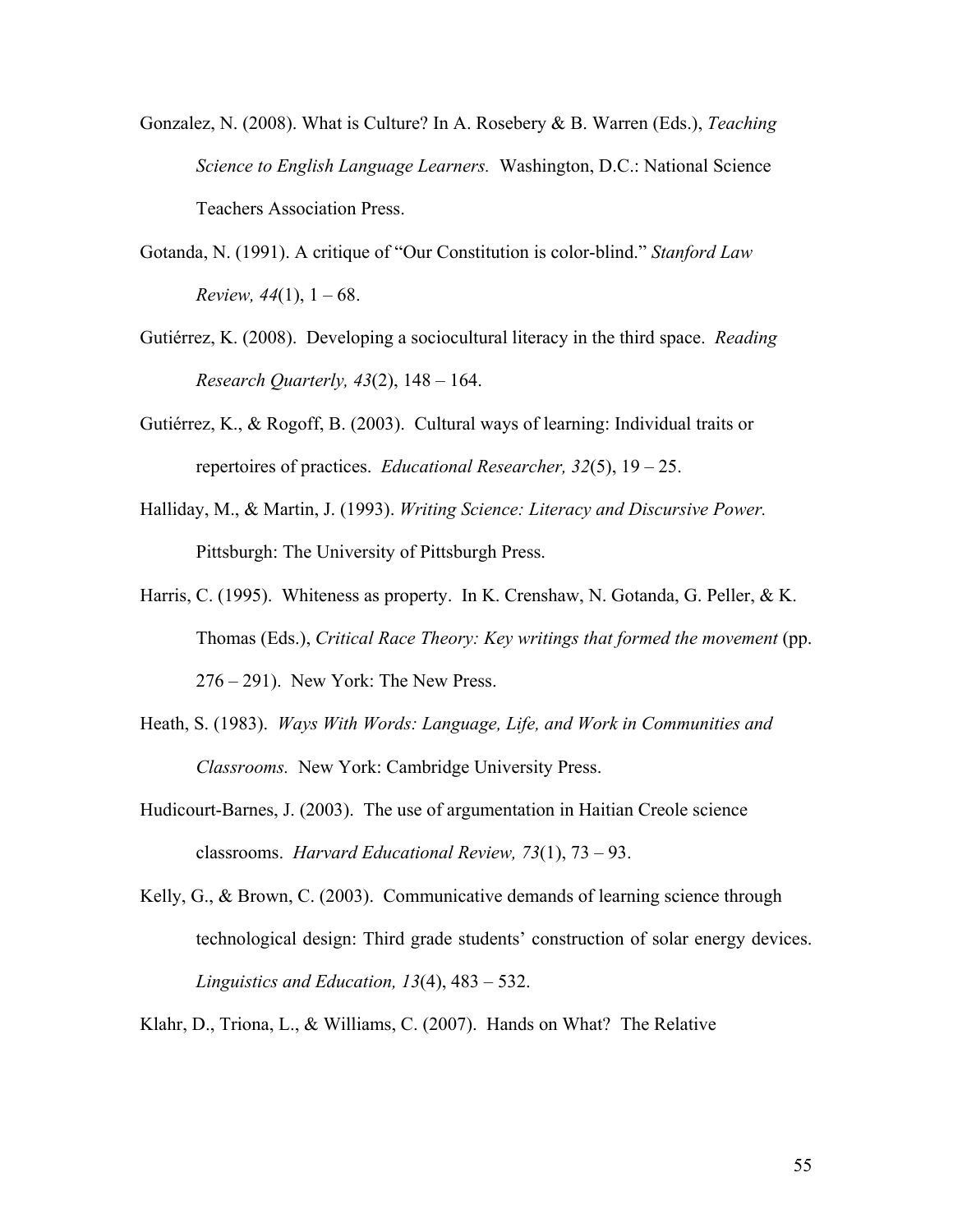Effectiveness of Physical Versus Virtual Materials in an Engineering Design Project by Middle School Children. *Journal of Research in Science Teaching, 44*(1), 183 – 203.

- Kolodner, J., Camp, P., Crismond, D., Fasse, B., Gray, J., Holbrook, J., et al. (2003). Problem-based learning meets case-based reasoning in the middle school science classroom: Putting Learning by Design™ into practice. *Journal of the Learning Sciences, 12*(4), 495 – 547.
- Kolodner, J., & Nagel, K. (1999). The design discussion area: A collaborative learning tool in support of learning from problem-solving and design activities. *Proceedings of Computer Supported Collaborative Learning 1999.* Palo Alto,  $CA, 300 - 307.$
- Krajcik, J. & Blumenfeld, P. (2006). Project-based learning. In K. Sawyer (Ed.), *The Cambridge Handbook of the Learning Sciences* (pp. 317 – 333). Cambridge: Cambridge University Press.
- Ladson-Billings, G. (2003). Racialized Discourses and Ethnic Epistemologies. In N. Denzin & Y. Lincoln (Eds.), *The Landscape of Qualitative Research Theories and Issues* (pp. 398 – 432). London: Sage Publications.
- Ladson-Billings, G. (2005). Reading, Writing, and Race: Literacy Practices of Teachers in Diverse Classrooms. In T. McCarty (Eds.), *Language, Literacy, and Power in Schooling* (pp. 132 – 150). Mahwah, NJ: Lawrence Erlbaum Associates.
- Ladson-Billings, G. & Tate, W. (1995). Toward a Critical Race Theory of Education. *Teachers College Record, 97*(1), 47 – 68.

Layton, D. (1993). *Technology's Challenge to Science Education.* Buckingham: Open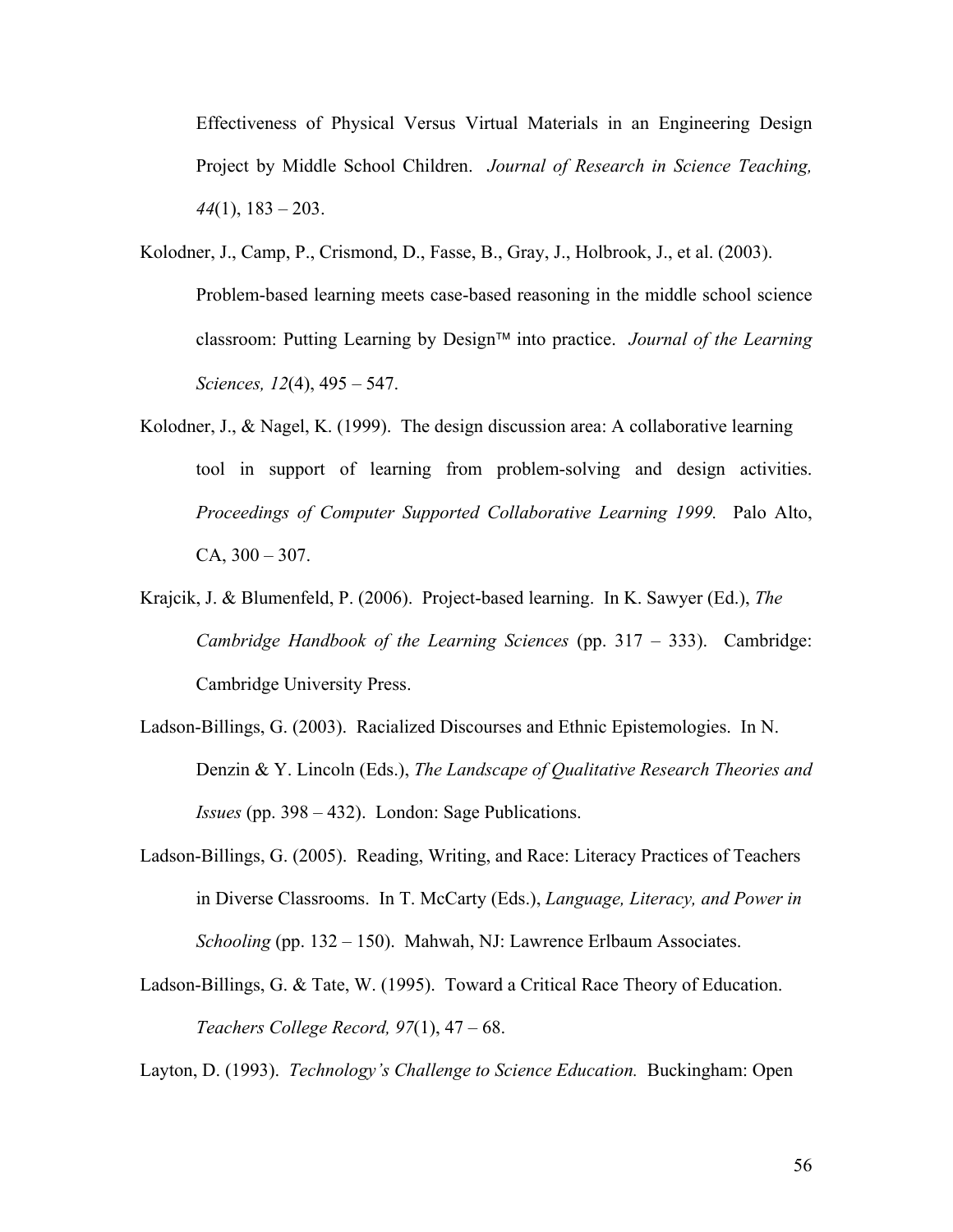University Press.

- Lee, C. (2003). Why We Need to Re-Think Race and Ethnicity in Educational Research. *Educational Researcher, 32*(5), 3 – 5.
- Lee, C. (2007). *Culture, Literacy, and Learning: Taking Bloom in the Midst of the Whirlwind.* New York: Teachers College Press.
- Lee, S. (1994). Behind the Model-Minority Stereotype: Voices of High- and Low-Achieving Asian American Students. *Anthropology & Education Quarterly, 25*(4), 413 – 429.
- Lee, S. (1997). The road to college: Hmong American women's pursuit of higher education. *Harvard Educational Review, 67*, 803 – 827.
- Lee, S. (2004). Up Against Whiteness: Students of Color in Our Schools. *Anthropology & Education Quarterly, 35*(1), 121 – 125.
- Lee, O., & Fradd, S. (1995). Science knowledge and cognitive strategy use among culturally and linguistically diverse students. *Journal of Research in Science Teaching*, *32*(8), 797 – 816.
- Lee, O., & Fradd, S. (1998). Science for all, including students from non-Englishlanguage backgrounds. *Educational Researcher, 27*(4), 12 – 21.
- Lee, O., Fradd, S., & Sutman, F. (1995). Science Knowledge and Cognitive Strategy Use Among Culturally and Linguistically Diverse Students. *Journal of Research in Science Teaching, 32*(8), 797 – 816.

Lemke, J. (1990). Talking Science: Language, Learning, and Values. Norwood: Ablex. Leonard, M. (2004). *Toward epistemologically authentic engineering design activities in*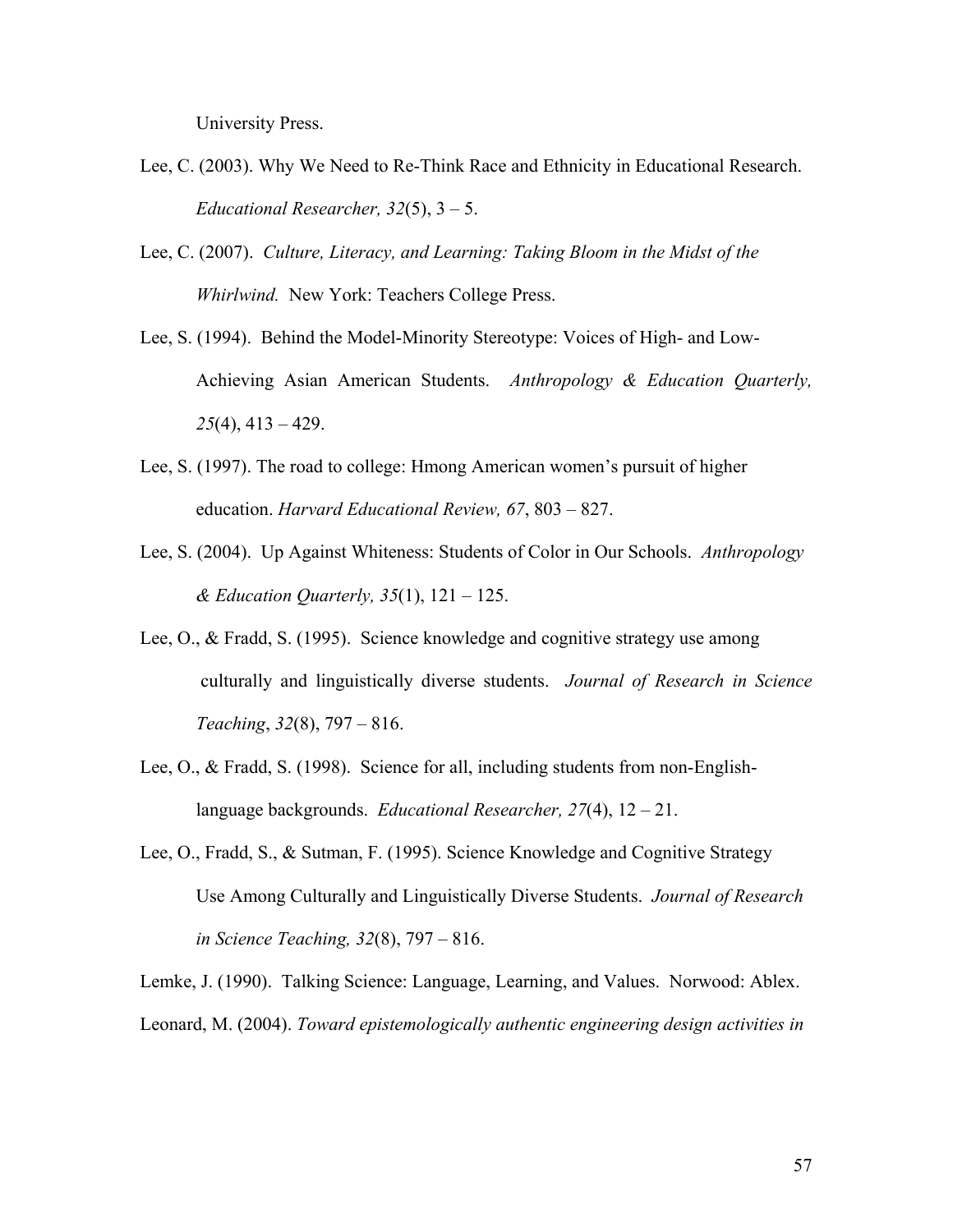*the science classroom.* Paper presented at the Annual Conference of the National Association for the Research in Science Teaching, Vancouver, British Columbia.

- Levin, H. (1989). Financing the Education of At-Risks Students. *Educational Evaluation and Policy Analysis, 11*(1), 47 – 60.
- Lloyd, P. (2000). Storytelling and the development of discourse in the engineering design process. *Design Studies, 21*, 357 – 373.
- May, D., Hammer, D., & Roy, P. (2006). Children's analogical reasoning in a thirdgrade science discussion. *Science Education, 90*, 316 – 330.
- McCloskey, M., Caramazza, A. and Green, B. (1980) Curvilinear motion in the absence of external forces: naive beliefs about the motion of objects. *Science, 210*, 1139- 1141.
- McDermott, L., Rosenquist, M., & van Zee, E. (1987). Student difficulties in connecting graphs and physics: Examples from kinematics. *American Journal of Physics, 55*(6), 503 – 530.
- Mc Loyd, V., & Randolph, S. (1985). Secular Trends in the Study of Afro American Children: A Review of "Child Development." *Society for Research in Child Development, 50*(4/5), 78 – 92.
- Michaels, S., & Sohmer, R. (2000). Narratives and inscriptions: Cultural tools, power and powerful sense-making. In B. Cope & M. Kalantzis (Eds.), *Multiliteracies: Literacy learning and the design pf social futures* (pp. 267 – 288). Mahwah: Routledge.

Miller-Jones, D. (1991). Informal Reasoning in Inner-City Children. In J. Voss, D.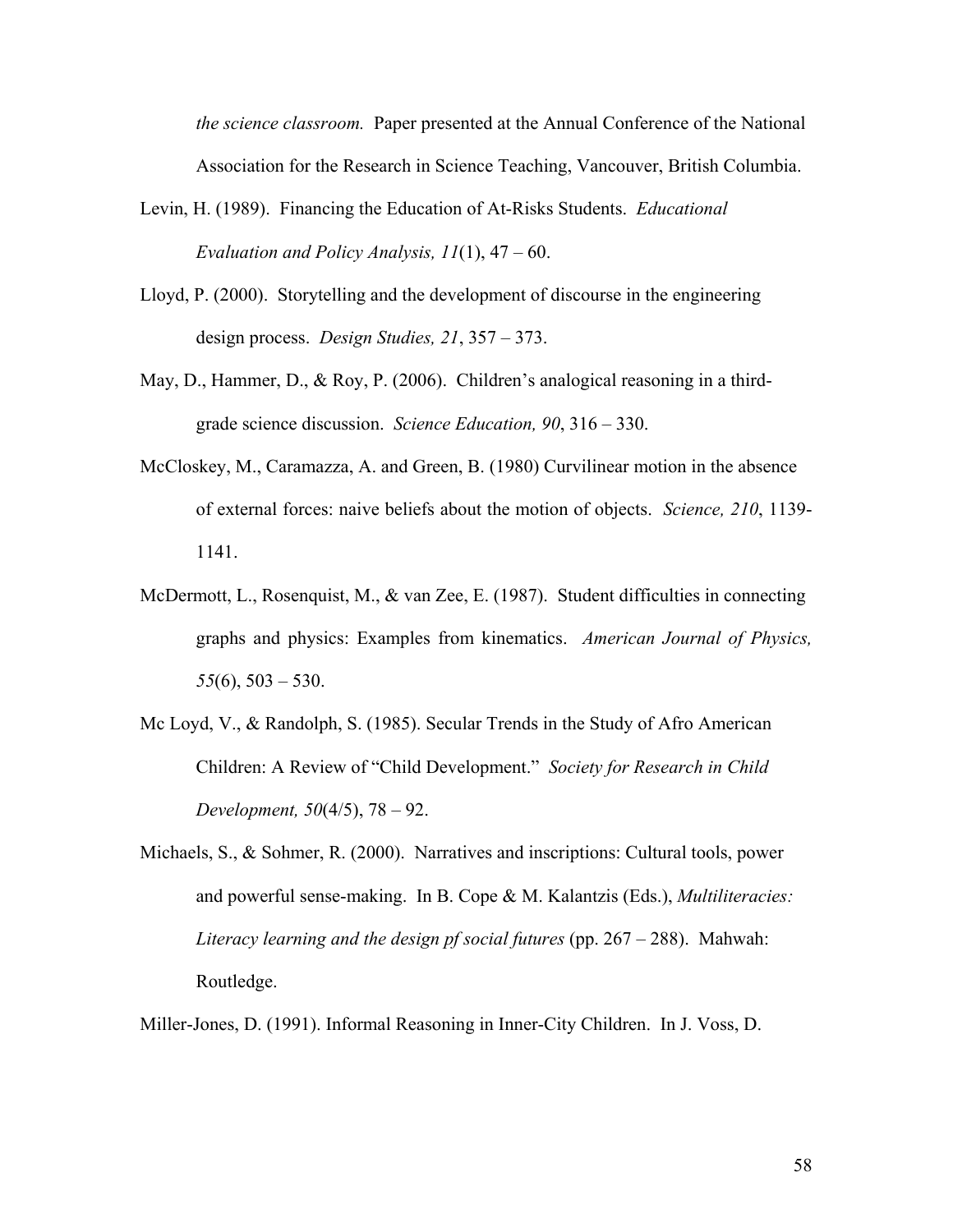Perkins, & J. Segal (Eds.), *Informal Reasoning and Education* (pp. 107 – 130). Hillsdale: Lawrence Erlbaum Associates.

- Minstrell, J. (1989). Teaching Science for Understanding. In L. Resnick & L. Klopfer (Eds.), *Toward the Thinkning Curriculum: Current Cognitive Research* (pp. 131 – 149). Alexandria, VA: Association for Supervision and Curriculum Development.
- Moje, E., Collazo, T., Carrillo, R., & Marx, R. (2001). "Maestro, what is quality?": Language, literacy, and discourse in project-based science. *Journal of Research in Science Teaching, 38*(4), 469 – 498.
- Moll, L.C. (1992). Literacy research in community and classrooms: A Sociocultural Aproach. In R. Beach, J.L. Green, M.L. Kamil, & T. Shanahan (Eds.), *Multidisciplinary Perspectives in Literacy Research* (pp. 211 – 244). Urbana, IL: National Conference on Research in English and National Council of Teachers of English.
- Moll, L.C. (2005). Commentary on Part II: Language and a Changing School Context. In T. McCarty (Ed.), *Language, Literacy, and Power in Schooling (*pp. 210 – 218). Mahwah, NJ: Lawrence Erlbaum Associates.
- Murji, K., & Solomos, J. (2005). Introduction. In K. Murji & J. Solomos (Eds.) *Racialization: Studies in Theory and Practice* (pp. 1 – 28). New York: Oxford University Press.
- Nasir, N. (2005). Individual Cognitive Structuring and the Sociocultural Context: Strategy Shifts in the Game of Dominoes. *The Journal of the Learning Sciences, 14*(1), 5 – 34.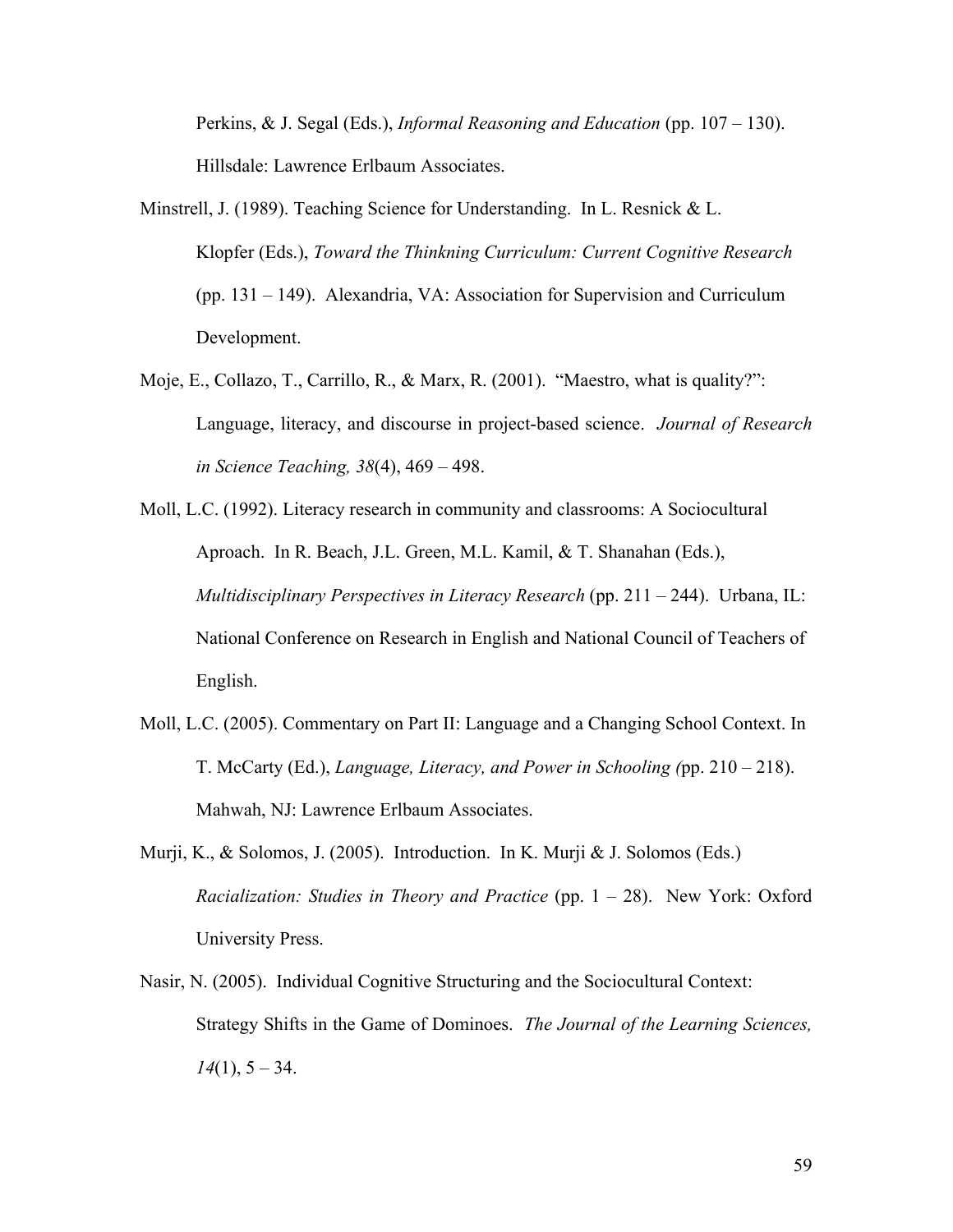- Nasir, N., & Hand, V. (2006). Exploring Sociocultural Perspectives on Race, Culture, and Learning. *Review of Educational Research, 76*(4), 449 – 475.
- Nasir, N., Rosebery, A., Warren, B, & Lee, C. (2006). Learning as a cultural process. In K. Sawyer (Ed.), *The Cambridge Handbook of the Learning Sciences* (pp. 489 – 504). Cambridge: Cambridge University Press.
- National Research Council. (1996). *National Science Education Standards.* Washington, DC: National Academy Press.
- Ochs, E., Gonzales, P., & Jacoby, S. (1996). "When I come down I'm in the domain state": Grammar and graphic representation in the interpretive activity of physicists. In E. Ochs, E. Schegloff, & S. Thompson (Eds.), *Interaction and Grammar* (pp. 328 – 369). Cambridge: Cambridge University Press.
- Ogonowski, M. (2008). Chapter 4 Essay: Encouraging students' imagination. In A. Rosebery & B. Warren (Eds.), *Teaching Science to English Language Learners: Building on Students' Strengths* (pp. 31 – 38). Washington, D.C.: National Science Teachers Association Press.
- Penner, D., Giles, N., Lehrer, R., & Schauble, L. (1997). Building Functional Models: Designing an Elbow. *Journal of Research in Science Teaching, 34*(2), 125 – 143.
- Penner, D., Lehrer, R., & Schauble, L. (1998). From Physical Models to Biomechanics: A Design-Based Modeling Approach. *The Journal of the Learning Sciences, 7*(3&4), 429 – 449.
- Persell, C. (1981). Genetic and cultural theories: Two studies of the ame racist coin. *Journal of Black Studies, 12*(1), 19 – 37.

Pink, D. (2005). *A Whole New Mind: Why Right-Brainers Will Rule the Future.* New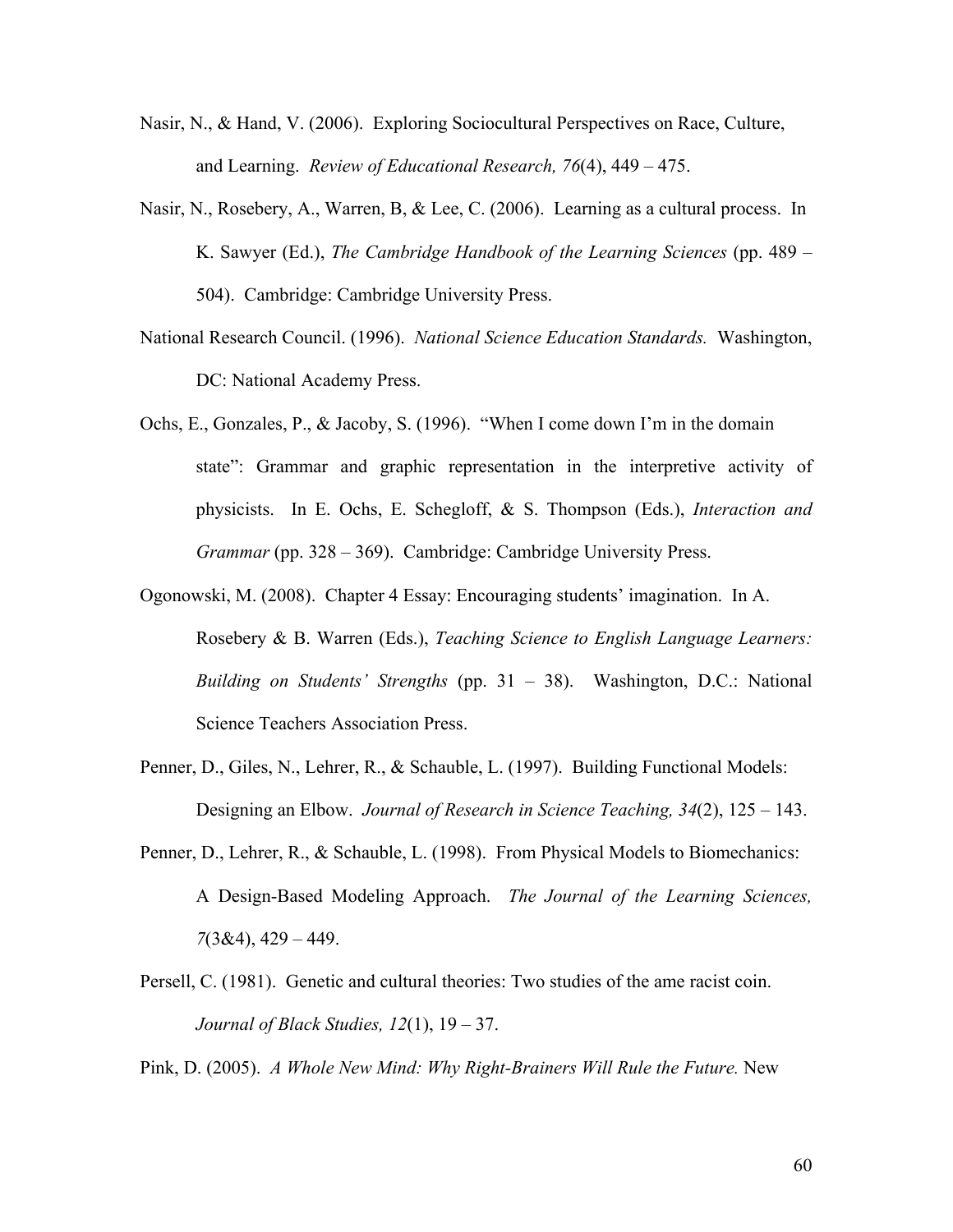York: Riverhead Books.

- Pollock, M. (2004). Race wrestling in educational practice and research. *American Journal of Education, 111*, 25 – 67.
- Puntambekar, S., & Kolodner, J. (2005). Toward Implementing Distributed Scaffolding: Helping Students Learn Science from Design. *Journal of Research in Science Teaching, 42*(2), 185 – 217.
- Roth, W.M. (1996a). Art and Artifact of Children's Designing: A Situated Cognition Perspective. *The Journal of the Learning Sciences, 5*(2), 129 – 166.
- Roth, W.M. (1996b). Learning to Talk Engineering Design: Results from an Interpretive Study in a Grade 4/5 Classroom. *International Journal of Technology and Design Education, 6*, 107 – 135.
- Roth, W.M. (1996c). Knowledge diffusion in a grade 4-5 classroom during a unit on civil engineering: An analysis of a classroom community in terms of its changing resources and practices. *Cognition and Instruction, 14*(2), 179 – 220.
- Sadler, P., Coyle, H., & Schwartz, M. (2000). Engineering Competitions in the Middle School Classroom: Key Elements in Developing Effective Design Challenges. *The Journal of the Learning Sciences, 9*(3), 299 – 327.
- Schauble, L., Klopfer, L., & Raghavan, K. (1991). Students' transitions from an engineering model to a science model of experimentation. *Journal of Research in Science Teaching, 28*(9), 859 – 882.

Schiffrin, D. (1994). *Approaches to Discourse.* Malden: Blackwell Publishing.

Seiler, G. (2001). Reversing the "standard" direction: Science emerging from the lives of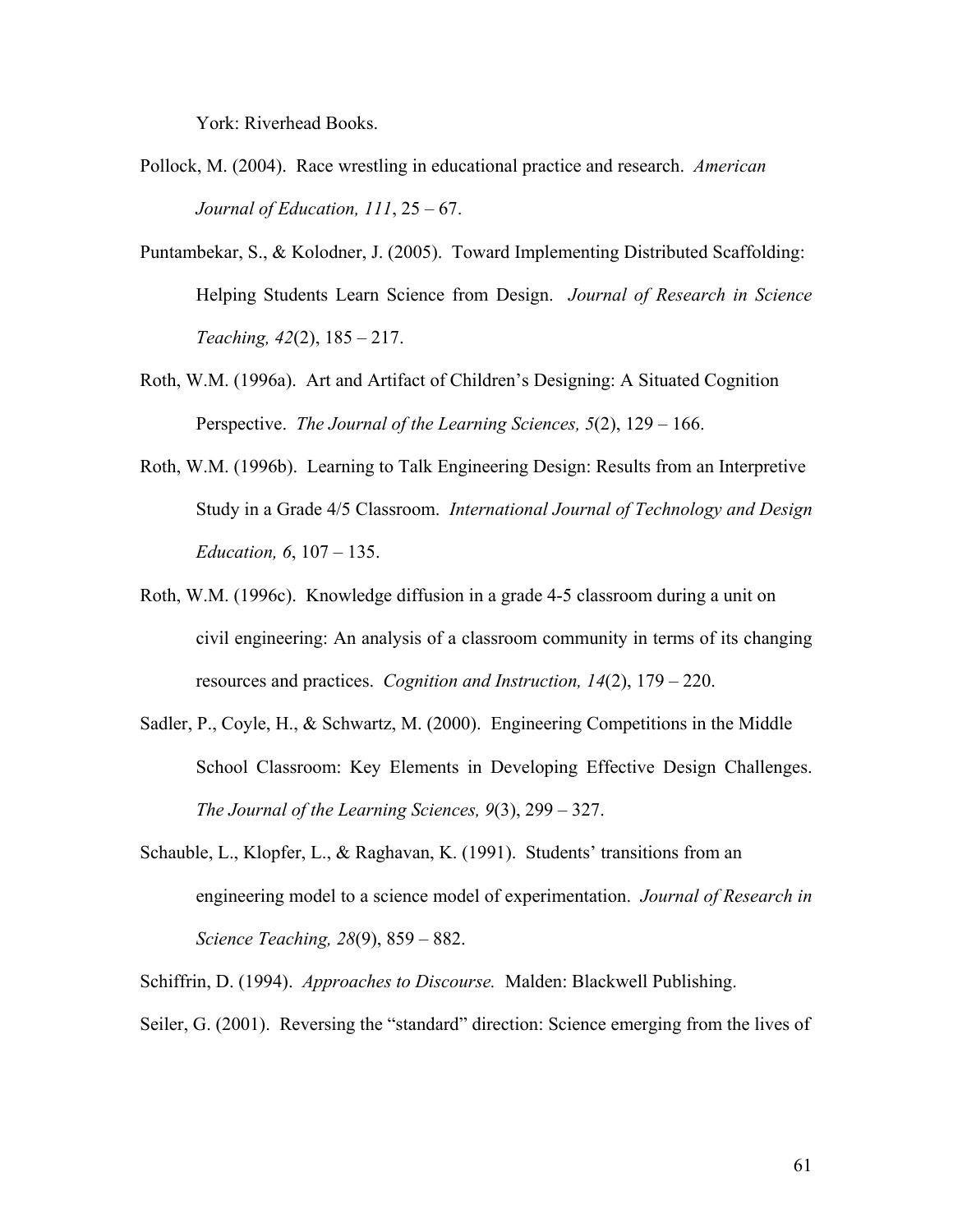African American students. *Journal of Research in Science Teaching, 38*(9), 1000 – 1014.

- Seiler, G., Tobin, K., & Sokolic, J. (2001). Design, Technology, and Science: Sites for Learning, Resistance, and Social Reproduction in Urban Schools. *Journal of Research in Science Teaching, 38*(7), 746 – 767.
- Slaughter-Defoe, D., Nakagawa, K., Takanishi, R., & Johnson, D. (1990). Toward cultural / ecological perspectives on schooling and achievement in African- and Asian-American children. *Child Development, 61*(2), 363 – 383.
- Solórzano, D., & Yosso, T. (2002). Critical Race Theory: Counter-Storytelling as an Analytical Framework for Education Research. *Qualitative Inquiry, 8*, 23 – 44.
- Uttal, D. (2000). Seeing the big picture: Map use and the development of spatial cognition. *Developmental Science, 3*(3), 247 – 286.
- Vosniadou, S., Skopeliti, I., & Ikospentaki, K. (2005). Reconsidering the role of artifacts in reasoning: Children's understanding of the globe as a model of the Earth. *Learning and Instruction, 15*(4), 333 – 351.
- Warren, B., Ballenger, C., Ogonowski, M., Rosebery, A., & Hudicourt-Barnes, J. (2001). Rethinking diversity in learning science: The logic of everyday sense making. *Journal of Research in Science Teaching, 38*(5), 529 – 552.
- Warren, B., Ogonowski, M., & Pothier, S. (2005). Everyday and scientific: Rethinking dichotomies in modes of thinking in science learning. In R. Nemirovsky, A. Rosebery, J. Solomon, & B. Warren (Eds.), *Everyday Matters in Science and Mathematics: Studies of Complex Classroom Events* (pp. 119 – 148). Mahwah: Lawrence Erlbaum Associates.